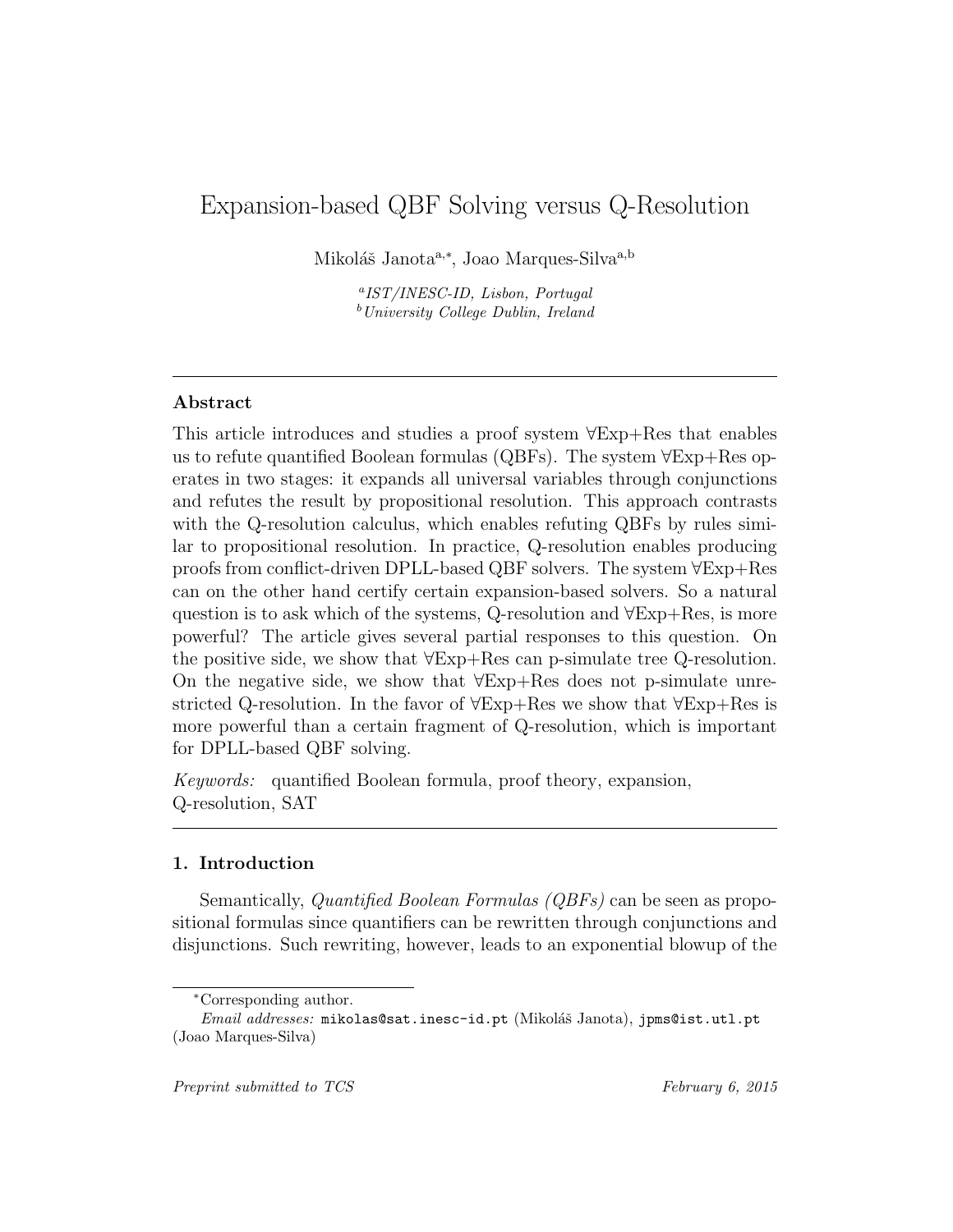formula. Consequently, QBFs and QBF solving are fundamentally different from propositional formulas and satisfiability solving (SAT). While SAT is NP-complete, deciding whether a given QBF is true or not is PSPACEcomplete. Further complexity differences exist. For instance, QBF remains PSPACE-complete even for bounded tree-width [\[1\]](#page-36-0) whereas SAT becomes tractable in such case [\[2\]](#page-36-1).

This article follows the line of research on proof systems for propositional and Quantified Boolean Formulas (QBFs). This research is motivated by complexity theory and more recently by the objective to develop and certify QBF solvers [\[3,](#page-36-2) [4,](#page-36-3) [5,](#page-36-4) [6\]](#page-36-5). Proof systems for QBF come in different styles and flavors. Krajíček and Pudlák propose a Gentzen-style calculus KP for QBF  $[4]$ . Büning et al. propose a refutation calculus *Q-resolution* [\[5\]](#page-36-4), an extension of propositional resolution. Giunchiglia et al. extend the work of Büning et al. into *term resolution* for proofs of true formulas  $|6|$ . Certain separation results were shown between KP and Q-resolution recently by Egly [\[7\]](#page-36-6). Van Gelder introduces a generalization of Q-resolution, called QU-resolution [\[8\]](#page-36-7).

While many QBF solvers are based on the DPLL procedure and conflictdriven learning [\[9,](#page-37-0) [10,](#page-37-1) [11,](#page-37-2) [12,](#page-37-3) [13\]](#page-37-4), other solvers tackle the given formula by expanding out quantifiers until a single quantifier type is left. At that point, this formula is handed to a SAT solver [\[14,](#page-37-5) [15,](#page-37-6) [16,](#page-37-7) [17\]](#page-37-8). Experimental results show that expansion-based QBF solvers can outperform DPLL-based solvers on a number of families of practical instances. Also, expansion can be used in QBF preprocessing [\[18,](#page-37-9) [19\]](#page-37-10).

This practical importance of expansion motivates the theoretical study carried out in this article. We define a proof system ∀Exp+Res, which eliminates universal quantification from the given false QBF and then applies propositional resolution to refute the remainder. We show several results on how ∀Exp+Res compares to Q-resolution.

The article is organized as follows. [Section 2](#page-2-0) introduces concepts and notation used throughout the paper. [Section 3](#page-5-0) introduces the proof system ∀Exp+Res. [Section 4](#page-10-0) shows that tree Q-resolution is polynomially simulated by ∀Exp+Res. [Section 5](#page-24-0) investigates the relation in the opposite direction and shows that Q-resolution polynomially simulates a certain fragment of ∀Exp+Res. [Section 6](#page-28-0) shows that the result shown in [Section 4](#page-10-0) "cannot be improved", i.e. that unrestricted Q-resolution is not polynomially simulated by ∀Exp+Res. [Section 7](#page-30-0) shows a somewhat weaker negative result in the opposite direction; it shows that a certain restriction of Q-resolution does not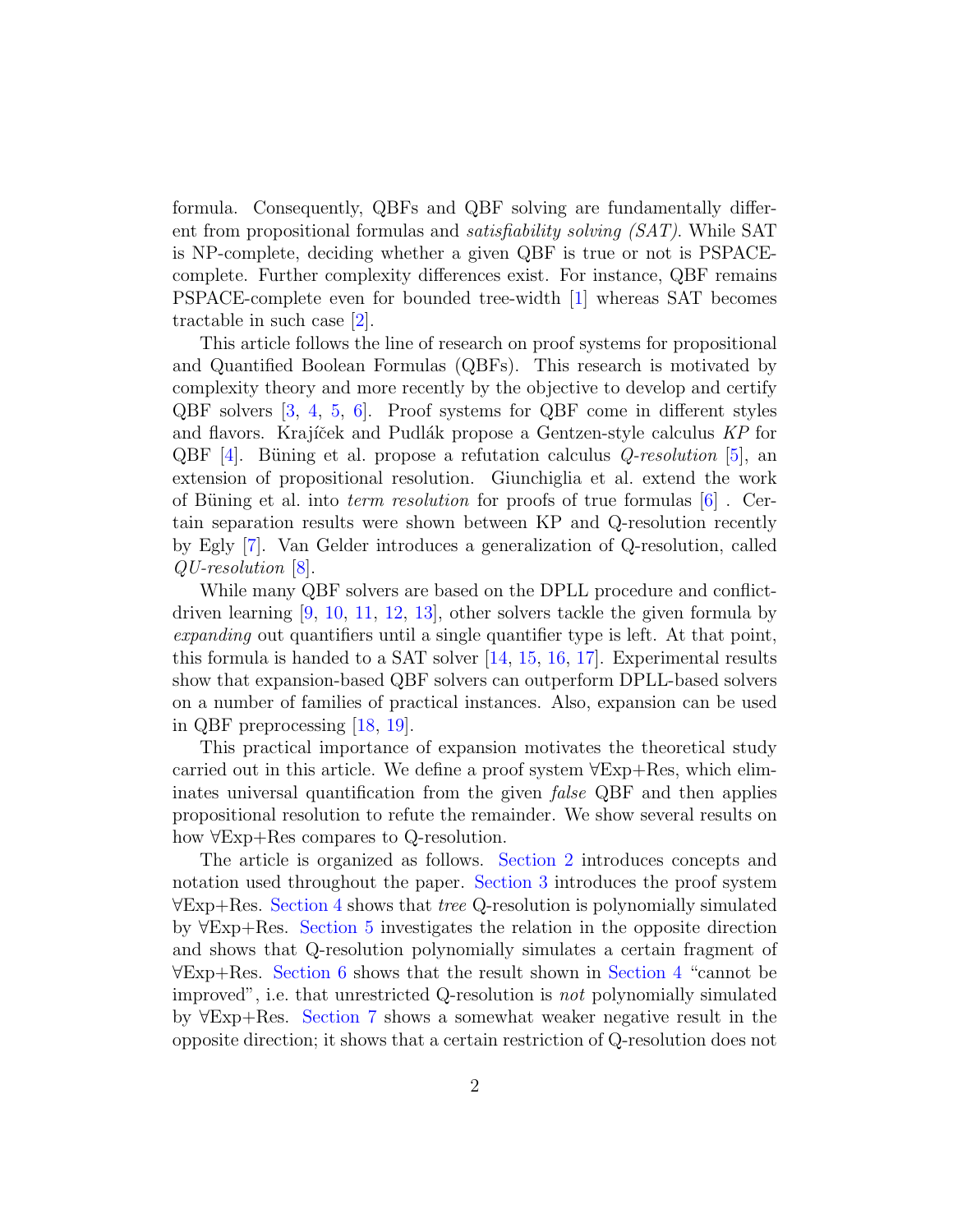polynomially simulate ∀Exp+Res (we discuss why this result is important for QBF solving). Finally, [Section 8](#page-34-0) summarizes and concludes the article and suggests directions for future work.

This article is based on authors' SAT '13 paper [\[20\]](#page-37-11), which served as the bases for Sections [3–](#page-5-0)[5.](#page-24-0) The separation result shown in [Section 6](#page-28-0) was presented at the International QBF Workshop '13 [\[21\]](#page-38-0).

# <span id="page-2-0"></span>2. Preliminaries

A literal is a Boolean variable or its negation. The literal complementary to a literal l is denoted as l, i.e.  $\bar{x} = -x$ ,  $\bar{x} = x$ . A *clause* is a disjunction of zero or more noncomplementary literals. A formula in conjunctive normal form (CNF) is a conjunction of clauses. Whenever convenient, a clause is treated as a set of literals and a CNF formula as a set of sets of literals. For a literal  $l = x$  or  $l = \bar{x}$ , we write **var**(*l*) for x. For a clause C, we write  $var(C)$  to denote  $\{var(l) | l \in C\}$  and for a CNF  $\psi$ ,  $var(\psi)$  denotes  $\{l \mid l \in \text{var}(\psi), C \in \psi\}$ 

Substitutions are denoted as  $\psi_1/x_1, \ldots, \psi_n/x_n$ , with  $x_i \neq x_j$  for  $i \neq j$  and  $\phi_i$  arbitrary formulas. The set of variables  $x_1, \ldots, x_n$  is called the *domain* of the substitution, denoted by dom(). An application of a substitution on a formula  $\phi$  is denoted as  $\phi[\psi_1/x_1,\ldots,\psi_n/x_n]$  meaning that variables  $x_i$  are simultaneously substituted by corresponding  $\psi_i$  in  $\phi$ .

An *assignment* is a mapping from Boolean variables to the values 0, 1. An assignment is called *total*, or *complete*, for a set of variables X if each  $x \in X$  is in the domain of the assignment. Assignments will be denoted as in this example  $[x\rightarrow0, y\rightarrow1]$ . For assignments  $\tau_1$  and  $\tau_2$  with disjoint domains we write  $\tau_1 \cup \tau_2$  for the assignment that assigns  $\tau_1(x)$  to x if  $x \in \text{dom}(\tau_1)$  and assigns  $\tau_2(x)$  to x if  $x \in \text{dom}(\tau_2)$ .

For an assignment  $\tau$  and a formula  $\phi$  we write  $\phi\tau$  for the application of  $\tau$ to  $\phi$ . That is,  $x\tau = \tau(x)$  if  $x \in \text{dom}(\tau)$  and  $x\tau = x$  otherwise;  $(\neg \phi)\tau = 1 - c$ if  $\phi \tau = c$  for  $c \in \{0,1\}$  and  $(\neg \phi) \tau = \neg (\phi \tau)$  otherwise;  $(\phi_0 \wedge \phi_1) \tau = 0$  if  $\phi_i \tau = 0$  for  $i \in 0..1$ ;  $(\phi_0 \wedge \phi_1) \tau = \phi_{1-i}$  if  $\phi_i \tau = 1$  for  $i \in 0..1$ ;  $(\phi \wedge \psi) \tau = 0$ if  $\phi \tau = 0$  or  $\psi \tau = 0$ ; and  $(\phi \wedge \psi) \tau = (\phi \tau \wedge \psi \tau)$  otherwise. Similarly for other connectives. If  $\phi$  is in CNF, then the application of an assignment  $\tau$ additionally removes any clauses that evaluate to 1.

The resolution rule is defined for clauses  $C_1 \vee x$  and  $C_2 \vee \neg x$  s.t. there are no complementary literals in  $C_1 \cup C_2$ . The result of resolution is called the resolvent and is the clause  $C_1 \vee C_2$ . For a CNF  $\phi$ , a resolution proof of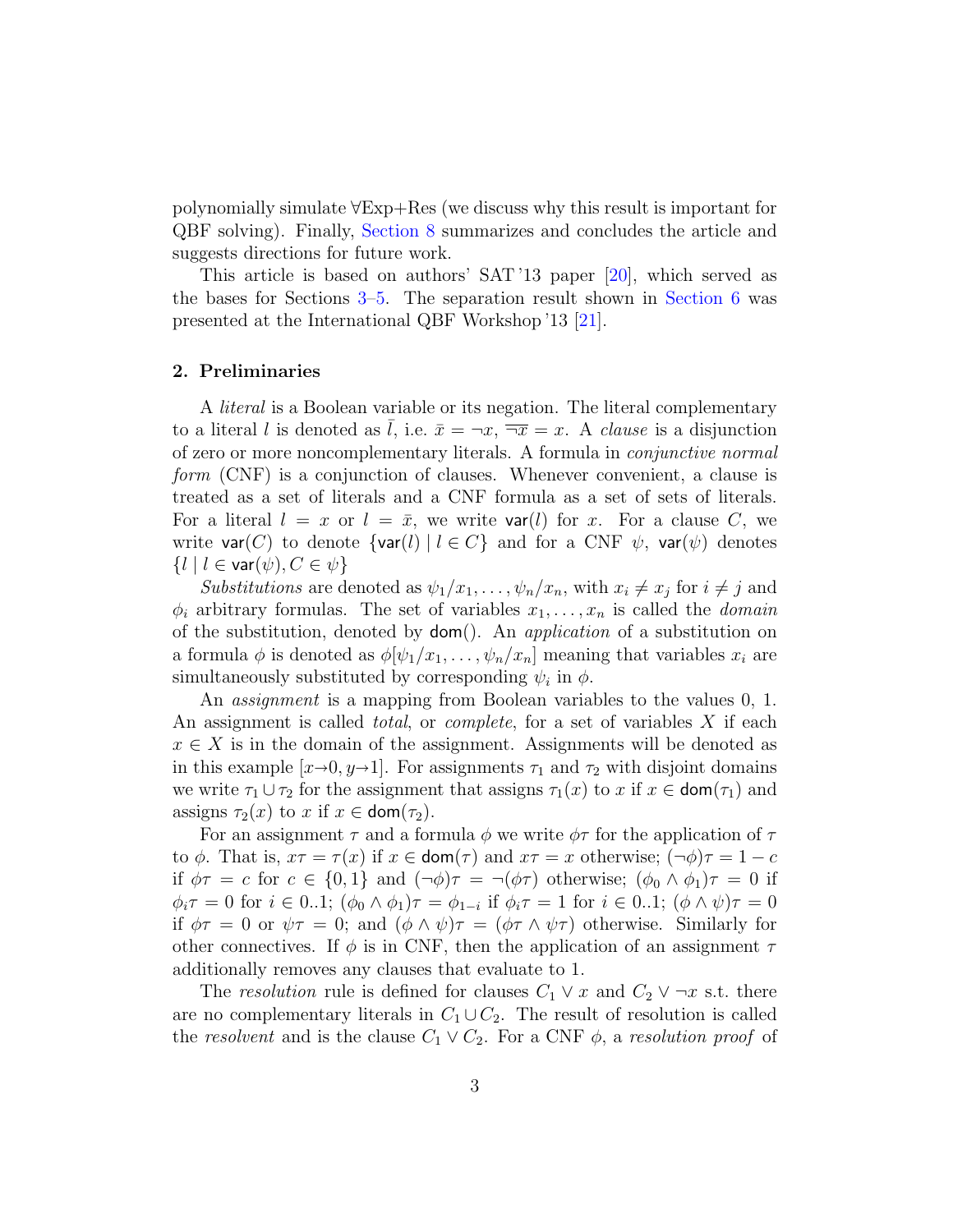a clause C is a sequence of clauses  $C_1, \ldots, C_n$  where  $C_n = C$  and any  $C_i$  in the sequence is part of the formula  $\phi$  or it is a resolvent for some pair of the preceding clauses. A resolution proof is called a *refutation* iff  $C$  is the empty clause, denoted ⊥.

# 2.1. Quantified Boolean Formulas

Quantified Boolean Formulas (QBFs) [\[22\]](#page-38-1) extend propositional logic by enabling quantification over Boolean variables. Any propositional formula  $\phi$ is also a QBF with all variables free. If  $\Phi$  is a QBF with a free variable x, the formulas  $\exists x.\Phi$  and  $\forall x.\Phi$  are QBFs with x bound, i.e. not free. Note that we disallow expressions such as  $\exists x.\exists x.\,x$ . Whenever possible, we write  $\exists x_1 \ldots x_k$  instead of  $\exists x_1 \ldots \exists x_k$ ; analogously for  $\forall$ . For a QBF  $\Phi = \forall x \, \Psi$  we say that x is *universal* in  $\Phi$  and is existential in  $\exists x.\Psi$ . Analogously, a literal l is universal (resp. existential) if  $var(l)$  is universal (resp. existential).

The application of an assignment  $\tau$  is defined for a QBF  $\Phi$  if all variables of  $\text{dom}(\tau)$  are free in  $\Phi$ , and, it is defined as  $(\mathcal{Q}x, \Phi)\tau = \Phi\tau$  for  $\mathcal{Q} \in {\{\exists, \forall\}}$ . QBFs can be seen as compact representations of propositional formulas. In particular, the formula  $\forall x \cdot \Psi$  is satisfied by the same truth assignments as  $\Psi[x\rightarrow0] \wedge \Psi[x\rightarrow1]$  and  $\exists x.\Psi$  by  $\Psi[x\rightarrow0] \vee \Psi[x\rightarrow1]$ . Since  $\forall x \forall y.\Phi$  and  $\forall y \forall x.\Phi$ are semantically equivalent, we allow writing  $\forall X$  for a set of variables X; analogously for  $\exists$ . A QBF with no free variables is *false* (resp. *true*), iff it is semantically equivalent to the constant 0 (resp. 1).

A QBF is closed if it does not contain any free variables. A QBF is in prenex form if it is of the form  $\mathcal{Q}_1 X_1 \ldots \mathcal{Q}_k X_k$ .  $\phi$ , where  $\mathcal{Q}_i \in \{\exists, \forall\},\$  $\mathcal{Q}_i \neq \mathcal{Q}_{i+1}$ , and  $\phi$  is propositional. The propositional part  $\phi$  is called the matrix and the rest the *prefix*. If a variable x is in the set  $X_i$ , we say that x is at *level i* and write  $\mathsf{Iv}(x) = i$ ; we write  $\mathsf{Iv}(l)$  for  $\mathsf{Iv}(\mathsf{var}(l))$ .

We write QCNF for the class of QBF in prenex form where the matrix is in CNF. Unless specified otherwise, QBFs are assumed to be closed.

#### 2.2. Q-resolution

Q-resolution [\[5\]](#page-36-4) is an extension of propositional resolution enabling refuting formulas in QCNF.

For a clause C, a universal literal  $l \in C$  is blocked by an existential literal  $k \in C$  iff  $|v(l)| < |v(k)|$ .  $\forall$ -reduction is the operation of removing from a clause C all universal literals that are not blocked by some literal.

Q-resolution is defined for two clauses  $x \vee C_1$  and  $\overline{x} \vee C_2$  that satisfy the following conditions: x is existential and there is no literal k s.t.  $k, k \in$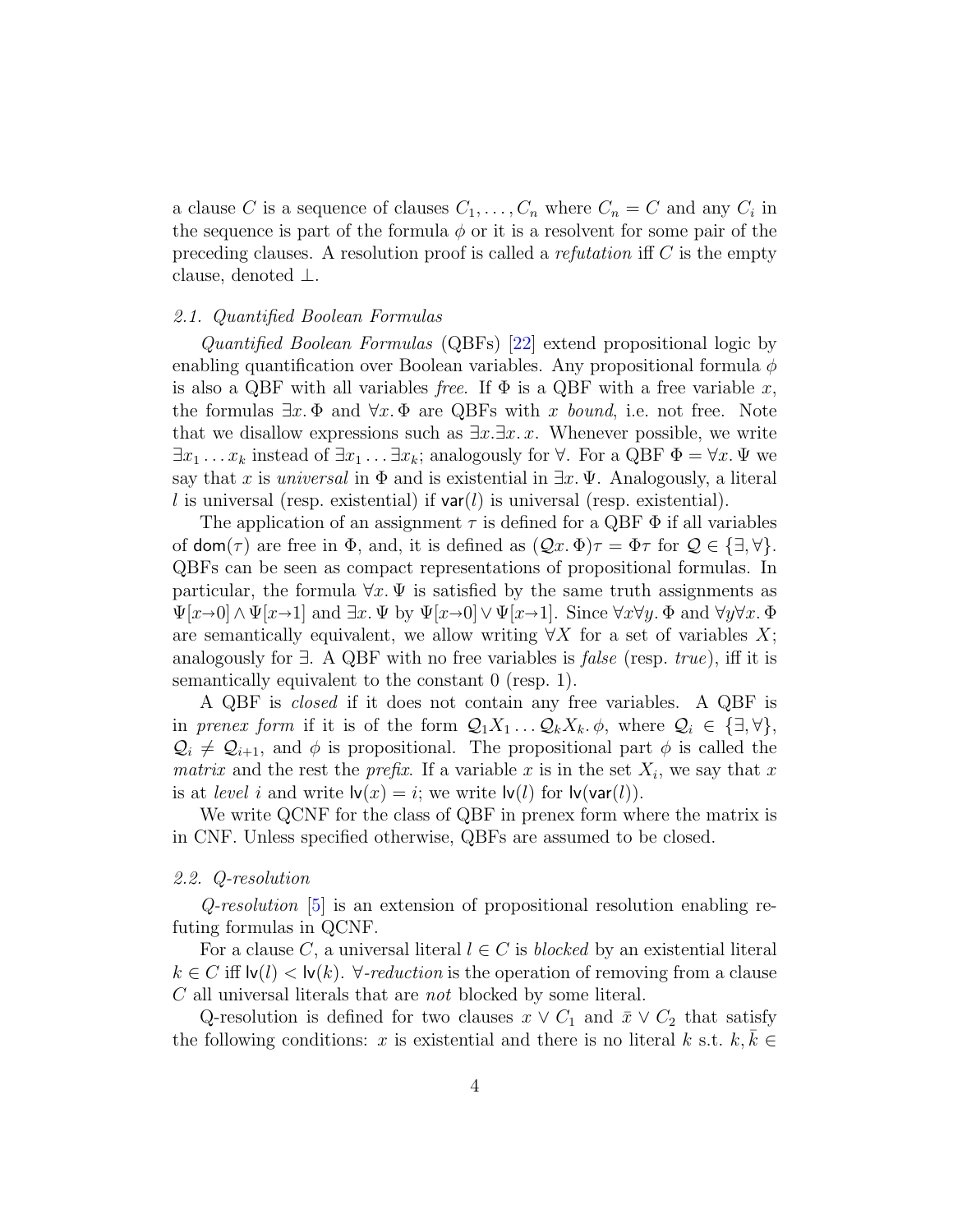$C_1 \cup C_2$ . The result of Q-resolution is the clause  $C_1 \vee C_2$ , which we call the Q-resolvent. We say simply resolvent whenever the context permits.

For a QCNF  $\mathcal{P} \cdot \phi$ , a *Q-resolution proof* of a clause C is a sequence of clauses  $C_1, \ldots, C_n$  where  $C_n = C$  and any  $C_i$  in the sequence is part of the given matrix  $\phi$ ; or was obtained from one of the preceding clauses by ∀-reduction; or it is a Q-resolvent of some pair of preceding clauses. A Qresolution proof is called a *refutation* iff C is the empty clause, denoted  $\bot$ .

In this article Q-resolution and plain resolution proofs are treated as connected directed acyclic graphs  $(DAG)$  so that each clause C in the proof corresponds to some node  $p_n$  labeled with C. More precisely, a resolution of two clauses  $C_1$  and  $C_2$  resulting in the resolvent  $C_r$  corresponds to 3 nodes  $p_1$ ,  $p_2, p_r$  labeled by the respective clauses and an edge going from each  $p_i$  to  $p_r$  for  $i \in 1..2$ . If a clause  $C_r$ resulted from  $C_1$  by  $\forall$ -reduction, the graph contains



<span id="page-4-0"></span>Figure 1: Q-resolution

two corresponding nodes  $p_r$  and  $p_1$  connected by an edge from  $p_1$  to  $p_r$ .

Any graph representing a resolution or Q-resolution proof has one and only one node with out-degree 0, which we call the root (the final clause in the proof). All the nodes with in-degree 0 are labeled with clauses from the original formula and we call them leafs. Q-resolution steps are depicted as in [Figure 1.](#page-4-0)

A Q-resolution proof is called tree (or tree-like), if the corresponding graph forms a tree (rooted in the final clause). It is known that at the propositional level, tree resolution does not p-simulate DAG resolution [\[23\]](#page-38-2).

<span id="page-4-1"></span>**Remark 1.** Note that the condition that there are no two complementary literals in the antecedents of a Q-resolution step is there to preserve soundness. For instance, for the true formula  $\forall u \exists e. (u \vee e) \wedge (\bar{u} \vee \bar{e})$  removing this condition would enable us to derive a refutation. One would first resolve the two clauses into  $(u \vee \overline{u})$  and second, apply  $\forall$ -reduction to that clause and thus derive  $\perp$ . Alternatively to this restriction one could instead prohibit ∀-reductions of complementary literals but that would not give us any advantage.

#### 2.3. Proof Systems

Throughout the article, we use the term "proof system" in the sense of Cook and Reckhow [\[3\]](#page-36-2). That is, for finite alphabets  $\Sigma_D$ ,  $\Sigma_1$ , and  $L \subseteq \Sigma_D^*$  a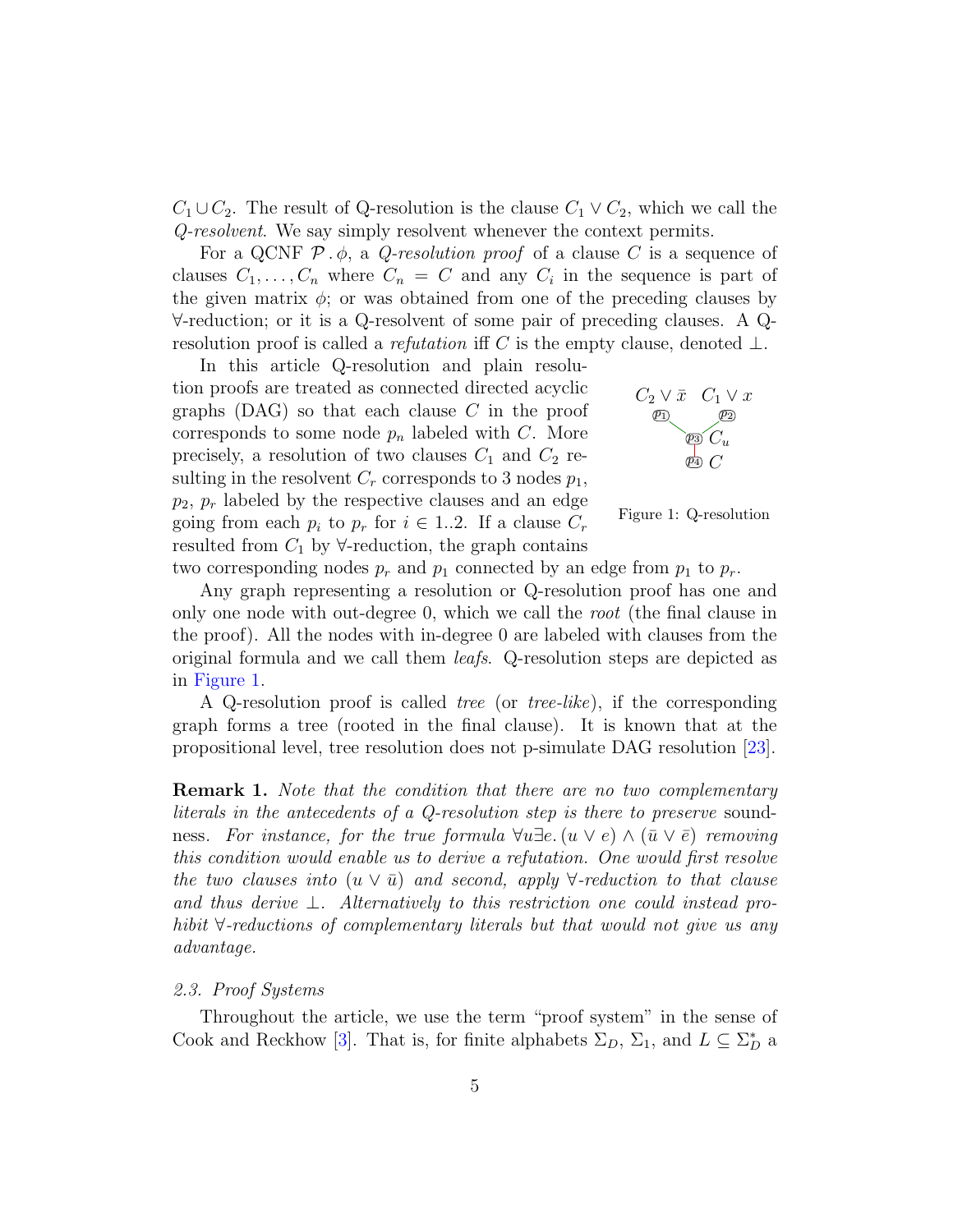proof system is a function  $f : \Sigma_1^* \to L$ , where the function f is polynomially computable and it is onto. We say that a proof system  $f_2 : \Sigma_2^* \to L$  $p\text{-}simulates$  the proof system  $f$  iff there exists a polynomially computable function  $g : \Sigma_1^* \to \Sigma_2^*$  s.t.  $f_2(g(x)) = f(x)$  for all x. (Intuitively, the function  $f$  produces the formula being proven from its proof and  $g$  translates in polynomial time any proof in the system  $f$  to a proof of the same formula in the system  $f_2$ .)

As usual, we consider refutation-based procedures (such as resolution or Q-resolution) also as proof systems. For such, we can assume that a proof of a QBF is formed by a refutation of its negation. Note that, just as in the case of propositional logic, a QBF that does not have a CNF matrix can be efficiently translated into a QBF with a CNF matrix using Tseitin transformation [\[24\]](#page-38-3) (see e.g.  $[25, §5]$  $[25, §5]$  or  $[26, Sec. 2.2]$  $[26, Sec. 2.2]$  for further discussion).

# <span id="page-5-0"></span>3. Expansion

Modern SAT solvers can be readily used in a black-box setting, which suggests a straightforward approach to solving QBFs by expanding variables until only one type of quantifier is left; at that point a SAT solver can be invoked. Further, modern mainstream SAT solvers accept formulas in CNF and enable producing resolution refutations for unsatisfiable formulas. This motivates the proof system developed in this section. For a false QCNF we wish to provide a proof that combines expansion of all but one quantifier and a resolution refutation of the result of the expansion.

Existential quantifier can be expanded by the equivalence  $\exists x.\ \Phi = \Phi[x\rightarrow 0]\vee$  $\Phi[x\rightarrow1]$  and universal quantification by the equivalence  $\forall x.\ \Phi = \Phi[x\rightarrow0] \land$  $\Phi[x\rightarrow1]$ . These equivalences reveal two main obstacles to developing a proof system using both expansion and plain resolution (besides the exponential growth). The first obstacle is that the result of an expansion is not in prenex form; this can be overcome by prenexing the expansion. The second obstacle is that the result of expanding the existential quantifier does not yield CNF. Hence, in this paper we focus only on expansion of the universal quantifier. We show that this limitation still leads to a refutation complete calculus with many interesting properties.

Expansion of universal quantifiers enables decreasing the number of quantifiers at the cost of an increase in size. Prenexing enables maintaining prenex normal form at the cost of introducing fresh variables. For instance, expanding  $\exists x \forall y \exists z. \phi$  yields  $\exists x.(\exists z. \phi[y\rightarrow 0]) \wedge (\exists z. \phi[y\rightarrow 1])$ . To get back to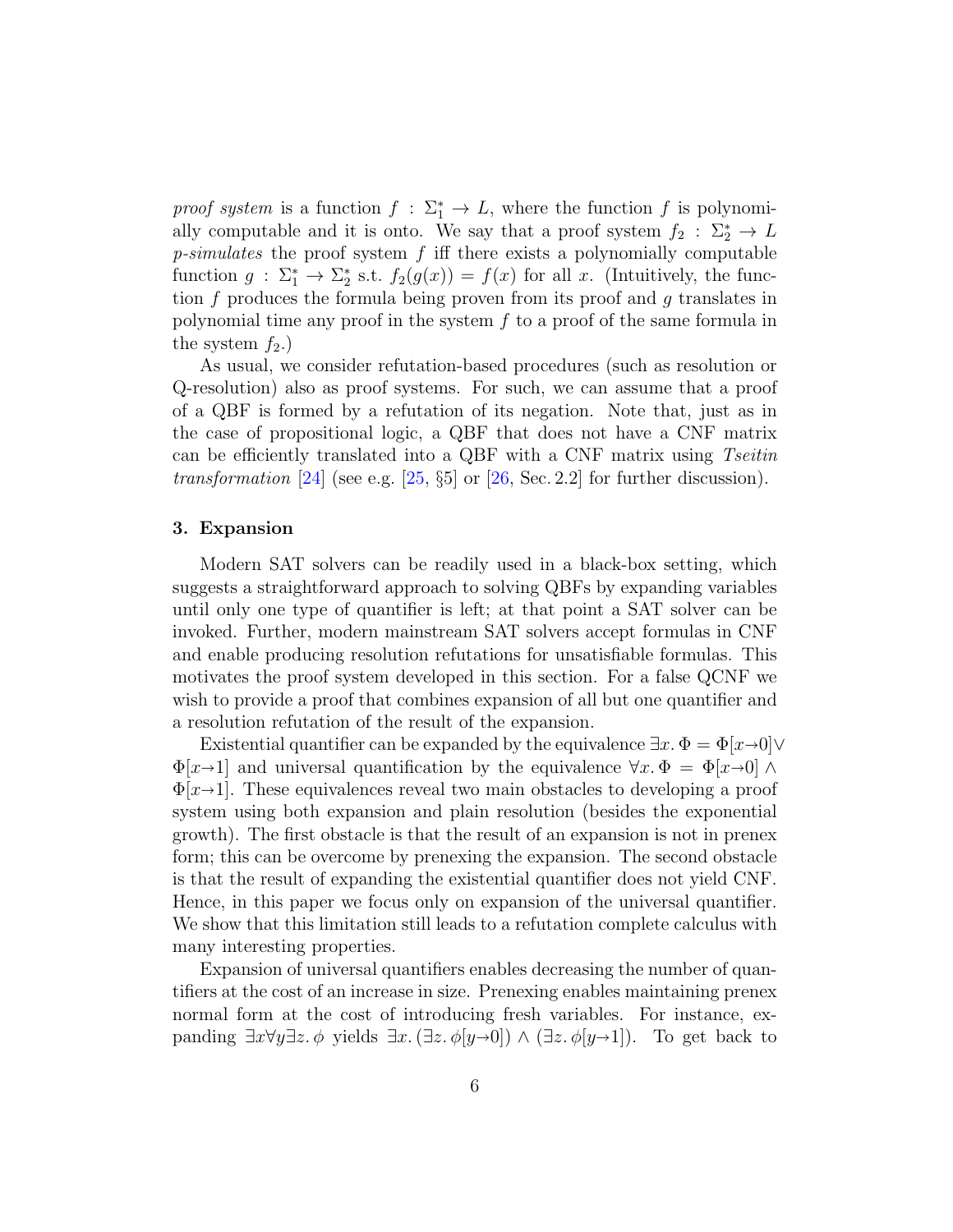prenex form, we add two fresh copies of  $z$ , one for the sub-QBF where  $y = 0$  and one for the sub-QBF where  $y = 1$ , thus obtaining the formula  $\exists x z^0 z^1 \cdot \phi[y \rightarrow 0][z^0/z] \wedge \phi[y \rightarrow 1][z^1/z].$ <br>A given drawback of expanding

A significant drawback of expansion is that the formula grows in size exponentially. This effect can be mitigated by observing that only *partial* expansions may be sufficient to show unsatisfiability. For instance, expanding the formula  $\forall y \exists x. (y \lor x) \land (y \lor \bar{x})$  only with the assignment  $y \rightarrow 0$  yields  $\exists x^{0} \ldots x^{0} \wedge \bar{x}^{0}$  and therefore this expansion is sufficient to show the formula false.

Another source of rapid growth lies in the number of the formula's quantification levels. Expanding y in  $\exists x \forall y \exists z \forall u \exists w. \phi$  yields  $\exists x.(\exists z \forall u \exists w. \phi(y\rightarrow 0)) \land$  $(\exists z \forall u \exists w \ldotp \phi | y \rightarrow 1)$ . We could again prenex all variables but since we are aiming at eventually expanding all universal variables, we can expand more carefully by prenexing only z first:

$$
\exists x z^0 z^1. \left(\forall u \exists w. \phi[y \rightarrow 0][z^0/z]\right) \land \left(\forall u \exists w. \phi[y \rightarrow 1][z^1/z]\right)
$$

If for instance now we wish to expand  $u$  as 1 in the first sub-formula and 0 in the second sub-formula we obtain the following:

$$
\exists x z^{0} z^{1}. (\exists w. \phi[y \to 0][z^{0}/z][u \to 1]) \land (\exists w. \phi[y \to 1][z^{1}/z][u \to 0])
$$
  
= 
$$
\exists x z^{0} z^{1} w^{01} w^{10}. \phi[y \to 0, u \to 1][z^{0}/z, w^{01}/w] \land \phi[y \to 1, u \to 0][z^{1}/z, w^{10}/w]
$$

Had we started the expansion from higher to lower levels ("inside-out"), this tighter control would not be possible; it would not be possible to expand u differently for each expansion of y.

Consider a general QCNF

$$
\Phi = \forall \mathcal{U}_1 \exists \mathcal{E}_2 \dots \forall \mathcal{U}_{2N-1} \exists \mathcal{E}_{2N}.\ \phi \tag{1}
$$

(WLOG we start with a universal quantifier to simplify notation). For succinctness, from now on  $\Phi$  refers to this formula. An expansion consists of expanding variables  $\mathcal{U}_1$  with some values and introducing fresh variables for  $\mathcal{E}_2$  variables yielding a sub-QBF for each considered assignment to the  $\mathcal{U}_1$  variables. These sub-QBFs are recursively expanded in an analogous fashion. Note that if we expanded from the highest quantification level (innermost level), we would lose the structural information, which is enabling the above-mentioned finer expansion steps. Let us now introduce definitions that formalize this process.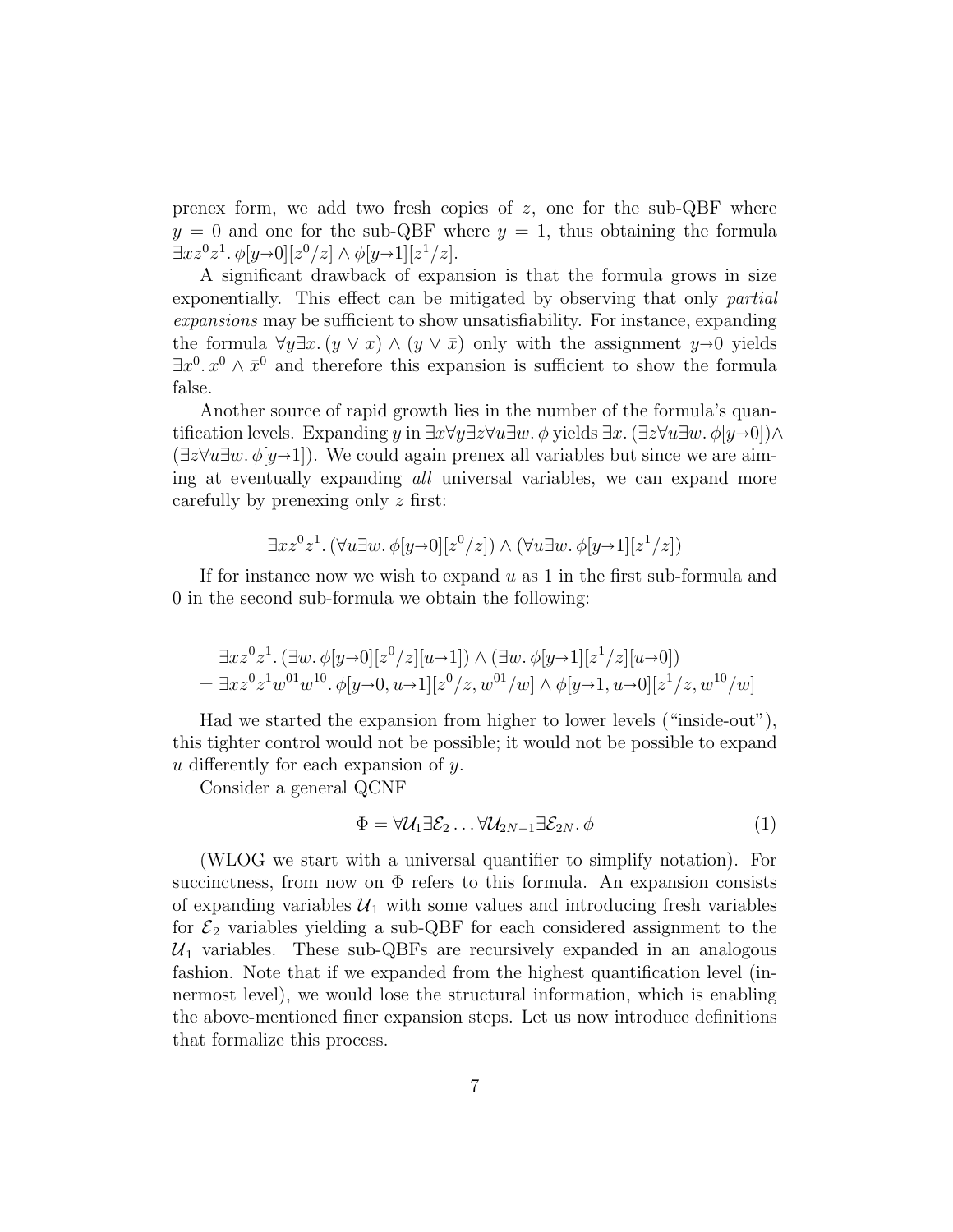

<span id="page-7-0"></span>Figure 2: Example ∀-expansion tree.

The following definition introduces a structure that prescribes how a given formula should be expanded. Starting from the outermost level, it gives which assignments are considered for the variables  $\mathcal{U}_1$  and then it proceeds recursively.

**Definition 1** ( $\forall$ -expansion tree). A  $\forall$ -expansion tree for  $\Phi$  is a rooted tree  $\mathcal T$  such that each path  $p_0 \overset{\tau_1}{\rightarrow} p_1 \dots \overset{\tau_N}{\rightarrow} p_N$  in  $\mathcal T$  from the root  $p_0$  to some leaf  $p_N$  has exactly N edges and each edge  $p_{i-1} \xrightarrow{\tau_i} p_i$  is labeled with a total assignment  $\tau_i$  to the variables  $\mathcal{U}_{2i-1}$ , for  $i \in 1..N$ . Each path in  $\mathcal T$  is uniquely determined by its labeling.

<span id="page-7-1"></span>Example 1. Consider  $\Phi = \forall u_1 \exists e_1 \forall u_2 \forall u_3 \exists e_2 \ldots \phi$ , with  $\phi = (u_1 \lor e_1 \lor u_2 \lor u_3 \lor u_4 \lor u_5 \lor u_5 \lor u_6 \lor u_7 \lor u_8 \lor u_9 \lor u_1 \lor u_2 \lor u_3 \lor u_4 \lor u_5 \lor u_6 \lor u_7 \lor u_8 \lor u_9 \lor u_1 \lor u_2 \lor u_3 \lor u_4 \lor u_5 \lor u_6 \lor u_7 \lor u_8 \lor u_9 \lor u_9 \lor u_1 \$  $(e_2) \wedge (u_1 \vee \overline{e}_1 \vee \overline{u}_2 \vee \overline{u}_3 \vee e_2) \wedge (\overline{e}_2)$ . [Figure 2](#page-7-0) shows an example expansion tree for this formula. The tree is depicted with the root on top and it first tells us that  $u_1$  should be expanded only with the negative polarity. Then, for the variables  $u_2, u_3$ , two assignments are considered (out of the 4 possible ones). In general, each node can have as many children as there are assignments to the pertaining variables. In particular, if all assignments are considered for each set of variables, the number of nodes in the tree are  $2^{|U_1|} \times \cdots \times$  $2^{|U_{2N-1}|}+1.$ 

Convention. Since paths from the root in an ∀-expansion tree are uniquely determined by the labeling of the edges, i.e. assignments, we treat paths and the union of the appropriate assignments interchangeably.

**Definition 2** ( $\forall$ -expansion). Let  $\mathcal{T}$  be a  $\forall$ -expansion tree and  $P = p_0 \stackrel{\tau_1}{\rightarrow}$  $p_1 \ldots \overset{\tau_N}{\rightarrow} p_N$  be a path from the root  $p_0$  to some leaf  $p_N$ .

- 1. For an existential variable x at level 2k with  $k \in 1..N$  define  $\mathscr{E}_{\mathbf{v}}(P, x) =$  $x^{\tau_1,\ldots,\tau_k}$ , where  $x^{\tau_1,\ldots,\tau_k}$  is a fresh variable.
- 2. For a propositional formula  $\xi$  define  $\mathscr{E}(P,\xi)$  as  $\xi[\tau_1\cup\ldots\cup\tau_N][\sigma_R]$  where  $\sigma_R = \{ \mathcal{E}_v(P, x)/x \mid x \text{ an existential variable} \}.$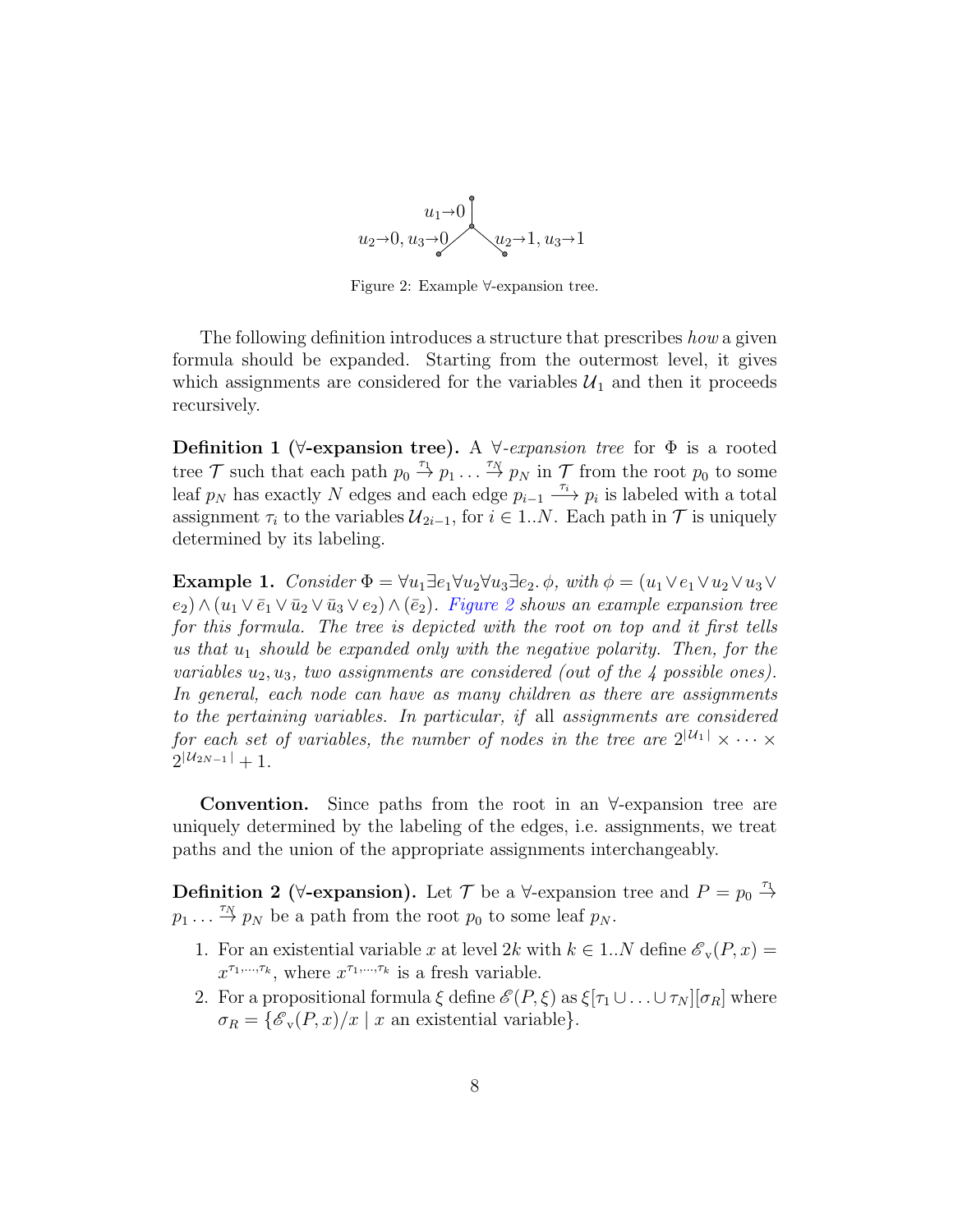<span id="page-8-1"></span><span id="page-8-0"></span>

Figure 3: Example expansion tree and its application

3. Define  $\mathscr{E}(\mathcal{T}, \Phi)$  as the union of all  $\mathscr{E}(P, \phi)$  for each root-to-leaf path P in  $\mathcal T$ .

Example 2. Consider again the formula from [Example 1](#page-7-1) and the expansion tree in [Figure 2.](#page-7-0) The tree has the paths  $P_1 = \{u_1 \rightarrow 0\}, \{u_2 \rightarrow 0, u_3 \rightarrow 0\}$  and  $P_2 = \{u_1 \to 0\}, \{u_2 \to 1, u_3 \to 1\}.$  It holds that  $\mathscr{E}(P_1, \phi) = (e_1^{u_1 \to 0} \vee e_2^{u_2 \to 0, u_3 \to 0}) \wedge \mathscr{E}(u_2 \to 0, u_3 \to 0)$  $\bar{e}_2^{u_2 \to 0, u_3 \to 0}$  and  $\mathscr{E}(P_2, \phi) = (\bar{e}_1^{u_1 \to 0} \vee e_2^{u_2 \to 1, u_3 \to 1}) \wedge \bar{e}_2^{u_2 \to 1, u_3 \to 1}.$ 

**Observation 1.** Let P be a root-to-leaf path in an  $\forall$ -expansion tree  $\mathcal{T}$ . It holds that  $\mathscr{E}(P,\Phi) = \bigcup_{C \in \phi} \mathscr{E}(P,C)$ . Consequently,  $\mathscr{E}(\mathcal{T},\Phi)$  can be computed as an expansion of all clauses of the matrix  $\phi$  over all root-to-leaf paths of  $\mathcal{T}$ .

**Example 3.** Figure  $\mathcal{I}(a)$  shows an example of a  $\forall$ -expansion tree and [Fig](#page-8-1)ure  $3(b)$  shows a  $\forall$ -expansion of some formula  $\Psi$  based on this tree. The expansion considers both values of  $u_1$  but only the value 1 is considered for  $u_2$ when  $u_1 = 0$ . The tree has 3 leafs so the formula could potentially grow 3 times. But because the formula is very simple, for each clause C there is only a single path P from the root to some leaf of  $\mathcal T$  for which  $\mathscr E(P, C) \neq 1$ . Hence, the expansion has the same size as the original formula. Note that there are as many copies of  $e_2$  as there are leafs in the expansion tree  $(e_2^{u_1\rightarrow0,u_2\rightarrow1},$  $e_2^{u_1\to 1,u_2\to 0}, e_2^{u_1\to 1,u_2\to 1})$  but only two copies of  $e_1$   $(e_1^{u_1\to 1},e_1^{u_1\to 1})$ ; this is because  $e_1$ is at a lower quantification level than  $e_2$ .

Definition 3 ( $\forall$ Exp+Res).  $\forall$ Exp+Res refutation for  $\Phi$  is a pair  $(\mathcal{T}, \pi)$ where  $\mathcal T$  is a  $\forall$ -expansion tree for  $\Phi$  and  $\pi$  is a resolution refutation for  $\mathscr{E}(\mathcal{T}, \Phi)$ . A size of  $(\mathcal{T}, \pi)$ , denoted  $|(\mathcal{T}, \pi)|$ , is the sum of the numbers of nodes in  $\mathcal T$  and  $\pi$ .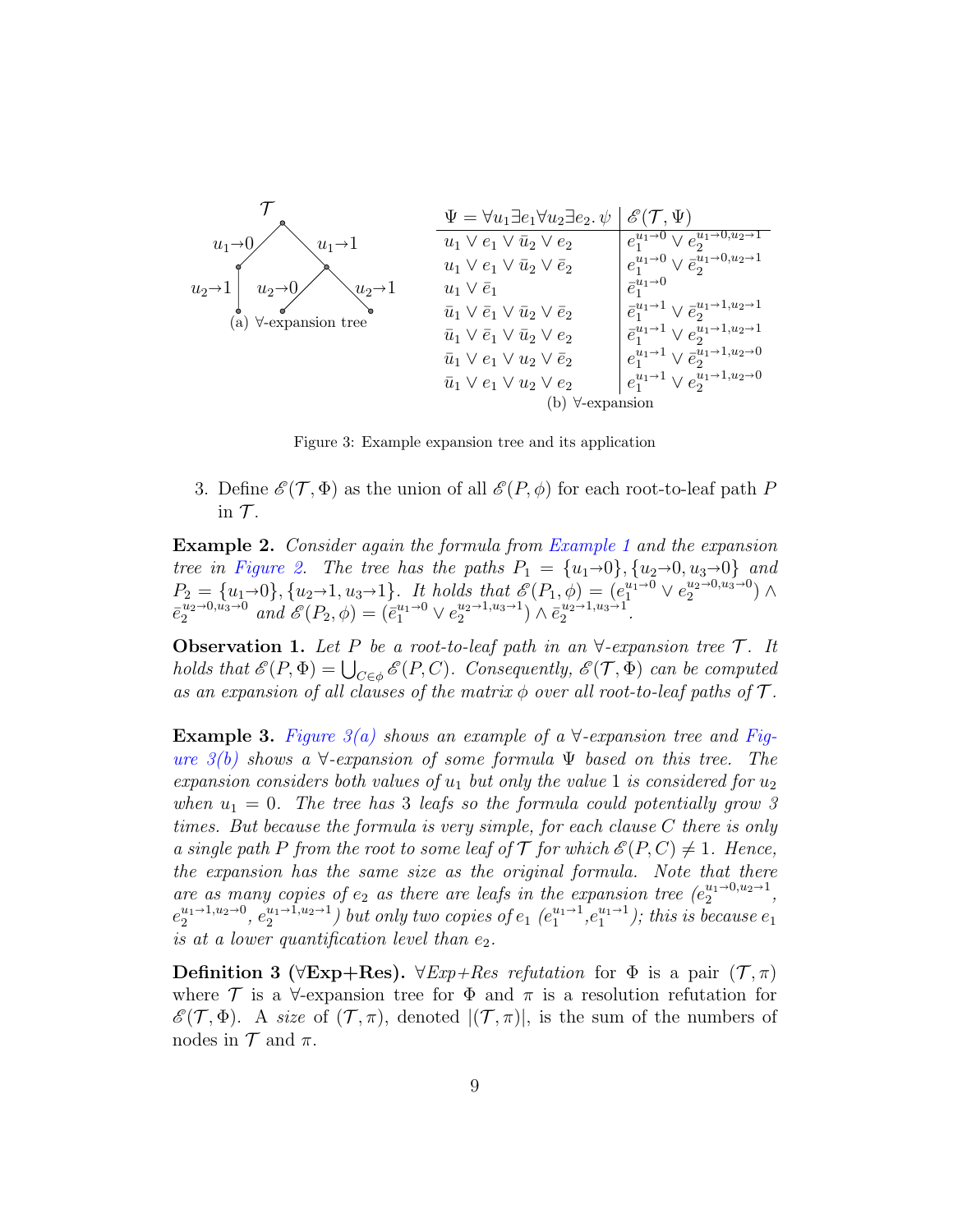<span id="page-9-0"></span>

<span id="page-9-3"></span><span id="page-9-1"></span>Figure 4: An example proof in  $\forall$ Exp+Res on the prefix  $\exists e_1 \forall u_1 u_2 \exists e_2$ .

<span id="page-9-2"></span>**Example 4.** Consider the formula  $\Phi = \exists e_1 \forall u_1 u_2 \exists e_2$ .  $(e_1 \lor u_1 \lor u_2 \lor e_2) \land$  $(\neg e_1 \lor \neg u_1 \lor \neg u_2 \lor e_2) \land \neg e_2$ . Figure  $\mathcal{A}(a)$  together with Figure  $\mathcal{A}(b)$  form a  $\forall Exp+Res$  refutation of  $\Phi$ .

Remark 2. In SAT and QBF solving a formula is commonly simplified by the pure literal rule  $\lceil 27 \rceil$ . A literal l is pure iff l does not appear in the formula. If a universal literal is pure, then removing all its occurrences from the matrix preserves the truth value of the formula. This is reflected by the  $\forall$ Exp+Res system. Whenever a formula contains a pure universal literal l, it is always sufficient in a  $\forall$ Exp+Res refutation to consider only one polarity of var(l) (the assignment that sets l to 0). Nevertheless, if an expansion tree considers only some assignments, it does not mean that there are pure literals. This is illustrated by [Example 4.](#page-9-2) The expansion tree has only 2 branches out of the 4 possible ones. However, none of the universal literals are pure. In fact, any false formula with pure literals can be turned into a formula with no pure literals by adding "dummy" clauses. In contrast, an expansion tree needs to consider only those expansions that are necessary to prove falsity.

Note that for a  $\forall$ -expansion tree T the size of  $\mathscr{E}(\mathcal{T}, \Phi)$  is bounded by the number of leafs of  $\mathcal T$  times the size of the matrix  $\phi$ . Therefore a  $\forall$ Exp+Res refutation can be validated in polynomial time.

**Theorem 1.** A formula  $\Phi$  is false iff there exists a  $\forall$ Exp+Res refutation for Φ. Hence, the calculus is sound and refutationally complete.

**PROOF.** If  $\Phi$  is false, consider  $\mathcal{T}_{\text{full}}$  capturing a full expansion of all of the quantifiers. More precisely, each node  $p_i$  of  $\mathcal{T}_{\text{full}}$  at depth i (with the root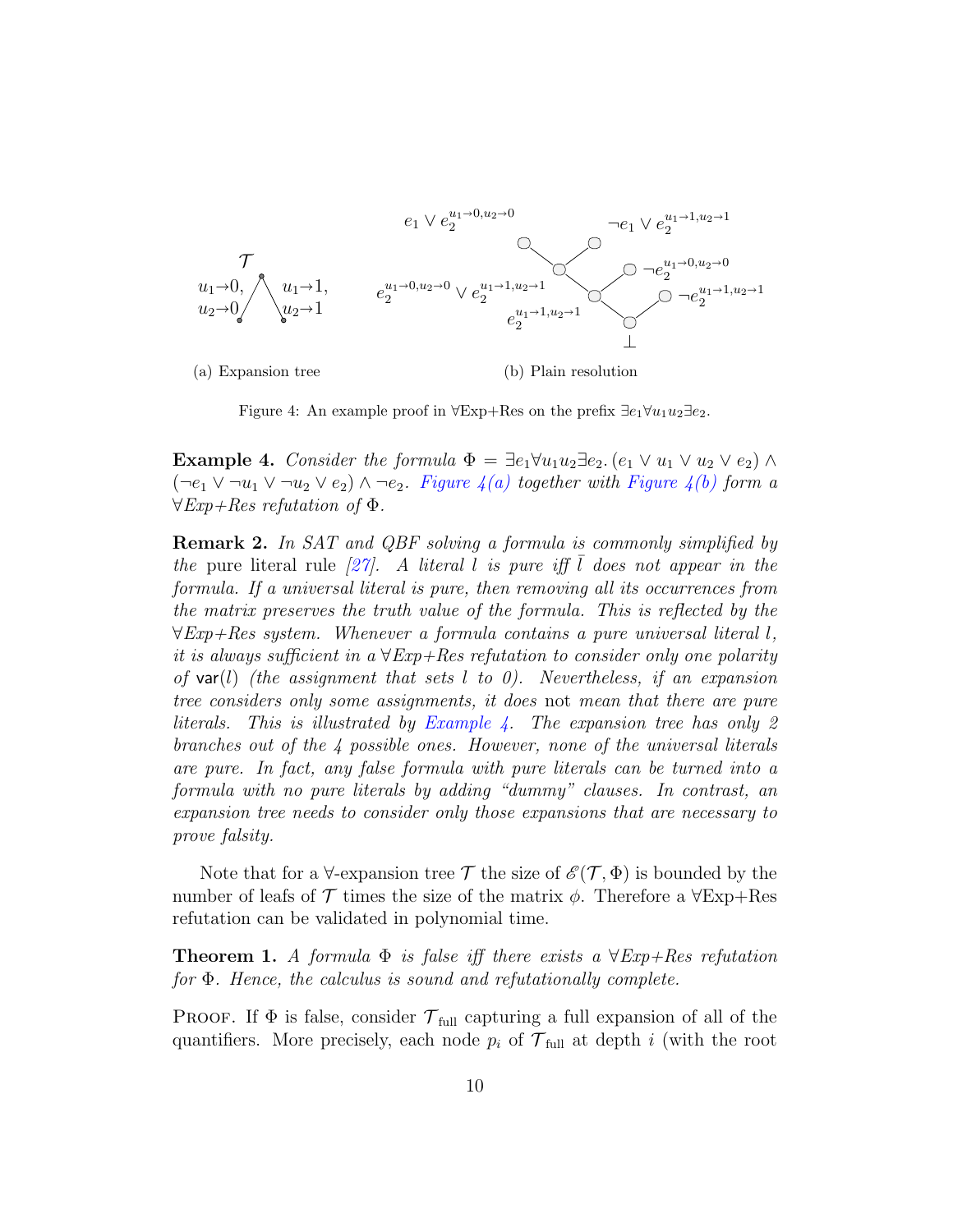being at depth 0) has  $2^{|U_{2i+1}|}$  children, each corresponding to a total assignment to variables  $\mathcal{U}_{2i+1}$ . Since this expansion mirrors semantics of QBF,  $\mathscr{E}(\mathcal{T}_{\text{full}}, \Phi)$  is false iff  $\Phi$  is false.

Throughout the  $\forall$ -expansion process, (sub-)QBFs  $\forall U \cdot \Psi$  are replaced with the conjuncts  $\Xi = \bigwedge_{\tau \in \omega} \Psi \tau$  for some  $\omega$ —a set of total assignments to U. Since  $\Xi$  is equivalent to  $\forall U \Psi$ . We when  $\omega$  is the set of all assignments, it is weaker if  $\omega$  is a set of only some total assignments, i.e.  $(\forall \mathcal{U} \cdot \Psi) \rightarrow \Xi$ . Consequently,  $\Phi \to \mathscr{E}(\mathcal{T}, \Phi)$  holds for any  $\forall$ -expansion tree  $\mathcal{T}$ . Therefore, if  $\mathscr{E}(\mathcal{T}, \Phi)$  is false, then  $\Phi$  is false.

**Remark 3.**  $\forall Exp+Res$  is inspired by the solver RAReQS [\[28,](#page-38-7) [17\]](#page-37-8), which expands the formula partially, just as  $\forall Exp+Res$ , and tests whether such partial expansion is sufficient to disprove the formula. Because the solver does not know in advance whether the formula is true or false, it also maintains an expansion of the formula's negation for the case when it is true. In RAReQS a partial expansion is referred to as abstraction, and, the abstraction is improved by refinement. Such refinement corresponds to adding an edge to the expansion tree. RAReQS significantly differs from earlier expansion solvers, e.g. Quantor  $(15)$ , which expand in both polarities, i.e. consider the full expansion tree. Consequently, such solvers tend to blowup in memory. In the worst case, however, RAReQS may also end up producing the full expansion tree. Nevertheless, experimental analysis show that partial expansion significantly outperforms through expansion on large number of instances [\[28,](#page-38-7) [17\]](#page-37-8).

# <span id="page-10-0"></span>4. Simulating Tree Q-resolution by ∀Exp+Res

Consider a tree Q-resolution refutation  $\pi$  of  $\Phi$ . Our objective is to construct a  $\forall$ Exp+Res refutation  $(\mathcal{T}, \pi')$  based on  $\pi$ . We will construct  $\mathcal{T}$  and  $\pi'$  so that  $\pi'$  will share its basic structure with  $\pi$  but with universal variables removed and existential variables renamed according to the definition of  $\mathscr{E}$ .

We observe that if  $\pi$  consists of a single node  $\perp$ ,  $\mathcal T$  and  $\pi'$  are easily constructed by setting  $\mathcal T$  to the empty tree and setting  $\pi'$  to  $\bot$ . Therefore, from now on, we assume that all leafs of  $\pi$  are labeled with nonempty clauses. For the sake of succinctness, in this section,  $\pi$  always refers to the given Qresolution proof that we wish to translate to a  $\forall$ Exp+Res refutation  $(\mathcal{T}, \pi')$ .

We will first look at [Figure 5](#page-11-0) to illustrate the main ideas of the proof. Figure  $5(a)$  is a tree Q-resolution refutation and Figure  $5(b)$  shows a corresponding ∀Exp+Res refutation. Observe that [Figure 5\(b\)](#page-11-2) maintains the structure of the original proof but the ∀-reductions are no longer necessary.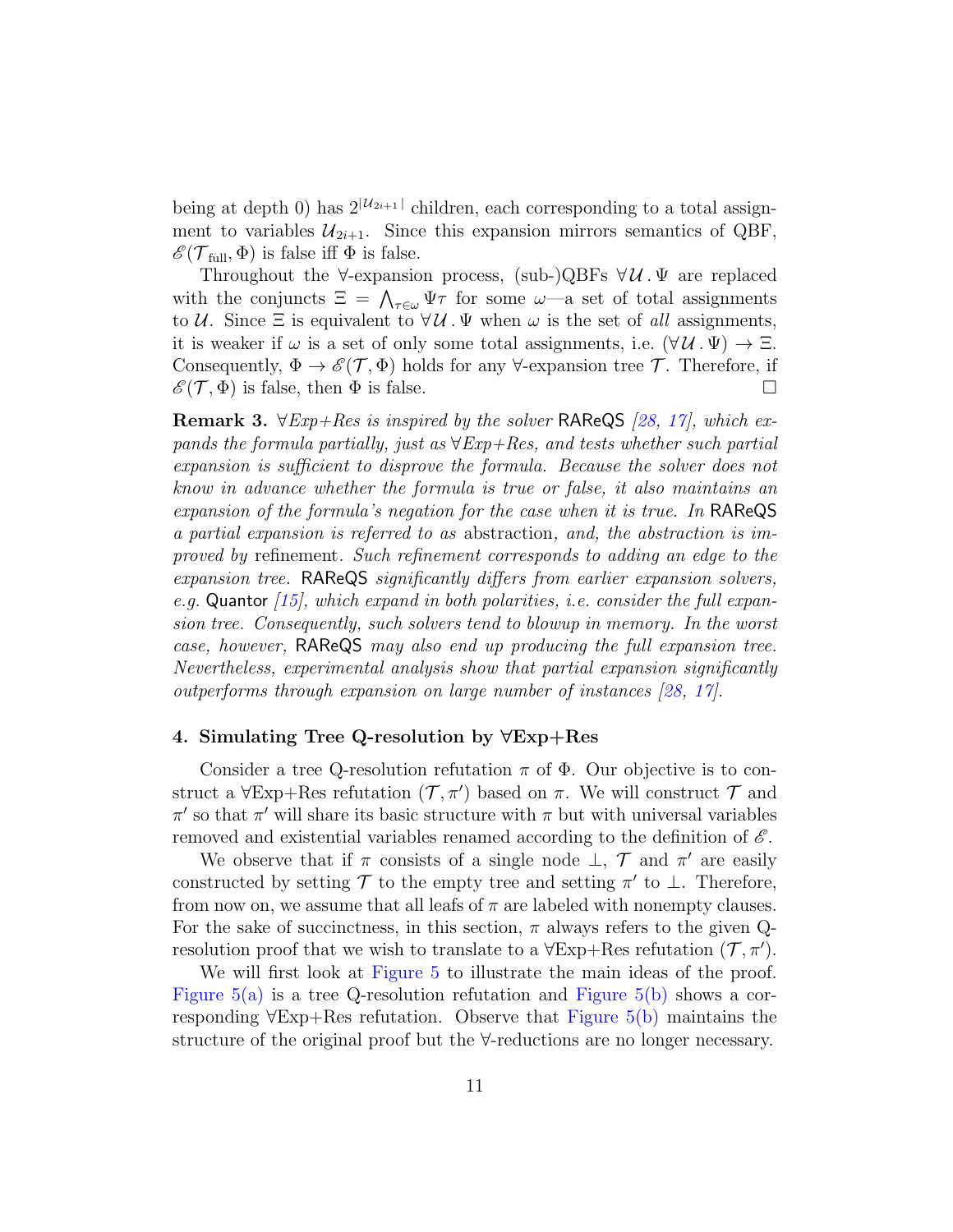<span id="page-11-1"></span>

(a) Tree Q-resolution refutation with indicated dependencies on leafs.

$$
\overline{e_1^{u_1 \to 0} \vee e_4^{u_1 \to 0, u_2 \to 0}} e_4^{u_1 \to 0, u_2 \to 0} e_4^{u_1 \to 0, u_2 \to 0} e_1^{u_1 \to 0} \vee e_4^{u_2 \to 1, u_3 \to 1} e_1^{u_1 \to 0} \vee \overline{e_4^{u_2 \to 1, u_3 \to 1}}
$$
\n
$$
\overline{e_1^{u_1 \to 0} \overline{e_2^{u_1 \to 0} \overline{e_2^{u_1 \to 0}}} e_1^{u_1 \to 0} e_1^{u_1 \to 0} e_1^{u_1 \to 0}}
$$
\n
$$
\overline{e_1^{u_1 \to 0} \overline{e_2^{u_1 \to 0} \overline{e_2^{u_1 \to 0}}} e_1^{u_1 \to 0} e_1^{u_1 \to 0}}
$$

<span id="page-11-2"></span>(b)  $\forall$ Exp+Res refutation with the  $\forall$ -expansion tree with branches  $\{u_1\rightarrow 0\}, \{u_2\rightarrow 0, u_3\rightarrow 0\}$ and  $\{u_1\rightarrow 0\}, \{u_2\rightarrow 1, u_3\rightarrow 1\}$ 

<span id="page-11-0"></span>Figure 5: An example of corresponding proofs on the prefix  $\forall u_1 \exists e_1 \forall u_2 u_3 \exists e_4$ .

Consider the clause  $u_1 \vee \overline{e}_1 \vee u_2 \vee u_3 \vee e_4$ . Since the clause contains all universal variables, it immediately tells us that the expansion tree must contain the branch  $u_1\rightarrow 0, u_2\rightarrow 0, u_3\rightarrow 0$  since the universal literals of the clause must be assigned to 0. Any other assignment makes the clause true. Once this branch is in the expansion tree, the clause  $\bar{e}_4^{u_1 \to 0, u_2 \to 0}$  appears in the expansion and can be used to replicate the resolution step on the node  $p_2$ . The clauses  $p_8$  and  $p_9$  require  $u_2\rightarrow 1$  and  $u_3\rightarrow 1$ , respectively. Further, we need to make sure that after the expansion,  $e_4$  has the same annotation in both clauses so that the resolution step on  $p_7$  can be replicated. Hence, there must be a branch containing the assignments  $u_2\rightarrow 1, u_3\rightarrow 1$ . However, clauses  $p_8$  and  $p_9$  do not give us any hint of how  $e_1$  should be expanded. For such we look at the resolution step on  $p_1$  on the variable  $e_1$ . The clause  $u_1 \vee \overline{e}_1$  becomes  $\bar{e}_1^{u_1 \to 0}$  in the  $\forall$ Exp+Res refutation. This means that both  $p_8$  and  $p_9$  must also be expanded with  $u_1\rightarrow 0$  so that the resolution step can be replicated.

This example motivates the following approach. For each resolution of clauses  $x \vee C_1$  and  $\overline{x} \vee C_2$ , we need to make sure that the corresponding clauses in the ∀Exp+Res refutation are expanded so that that the variable x is annotated by the same assignment. The literals x and  $\bar{x}$  can appear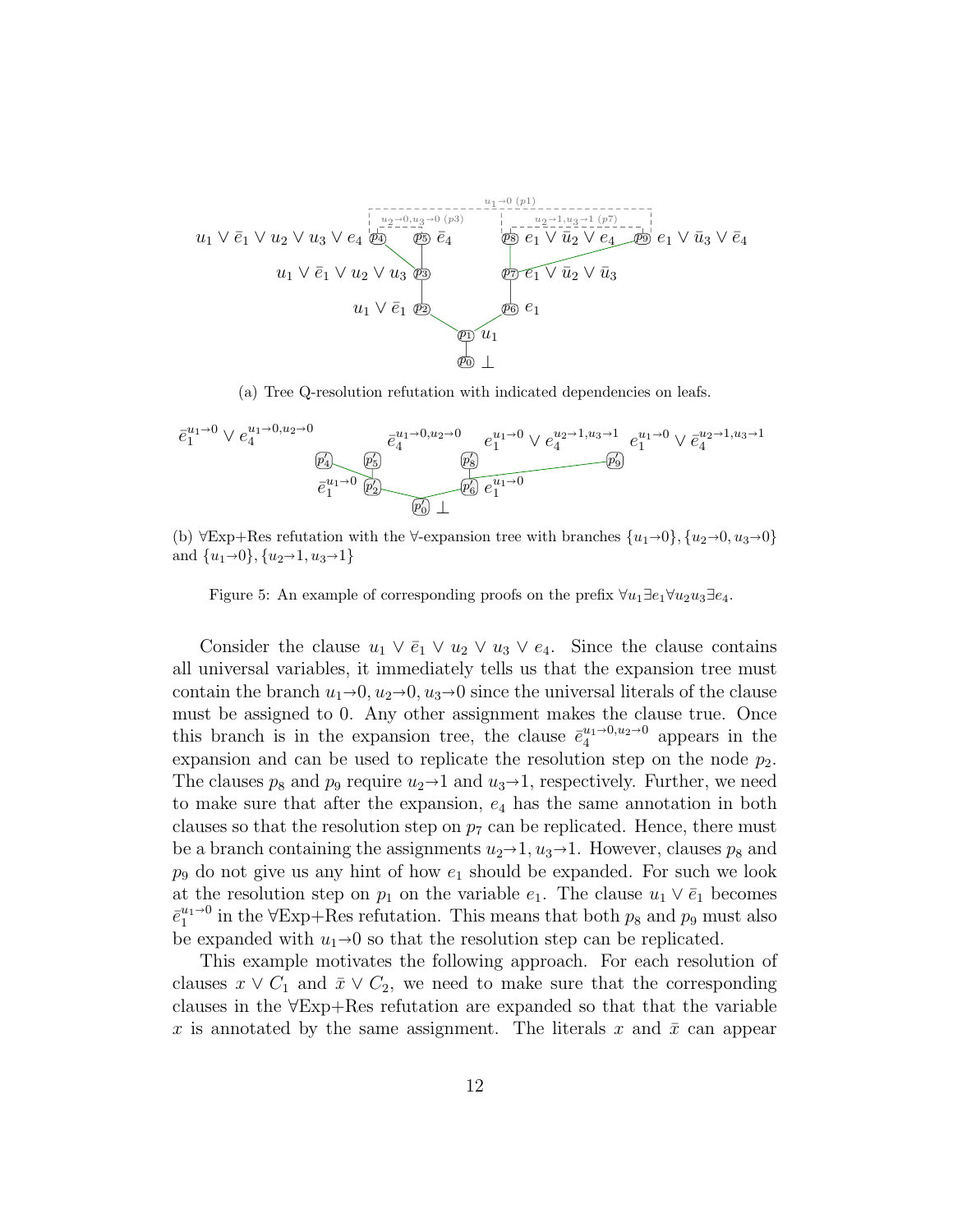in the Q-resolution tree  $\pi$  only if they were introduced by some of its leafs. Consequently, the corresponding leafs of the resolution tree  $\pi'$  must contain the same copy of x. So if there are two leafs  $p_i$  and  $p_j$  that introduce x into the resolution step, we mark down that these leafs must be expanded so that all universal variables with level  $\langle \mathbf{v}(x) \rangle$  are expanded the same. In our example,  $p_4$  and  $p_5$  represent such two leafs due to resolution  $p_3$ . The nodes  $p_8, p_9$  are linked due to  $p_7$ . The leafs  $p_4, p_8, p_9$  are linked due to the resolution on  $e_1$  in node  $p_1$ . These dependencies are shown in [Figure 5\(a\)](#page-11-1) in dashed lines. Note that the requirements intersect. For instance, the clause  $e_1 \vee \overline{u}_2 \vee e_4$  is required to be expanded by  $u_3 \rightarrow 1$  as well as by  $u_1 \rightarrow 0$ . What we will need to prove is that no such requirements contradict.

This observation motivates the construction. In the first phase of the construction, we identify sets of leafs of  $\pi$  where a certain existential variable must be substituted by the same fresh copy. In the second phase we construct a  $\forall$ -expansion tree  $\mathcal T$  that will respect these sets. The  $\forall$ -expansion tree  $\mathcal T$ will provide us with the leafs of  $\pi'$ ; the resolution steps of  $\pi'$  will correspond to the Q-resolution steps of  $\pi$ . The following definition introduces the concept of a "resolution quadruple", which serves to record the aforementioned dependencies on leafs.

**Definition 4 (resolution quadruple).** Consider a resolution step in  $\pi$  on some variable x corresponding to nodes  $p_1$  and  $p_2$  with the Q-resolvent node r. Let  $C_1$ ,  $C_2$ , and  $C_r$  be the clauses labeling  $p_1$ ,  $p_2$ , and r, respectively. Hence,  $C_r = C_1 \cup C_2 \setminus \{x, \bar{x}\}$  (recall that  $\forall$ -reduction is modeled as a separate step).

Let U be the set of universal literals  $l \in C_1 \cup C_2$  such that  $|v(l)| < |v(x)|$ . Let L be the set of leafs p of  $\pi$  such that there is a path from p to either  $p_1$ or  $p_2$  for which all clauses on the path contain the variable x (including the clause labeling p).

The *resolution quadruple*, corresponding to this resolution step, is the quadruple  $(r, x, U, L)$ . We write  $\mathcal{Q}_{\pi}$  for the set of all the resolution quadruples corresponding to the resolutions of  $\pi$ .

In the following text we refer to resolution quadruples simply as quadruples (see Examples [5](#page-14-0) and [6](#page-17-0) for examples of quadruples).

Consider any two leafs  $p_1, p_2$  of  $\pi$  s.t.  $p_1, p_2 \in L$  for some  $(r, x, U, L) \in \mathcal{Q}_{\pi}$ . Once we ensure that  $x$  is replaced with the same fresh copy in the clauses labeling  $p_1$  and  $p_2$ , the plain resolution refutation  $\pi'$  is easy to construct. For such construction we assume a mapping M that for each leaf-clause C in  $\pi$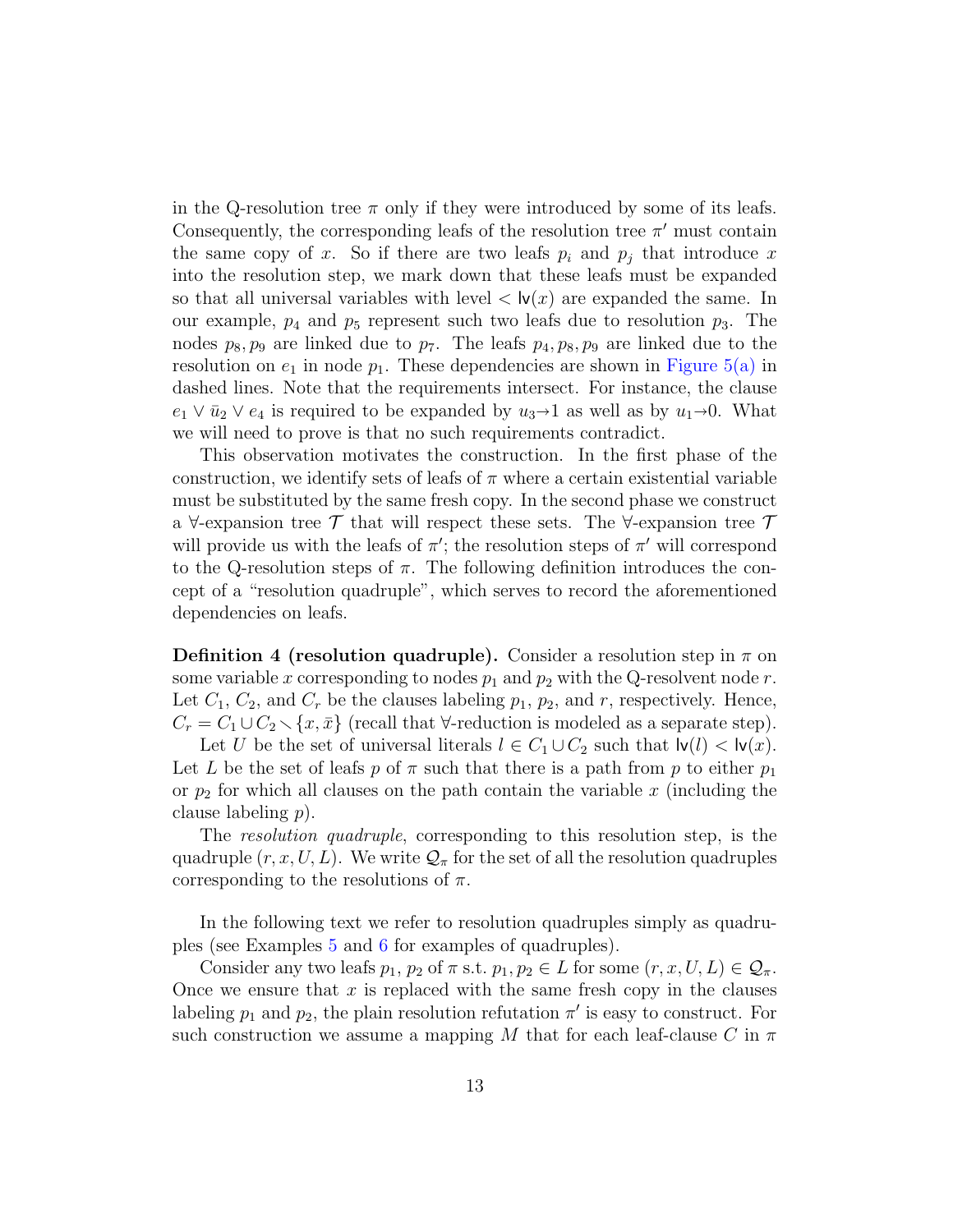prescribes a path P of an expansion tree. Using the operator  $\mathscr{E}$ , we construct a clause  $C' = \mathscr{E}(P, C)$ , which will be a leaf of  $\pi'$  corresponding to C. Like so we construct all leafs of  $\pi'$ . The rest of  $\pi'$  is constructed by replaying the Q-resolution steps of  $\pi$  as plain-resolution steps. This is formalized in the following proposition. However, the proposition does not show that such  $\mathcal T$ and M exist, which will be shown in the rest of the section.

<span id="page-13-0"></span>**Proposition 1.** Let  $\mathcal T$  be a  $\forall$ -expansion tree of  $\Phi$  and let M be a total mapping from the leafs of  $\pi$  to paths of  $\mathcal T$ . If the following conditions  $\mathscr C_1-\mathscr C_3$ hold for  $\mathcal T$  and  $M$ , then there is a resolution refutation  $\pi'$  of  $\mathscr{E}(\mathcal T,\Phi)$  linear in size of  $\pi$ .

- $(\mathscr{C}_1)$  If p is a leaf of  $\pi$ , then  $M(p)$  is a path from the root to some leaf in  $\mathcal{T}$ .
- $(\mathscr{C}_2)$  If p is a leaf of  $\pi$  labeled by a clause C, and  $M(p) = P$ , then P assigns to 0 all universal literals of C.
- $(\mathscr{C}_3)$  If leafs  $p_1, p_2$  of  $\pi$  appear in the same L for some quadruple  $(r, x, U, L) \in$  $\mathcal{Q}_{\pi}$ ,  $M(p_1) = P_1$ , and  $M(p_2) = P_2$ , then  $P_1$  and  $P_2$  assign the same values to all universal variables with level  $l < \mathsf{lv}(x)$ .

PROOF. We construct  $\pi'$  from  $\pi$  in the leaf-to-root direction; during this construction we mark each node of  $p'$  in  $\pi'$  as *corresponding* with some node p in  $\pi$ . The construction follows the following rules  $\mathscr{R}_l$ ,  $\mathscr{R}_r$ ,  $\mathscr{R}_u$ .

 $(\mathscr{R}_l)$  For each leaf p in  $\pi$  labeled with C create a leaf  $p' \in \pi'$  labeled with  $\mathscr{E}(M(p), C)$ ; mark p and p' as corresponding.

 $(\mathscr{R}_r)$  Let  $p_1$ ,  $p_2$ , and  $p_r$  be nodes that form a resolution step in  $\pi$  over some variable x. That is,  $C_1$  and  $C_2$  label the nodes  $p_1$  and  $p_2$ , respectively;  $x \in C_1$ ,  $\bar{x} \in C_2$ . Consider the corresponding nodes  $p'_1$ ,  $p'_2$ , labeled by  $C'_1$ ,  $C'_2$ , respectively. If there is a variable  $x^P$  s.t.  $x^P \in C'_1$  and  $\bar{x}^P \in C'_2$ , create a node r' and label it with the clause  $C'_1 \cup C'_2 \setminus \{x^P, \bar{x}^{\tilde{P}}\}$ ; mark r' as corresponding to r. (Later we show that there always is such a literal  $x^P$ .)

 $(\mathscr{R}_u)$  Let  $p_1$  and  $p_r$  be nodes representing a  $\forall$ -reduction step. That is,  $p_1$ is labeled by some clause  $C_1$  and  $p_r$  is labeled by  $C_r$ , which is obtained from  $C_1$  by  $\forall$ -reduction. If  $p_1$  corresponds to  $p'_1$  mark  $p_r$  and  $p'_1$  also corresponding.

By induction on resolution depth, we show that the above construction results in a valid resolution tree  $\pi'$ . Additionally we prove, that there is a bijection between the existential literals of corresponding clauses. That is, if  $C$  contains an existential literal  $x$ , the corresponding clause  $C'$  contains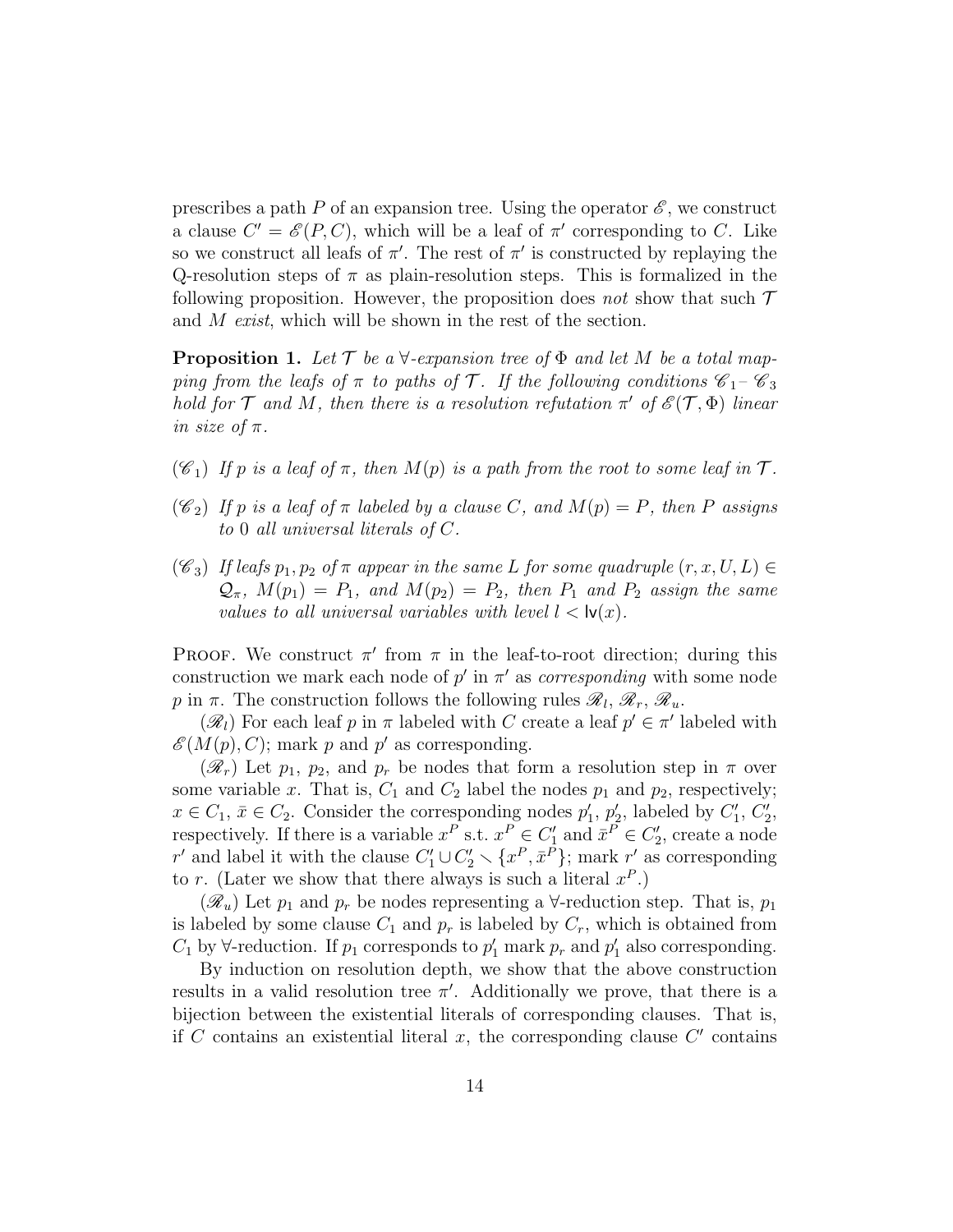<span id="page-14-1"></span>

<span id="page-14-3"></span><span id="page-14-2"></span>Figure 6: From Q-resolution refutation to ∀Exp+Res refutation

a literal  $x^P$  for some P; analogously for literals  $\bar{x}$ . The consequence of this bijection is that the root of  $\pi'$  must be labeled with the empty clause since the root of  $\pi$  is.

Rule  $\mathcal{R}_l$  is well-defined due to conditions  $(\mathscr{C}_1)$  and  $(\mathscr{C}_2)$ ; it establishes the induction hypothesis due to definition of  $\mathscr E$ .

For rule  $\mathcal{R}_r$ , from induction hypothesis there exists  $P_1$  and  $P_2$  s.t.  $x^{P_1} \in C'_1$ and  $x^{P_2} \in C'_2$ . Since  $C'_1$  and  $C'_2$  were obtained by valid resolution steps, there must be a path in  $\pi'$  from some leaf  $p'_{l_1}$  to  $p'_1$  where all clauses contain the literal  $x^{P_1}$ ; analogously there a is path in  $\pi'$  from some leaf  $p'_{l_2}$  to  $p'_2$  where all clauses contain the literal  $\bar{x}^{P_2}$ . Both paths correspond to some paths from  $p_{l_1}$ to  $p_1$  and  $p_{l_2}$  to  $p_2$  in  $\pi$ . Hence,  $p_{l_1}, p_{l_2} \in L$  for some  $(r, x, U, L) \in \mathcal{Q}_{\pi}$ . Due to condition  $(\mathscr{C}_3)$ , the variable x must be substituted with the same copy in those leafs and therefore also  $P_1 = P_2$ . Because  $x^{P_1} \in C'_1$  and  $\bar{x}^{P_1} \in C'_2$ , the resolution step on  $C_1'$  and  $C_2'$  is possible. It remains to be shown that the resolution step does not introduce more than one copy of some literal. Assume that there are literals  $y^{R_1}$  and  $y^{R_2}$  in  $C'_1$  and  $C'_2$ , respectively. From induction hypothesis,  $y \in C_1$  and  $y \in C_2$ . Consequently, there are some leafs  $p_{y_1}, p_{y_2}$  of  $\pi$  s.t. y appears in all clauses on the paths from  $p_{y_1}$  to  $p_1$  and from  $p_{y_2}$  to  $p_2$ . Because  $\pi$  is a refutation proof, y gets eventually resolved away. Therefore there is some  $(r_y, y, U_y, L_y) \in \mathcal{Q}_{\pi}$  for which  $p_{y_1}, p_{y_2} \in L_y$  and therefore  $R_1 = R_2$  from condition  $(\mathscr{C}_3)$ .

Rule  $\mathcal{R}_u$  preserves the induction hypothesis as universal reduction does not modify the set of existential literals.  $\Box$ 

<span id="page-14-0"></span>**Example 5.** Consider  $\forall u_1u_2\exists e \ (u_1 \lor e) \land (u_2 \lor e)$  with the Q-resolution refutation in Figure  $6(a)$ , which induces a single quadruple  $(p_3, e, \{u_1, u_2\}, \{p_1, p_2\})$ . To obtain a  $\forall Exp+Res$  refutation, generate the single-branch tree  $\mathcal T$  in [Fig](#page-14-2)ure  $6(b)$  and mapping M with  $M(p_1) = M(p_2) = [u_1 \rightarrow 0, u_2 \rightarrow 0]$  yielding the  $\forall$ -expansion  $e^{u_1 \rightarrow 0, u_2 \rightarrow 0} \wedge \overline{e}^{u_1 \rightarrow 0, u_2 \rightarrow 0}$  with the corresponding resolution tree [Fig](#page-14-3)ure  $6(c)$ . Observe that conditions  $\mathcal{C}_1-\mathcal{C}_3$  from [Proposition 1](#page-13-0) are fulfilled.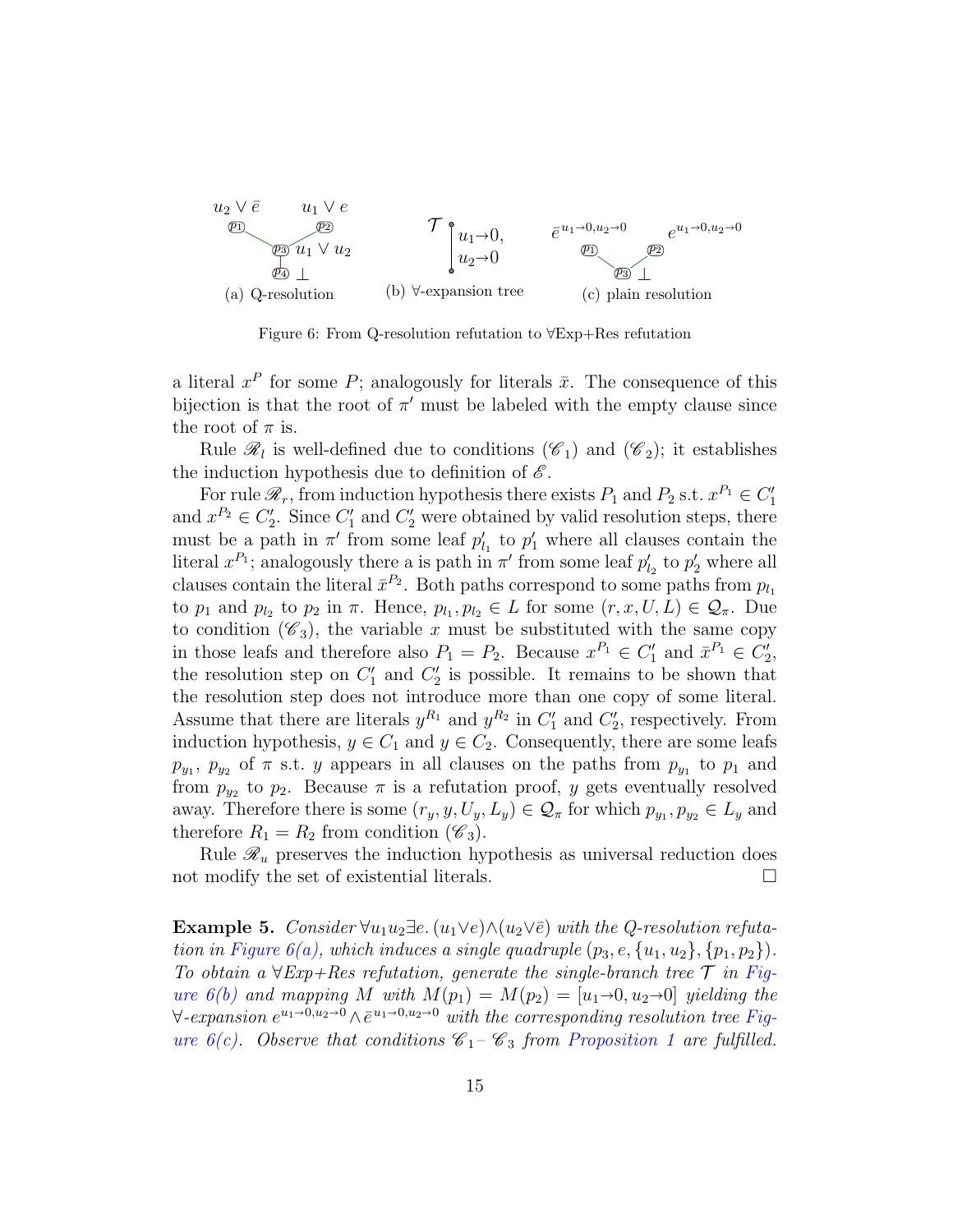Clauses participating in the Q-resolution step are expanded so that e is replaced with the same copy. The universal literals  $u_1, u_2$  are assigned to 0 by the expansion. Consequently, this Q-resolution step can be reproduced in a plain resolution refutation (Figure  $6(c)$ ). Note that universal reduction steps are unnecessary in the resulting plain resolution refutation since expansions remove all universal literals.

# 4.1. Construction of  $\mathcal T$  and  $M$

[Proposition 1](#page-13-0) gives us conditions  $\mathscr{C}_1$ –  $\mathscr{C}_3$  on a  $\forall$ -expansion tree  $\mathcal T$  and a mapping M so that any  $\mathcal T$  and M satisfying these conditions enable us to construct the desired plain-resolution refutation  $\pi'$  for  $\mathscr{E}(\mathcal{T}, \Phi)$  from a Qresolution refutation  $\pi$ . This subsection shows that such  $\mathcal T$  and  $M$  can be constructed for any given tree Q-resolution refutation  $\pi$ . In the following we use some auxiliary concepts introduced by the following definition.

**Definition 5.** For a quadruple  $q = (r, x, U, L) \in \mathcal{Q}_{\pi}$  we say that q is at level  $\mathsf{lv}(x)$  and we say that a leaf p of  $\pi$  is in q iff  $p \in L$ .

Recall that if there exists a quadruple  $(r, x, U, L) \in \mathcal{Q}_{\pi}$ , the clauses labeling the nodes in  $L$  must be expanded so that  $x$  is replaced with the same copy in all of them. Further, the assignment used for the expansion must assign to 0 the universal literals in those clauses. This brings about the following question: If some leaf p of  $\pi$  is in two different quadruples  $q_1, q_2 \in \mathcal{Q}_{\pi}$ , how do we ensure that these conditions are not conflicting? We will be able to show that they are *not* conflicting but for such we will need the assumption that the Q-resolution graph  $\pi$  is a tree.

We say that  $(r, x, U, L), (r', x', U', L') \in \mathcal{Q}_{\pi}$  are connected iff  $L \cap L' \neq \emptyset$ . We say that leafs  $p_1, p_2$  of  $\pi$  *share level k* iff there exists a sequence (with possible repetitions) of quadruples  $q_1, \ldots, q_n \subseteq \mathcal{Q}_{\pi}$ , s.t.  $p_1$  is in  $q_1$ ;  $p_2$  is in  $q_n$ ; each  $q_i$  in the sequence has a level  $\geq k$ ; and each two adjacent quadruples are connected. If two leafs  $p_1$  and  $p_2$  share level k, we write  $p_1 \sim_k p_2$ .

In the following, we group leafs of  $\pi$  by the relation  $\sim_k$ . Let us first make a couple of observations about this relation.

**Observation 2.** For any  $k \in \mathbb{N}$  the relation  $\sim_k$  is an equivalence relation on the leafs of  $\pi$ .

<span id="page-15-0"></span>**Observation 3.** Let  $p_1$ ,  $p_2$  be leafs of  $\pi$ . If  $p_1 \sim_k p_2$ , then  $p_1 \sim_l p_2$  for any  $l \leq k$ . In other words, the equivalence relation  $\sim_{k+1}$  is finer than the equivalence relation  $\sim_k$ .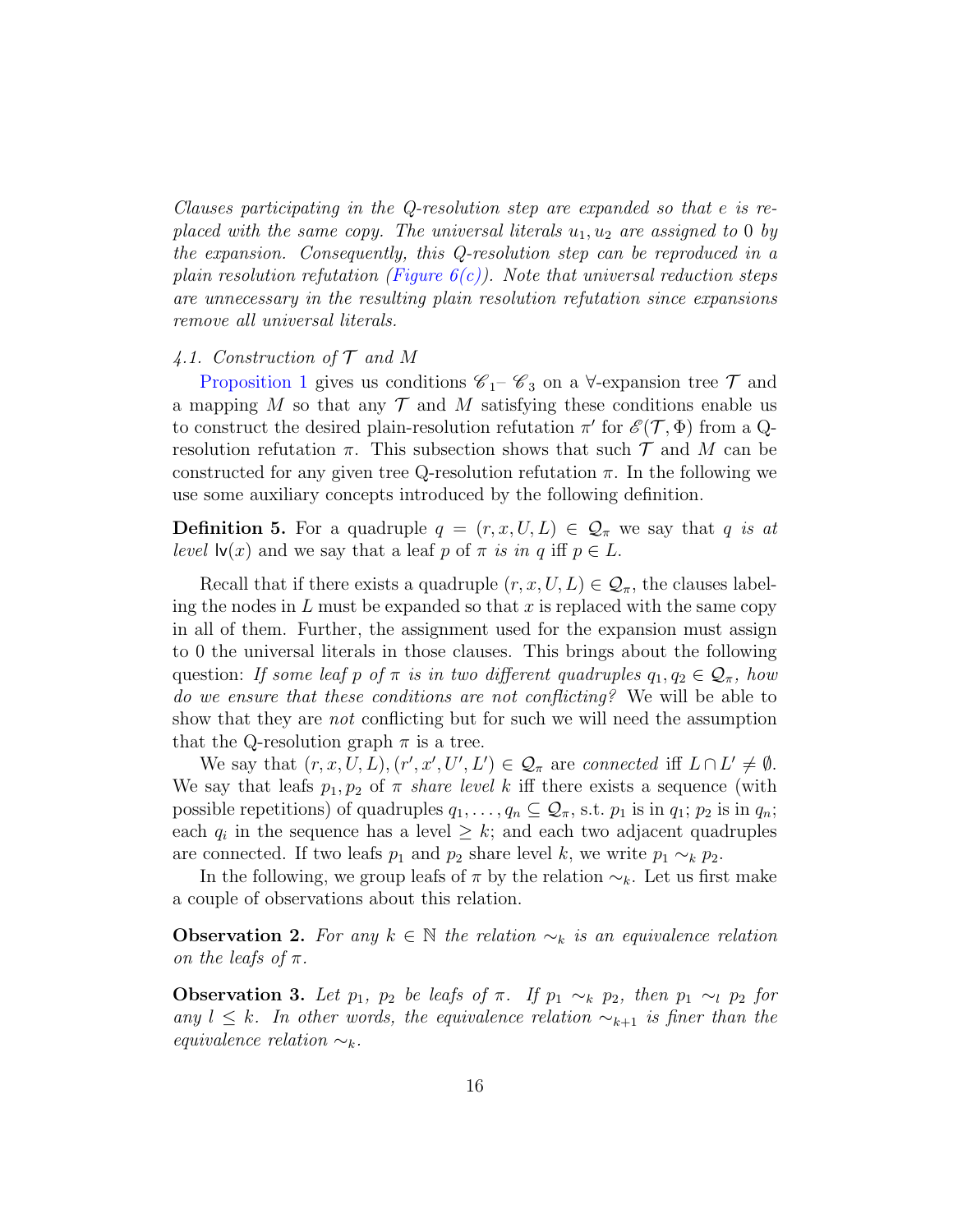Let us look more closely at leafs of  $\pi$  that share some level k. Recall that the given formula  $\Phi$  has the prefix  $\forall \mathcal{U}_1 \exists \mathcal{E}_2 \dots \forall \mathcal{U}_{2N-1} \exists \mathcal{E}_{2N}$ . Consider two connected quadruples  $(r, x, U, L), (r', x', U', L') \in \mathcal{Q}_{\pi}$ , both at some level  $\geq k$ , i.e.  $\mathsf{lv}(x) \geq k$  and  $\mathsf{lv}(x') \geq k$ . Our objective is to build such mapping M that for any two nodes  $p_1, p_2 \in L$ , the paths  $M(p_1)$  and  $M(p_2)$  share the prefix of length  $\vert \mathsf{v}(x)/2$  corresponding to assignments to variables  $\mathcal{U}_1 \mathcal{U}_2 \dots \mathcal{U}_{\vert \mathsf{v}(x)-1}$ ; this ensures that x is renamed to the same fresh copy in clauses of the leafs  $L$ . The same holds for leafs in  $L'$ . Since the quadruples are connected, there is some leaf p that belongs to both L and L', i.e.  $p \in L \cap L'$ . Further, since both x and  $x'$  are at a level greater or equal to k, by transitivity, all leafs in  $L \cup L'$  must be mapped to such paths of the ∀-expansion tree  $\mathcal T$  so that they share their prefixes of length  $k/2$ , i.e. the prefix that prescribes values to universal variables with lower quantification levels than  $k$ . This immediately generalizes to sequences of connected quadruples. If two leafs  $p_1, p_2$  of  $\pi$ share level  $k = 2l$ , then  $M(p_1)$  and  $M(p_2)$  must have a common prefix of length l, corresponding to assignments to variables  $\mathcal{U}_1 \mathcal{U}_2 \dots \mathcal{U}_{k-1}$ . Further, the assignments  $M(p_1), M(p_2)$  must be such that the universal literals with levels  $\lt k$  in the corresponding clauses are all assigned to 0.

This observation motivates [Algorithm 1,](#page-17-1) which is represented as a recursive function. The recursion is initiated by the call  $\text{Build}(1, 2N + 1, L_{all})$ where  $L_{all}$  is the set of leafs of  $\pi$ . After this initial call terminates, any root-to-leaf paths with the same labeling in the returned tree are merged to obtain the required  $\mathcal T$ . The function Build returns  $\mathcal T',$  a subtree of the tree  $\mathcal T$  being constructed, and a mapping  $M'$  that maps the given leafs  $L$  to paths of  $\mathcal{T}'$ . The labeling of root-to-leaf paths in  $\mathcal{T}'$  are total assignments to variables  $\mathcal{U}_k, \mathcal{U}_{k+2}, \ldots, \mathcal{U}_{2N-1}$ , where k is an odd natural number, i.e. k goes over universal quantification levels.

For the base case of the recursion, i.e.  $k = 2N + 1$ , the function creates a single-node tree  $\mathcal{T}'$  and maps all given leafs L to an empty path starting and ending in the root of  $\mathcal{T}'$ .

For the inductive case, the function partitions the given leafs L of  $\pi$  by the relation  $\sim_{k+1}$ . From the conditions on T, clauses labeling leafs that share level  $k + 1$  must be expanded such that the universal literals in these clauses with level  $\leq k$  are assigned to 0. The function Build when invoked as Build $(k, S, L)$ , creates assignments to the universal variables at level k. The algorithm visits each partition  $\rho$  of the relation  $\sim_{k+1}$  and collects quadruples that contain one of the leafs in  $\rho$  [\(line 11\)](#page-17-2). Subsequently, it collects all universal literals at level  $k$  that appear in these quadruples and computes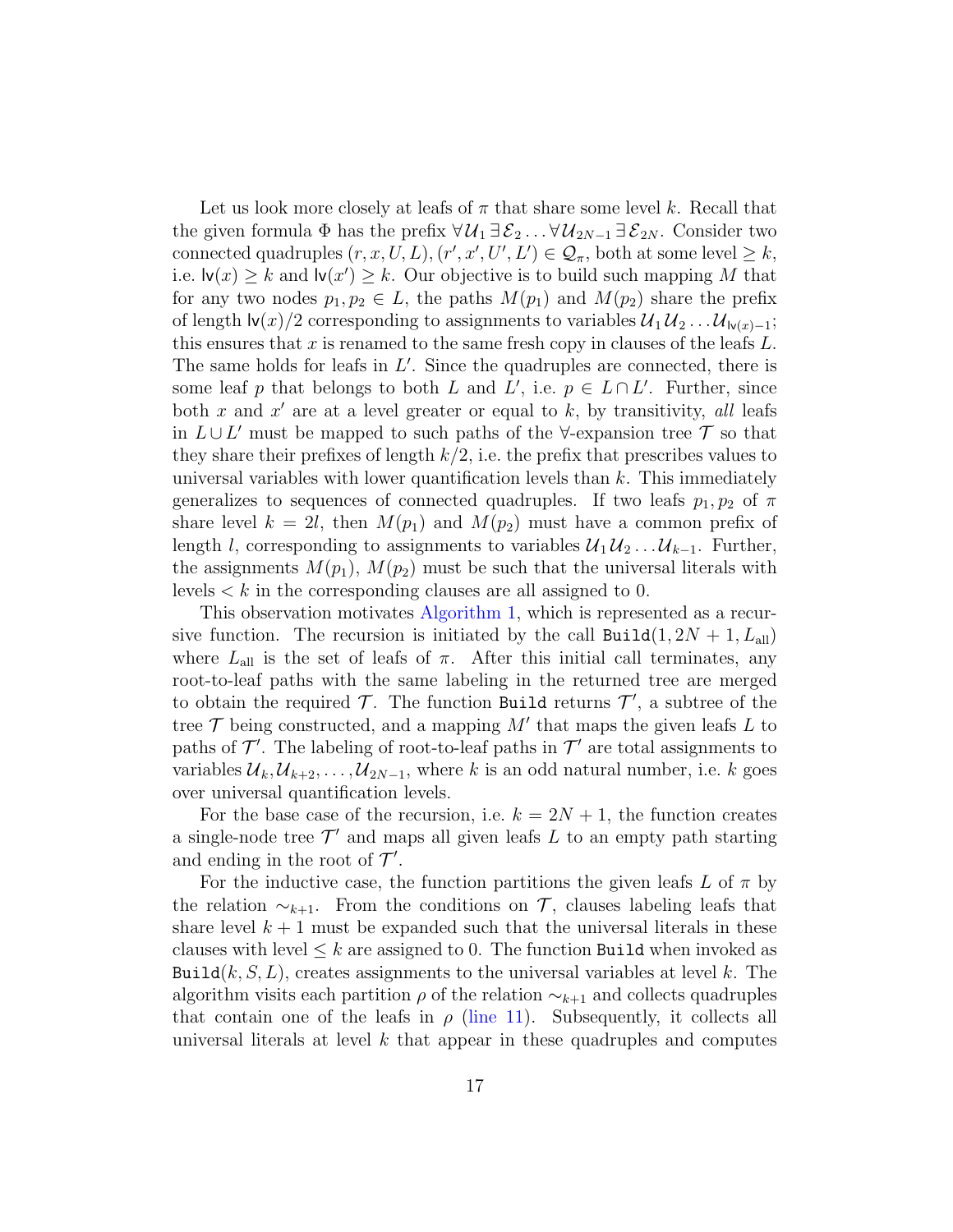**Algorithm 1:** Expansion tree construction from  $\mathcal{Q}_{\pi}$ 

```
1 Function Build (k, StopL)
```
- in : StopLev..base-case level,  $k \leq$  StopLev..current level, L..subset of leafs of  $\pi$
- out: a pair  $(\mathcal{T}', M')$ , where  $\mathcal{T}'$  is an expansion tree for universal variables with level  $\geq k$ , M' is a mapping from leafs in L to root-to-leaf paths in  $\mathcal{T}'$

```
2 begin
```
<span id="page-17-7"></span><span id="page-17-2"></span> $3 \parallel$  if  $k =$  StopLev then  $\begin{array}{c} 4 \end{array}$   $\begin{array}{c} \end{array}$   $\begin{array}{c} \mathcal{T}' \leftarrow \text{create a tree with a single node, the root } r \end{array}$  $5 \mid N' \leftarrow$  map all nodes in L to the empty path starting in r  $\begin{array}{|c|c|}\n\hline\n\text{6} & \text{return } (\mathcal{T}', M')\n\end{array}$ 7  $T' \leftarrow$  a tree with the root node r  $\mathbf{s} \mid M' \leftarrow \text{empty mapping}$ 9 |  $\Xi$  ← partition nodes L by the relation  $\sim_{k+1}$ 10 for each  $\rho \in \Xi$  do 11  $\left\{\n\begin{array}{c}\n\end{array}\n\right.\n\left.\n\left.\n\begin{array}{c}\n\end{array}\right\right\}$   $Q_{\rho} \leftarrow \{q \in \mathcal{Q}_{\pi} \mid \text{there exists } p \in \rho \text{ in } q, q \text{ is at level } > k\}\n\end{array}$ 12  $|U_{\rho} \leftarrow \{l \mid (p, e, U, A) \in Q_{\rho}, l \in U, \mathsf{lv}(l) = k\}$ 13  $\tau_{\rho} \leftarrow \{u \rightarrow 0 \mid u \in U_{\rho}\} \cup \{u \rightarrow 1 \mid u \notin U_{\rho}, \mathsf{lv}(u) = k\}$ <br>
14  $(\mathcal{T}_{\rho}, M_{\rho}) \leftarrow \text{Build}(k+2, \text{Stoolev}, \rho)$  $(\mathcal{T}_\rho, M_\rho) \leftarrow \texttt{Build}(k+2, \texttt{StopLev}, \rho)$ 15 connect r to the root of  $\mathcal{T}_{\rho}$  with an edge labeled with  $\tau_{\rho}$ 16 | if  $M_\rho$  maps a leaf  $p \in L$  to  $\tau$ , map p to  $\tau_\rho \cup \tau$  in  $M'$  $\begin{array}{|l|} \textbf{17} & \textbf{return } (\mathcal{T}', M') \end{array}$ 

<span id="page-17-6"></span><span id="page-17-5"></span><span id="page-17-4"></span><span id="page-17-3"></span>an assignment  $\tau_{\rho}$  which assigns these literals to 0 and other literals assigns arbitrarily [\(line 13\)](#page-17-3). Subsequently, a recursive call on the nodes  $\rho$  produces a subtree  $\mathcal{T}_{\rho}$ . This subtree is integrated into  $\mathcal{T}'$  by connecting it to the root with an edge labeled by  $\tau_{\rho}$  [\(line 15\)](#page-17-4). The assignment  $M_{\rho}$  (from L to  $\mathcal{T}_{\rho}$ ) constructed by the recursive call is augmented by  $\tau_{\rho}$  and copied to M' [\(line 16\)](#page-17-5).

<span id="page-17-0"></span>**Example 6.** Consider the Q-resolution proof  $\pi$  in [Figure 7](#page-18-0) with the prefix  $\forall u_1 \exists e_2 \forall u_3 \exists e_4$ . This tree yields the quadruples depicted on the right hand side of the figure. For  $k = 1$ , all leafs share level  $1 + 1$  and are put into a single partition  $\rho = \{p_1, p_2, p_3, p_4\}$  labeled with  $[u_1\rightarrow 0]$ . The recursive calls are invoked with  $k = 3$ . Based on sharing of level  $3 + 1$ ,  $\rho$  is split into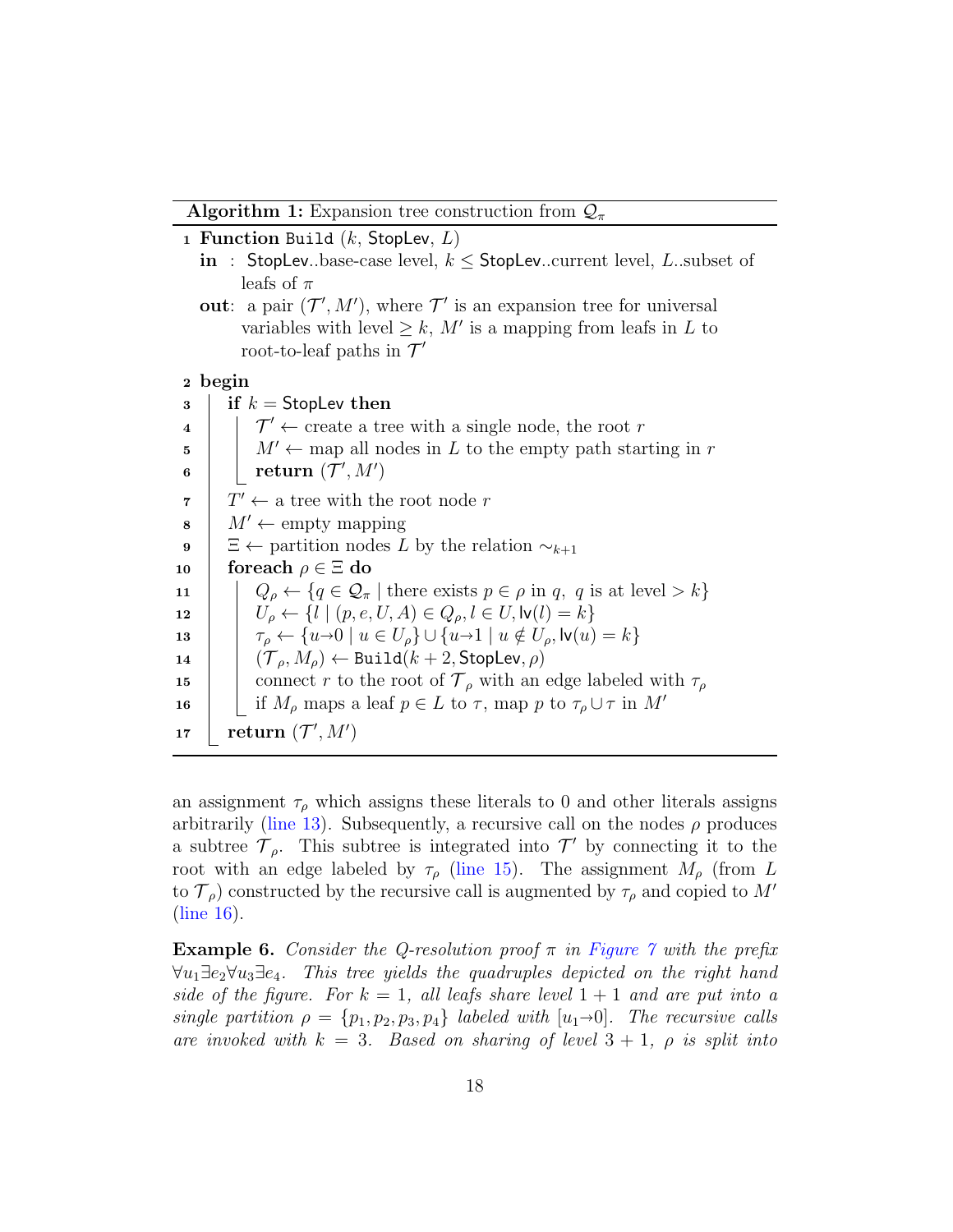$$
u_1 \vee e_2 \vee u_3 \vee \bar{e}_4 \n\underbrace{v_1} \vee e_2 \vee u_3 \n\underbrace{v_3} \wedge e_4
$$
\n
$$
u_1 \vee e_2 \vee u_3 \n\underbrace{v_3} \wedge e_4
$$
\n
$$
u_1 \vee v_2 \n\underbrace{v_3} \wedge e_4
$$
\n
$$
u_1 \vee \bar{u}_3 \vee e_4
$$
\n
$$
u_1 \vee \bar{u}_3 \vee e_4
$$
\n
$$
u_1 \vee \bar{u}_3 \vee e_4
$$
\n
$$
u_1 \vee \bar{u}_3 \vee e_4
$$
\n
$$
u_1 \vee \bar{u}_3 \vee e_4
$$
\n
$$
u_1 \vee \bar{u}_3 \vee e_4
$$
\n
$$
u_1 \vee \bar{u}_3 \vee e_4
$$
\n
$$
u_1 \vee \bar{u}_3 \vee e_4
$$
\n
$$
u_1 \vee \bar{u}_3 \vee e_4
$$
\n
$$
u_1 \vee \bar{u}_3 \vee e_4
$$
\n
$$
u_1 \vee \bar{u}_3 \vee e_4
$$
\n
$$
u_1 \vee \bar{u}_3
$$
\n
$$
u_1 \vee \bar{u}_3
$$
\n
$$
u_1 \vee \bar{u}_3
$$
\n
$$
u_1 \vee \bar{u}_3
$$
\n
$$
u_1 \vee \bar{u}_3
$$
\n
$$
u_1 \vee \bar{u}_3
$$
\n
$$
u_1 \vee \bar{u}_3
$$
\n
$$
u_1 \vee \bar{u}_3
$$
\n
$$
u_1 \vee \bar{u}_3
$$
\n
$$
u_1 \vee \bar{u}_3
$$
\n
$$
u_1 \vee \bar{u}_3
$$
\n
$$
u_1 \vee \bar{u}_3
$$
\n
$$
u_1 \vee \bar{u}_3
$$
\n
$$
u_1 \vee \bar{u}_3
$$
\n<

<span id="page-18-0"></span>Figure 7: Example Q-resolution and pertaining quadruples  $\mathcal{Q}_{\pi}$ 

 $\{p_1, p_2\}$  and  $\{p_3, p_4\}$ , which are labeled  $[u_3\rightarrow 0]$  and  $[u_3\rightarrow 1]$ , respectively. The resulting mapping is  $M(p_1) = M(p_2) = [u_1 \to 0, u_3 \to 0]$  and  $M(p_3) = M(p_4) =$  $|u_1\rightarrow 0, u_3\rightarrow 1|$ .

Let us now focus on the correctness of [Algorithm 1.](#page-17-1) The algorithm is terminating because the set of quadruples  $\mathcal{Q}_{\pi}$  is finite. It needs to be shown that the algorithm constructs mapping M and the tree  $\mathcal T$  satisfying the conditions  $(\mathscr{C}_1)$ – $(\mathscr{C}_3)$  of [Proposition 1.](#page-13-0) Observe that the assignment  $\tau_\rho$  is constructed so that it sets to 0 all the literals in  $U_{\rho}$ . This assignment is then used to annotate the pertaining edge of the ∀-expansion tree being constructed. However, for this property to be true, we need to show that the set of literals  $U_{\rho}$  [\(line 12\)](#page-17-6) does not contain complementary literals—as otherwise such assignment would not exist. For now we assume that this holds and show it later in order to first focus on the overall workings of the algorithm.

The first condition  $(\mathscr{C}_1)$  requires that the mapping M assigns to any leafnode  $p$  a path in the constructed expansion tree. Since we are assuming that  $\pi$  has no empty clauses in leafs and all input clauses are  $\forall$ -reduced, there must exist a quadruple  $q \in \mathcal{Q}_{\pi}$  with p in it. At each level k, quadruples are partitioned so eventually there will be one and only one path  $P$  in  $\mathcal T$ s.t.  $M(p) = P$ , where P has the length N. Thus satisfying condition  $(\mathscr{C}_1)$ . (Observe that the recursive sub-calls construct mappings  $M'$  to shorter paths, ignoring levels  $\lt k$ .)

Condition ( $\mathscr{C}_2$ ) requires that if a leaf-node p of  $\pi$  is labeled by a clause C, then the assignment  $M(p)$  assigns all universal literals of C to 0. If C contains some universal literal l with  $\mathsf{I} \mathsf{v}(l) = k$ , l must be blocked by some existential literal  $b \in C$  with  $\mathsf{Iv}(b) > k$ . This literal b is eventually resolved away and therefore there must be a quadruple  $q_b = (r, \text{var}(b), U_b, L_b) \in \mathcal{Q}_{\pi}$  s.t.  $p \in L_b$ . Since b blocks l on a path from p to some child of r, it also holds that  $l \in U_b$ .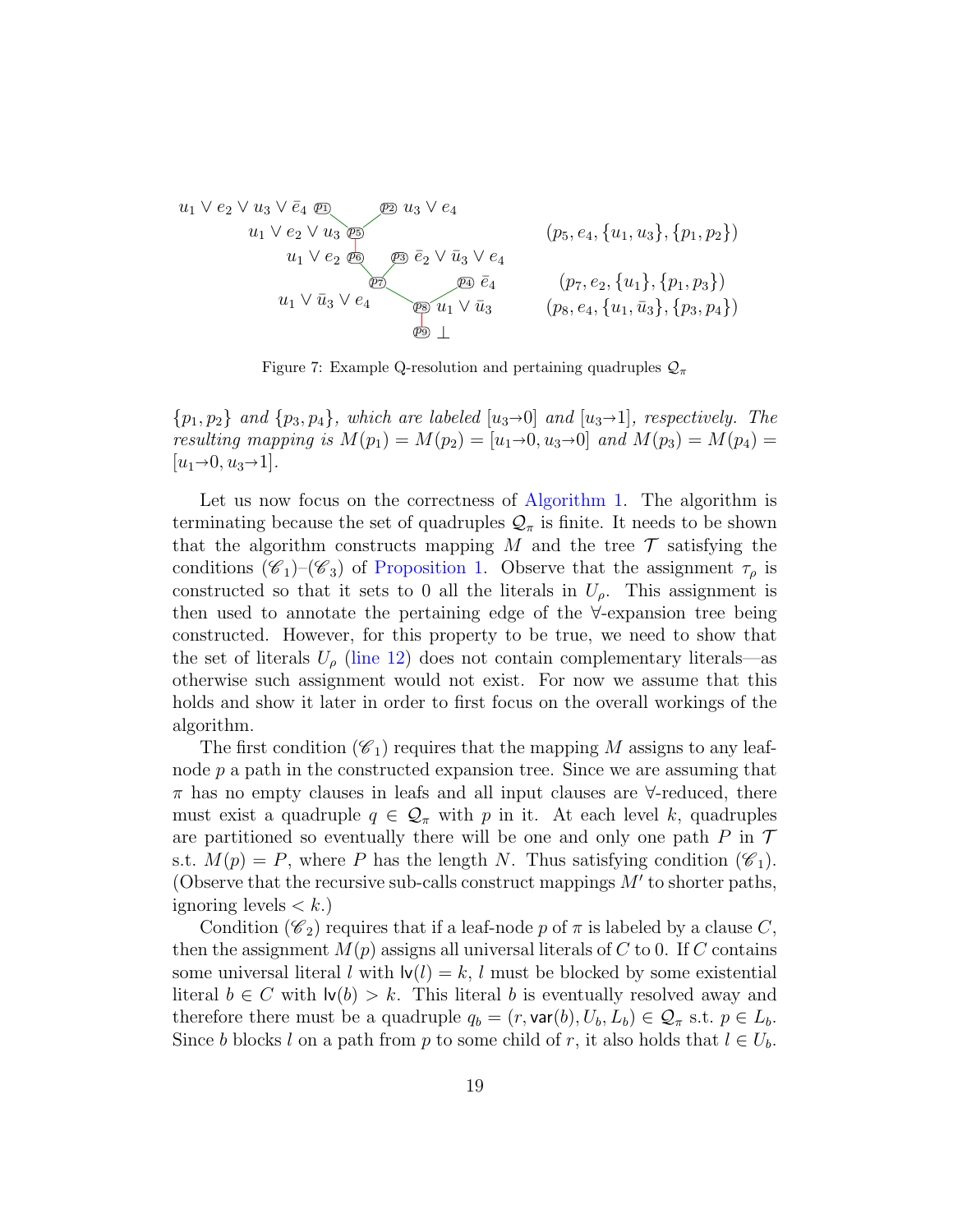Hence, once the function Build is invoked at level k on a set of leafs  $L$  such that  $p \in L$ , the quadruple  $q_b$  will be put in a set  $Q_\rho$ , defined on [line 11,](#page-17-2) for the  $\rho$  for which  $p \in \rho$ . Subsequently, l will be placed in the set  $U_{\rho}$  and assigned to 0 by the assignment  $\tau_{\rho}$  constructed on [line 13.](#page-17-3) The algorithm places p into a subtree prepended by an edge labeled with  $\tau_{\rho}$  thus satisfying condition  $(\mathscr{C}_2)$ .

The condition ( $\mathscr{C}_3$ ) requires that if leafs  $p_1$  and  $p_2$  appear in some quadruple  $q = (r, x, U, L)$ , the assignments  $M(p_1)$ ,  $M(p_2)$  assign the same values to all universal literals with level  $\langle \mathbf{v}(x) \rangle$  (this ensures that x will be replaced with the same copy by  $\mathscr{E}$ . Since both  $p_1$  and  $p_2$  are in q, they are connected at  $\mathsf{lv}(x)$  and therefore automatically they are connected at all lev $els \leq \mathsf{lv}(x)$  [\(Observation 3\)](#page-15-0). In terms of the algorithm, this means that when the algorithm partitions leafs according to  $\sim_{k+1}$ , the leafs  $p_1$  and  $p_2$  will be put in the same partition  $\rho$  for all levels  $k < \mathsf{lv}(x)$ . And therefore, the paths  $M(p_1)$  and  $M(p_2)$  will assign the same values to all universal variables with level  $\langle \mathbf{w}(x) \rangle$  thus satisfying condition  $(\mathscr{C}_3)$ .

As we have established that [Algorithm 1](#page-17-1) satisfies conditions  $(\mathscr{C}_1) - (\mathscr{C}_3)$ of [Proposition 1,](#page-13-0) the tree  $\mathcal T$  and the mapping M provide us with a  $\forall$ Exp+Res refutation of the considered formula  $\Phi$  as long as  $\mathcal T$  is a valid expansion tree. For such we need to show that the set  $U_{\rho}$  constructed on [line 12](#page-17-6) does not contain complementary literals. This will be shown in [Lemma 6.](#page-23-0) However, before we reach this lemma, a series of auxiliary lemmas need to be derived.

The following proves hinge on the simple observation that for a quadruple  $(r, x, U, L) \in \mathcal{Q}_{\pi}$  the set U cannot contain complementary literals because Q-resolution does not enable resolving on clauses with more than one complementary literal, and, the set  $U$  is defined as the set of universal literals with level  $\lt \mathsf{lv}(x)$  from the union  $C_1 \cup C_2$  in the resolution step of  $C_1 \vee x$  and  $C_2 \vee \bar{x}.$ 

# <span id="page-19-0"></span>**Observation 4.** For any  $(r, x, U, L) \in \mathcal{Q}_{\pi}$ , the literals U are noncontradictory.

Roughly speaking, in the following we show that for the quadruples grouped in the set  $Q_{\rho}$ , constructed on [line 11,](#page-17-2) there is one quadruple  $q_r \in Q_{\rho}$ that encompasses all the other quadruples in  $Q_{\rho}$ , i.e.  $q_r$  corresponds to a resolution step that dominates all the other resolution steps. Further, we show that the set  $U_r$  in the quadruple  $q_r$  contains all relevant universal literals that appear in  $Q_{\rho}$ , i.e. the set  $U_{\rho}$  constructed on [line 12.](#page-17-6) [Observation 4](#page-19-0) will enable us to conclude that  $U_{\rho}$  is not contradictory.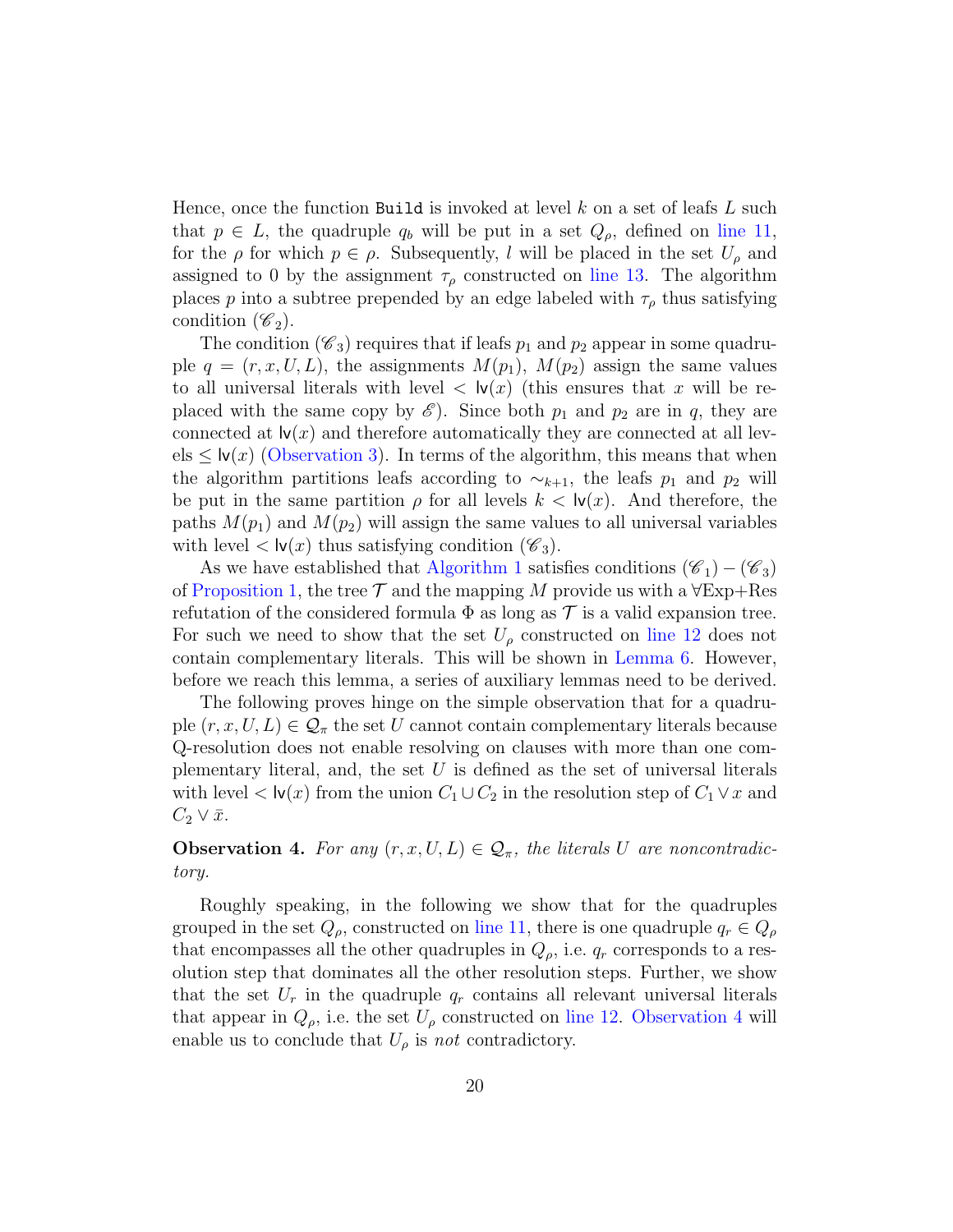<span id="page-20-1"></span>

<span id="page-20-5"></span><span id="page-20-4"></span>Figure 8: Illustration for the proof of [Lemma 3.](#page-20-0)

We begin by a simple lemma that states that if two quadruples are connected, one of them must correspond to a resolution step dominated by the other one.

<span id="page-20-3"></span>**Lemma 1.** If any two quadruples  $(r_1, x_1, U_1, L_1), (r_2, x_2, U_2, L_2) \in \mathcal{Q}_{\pi}$  are connected, then  $r_1$  dominates  $r_2$ , i.e.  $r_2$  is in a subtree of  $r_1$ , or  $r_2$  dominates  $r_1$ .

**PROOF.** Since the quadruples are connected, there is some leaf  $p_c$  of  $\pi$  s.t.  $p_c \in L_1$  and  $p_c \in L_2$ . At the same time, there is a path from  $p_c$  to both  $r_1$ and  $r_2$ . If neither  $r_1$  dominated  $r_2$  nor  $r_2$  dominated  $r_1$  there would be an undirected cycle from the root of  $\pi$  to  $r_1$ ,  $p_c$ ,  $r_2$ , and back to the root. This would be a contradiction with the assumption that  $\pi$  is a tree.

<span id="page-20-2"></span>**Lemma 2.** Consider any two quadruples  $(r_1, x_1, U_1, L_1), (r_2, x_2, U_2, L_2) \in$  $\mathcal{Q}_{\pi}$  such that  $r_1$  dominates  $r_2$  and  $r_2$  dominates some  $p_l \in L_1$ . Then all the clauses on the path from  $r_2$  to  $r_1$ , except for  $r_1$ , contain a literal  $b \in \{x_1, \bar{x}_1\}$ .

**PROOF.** Since the leaf  $p_l$  is dominated by both  $r_1$  and  $r_2$ , there is a path from  $p_l$  through  $r_2$ ,  $r_1$ , and ending in the root of  $\pi$ . Since  $p_l \in L_1$ , from definition of the quadruples, there is a literal  $b \in x_1, \bar{x}_1$  that appears everywhere on the path except for the node  $r_1$ .

<span id="page-20-0"></span>The following lemma shows that for any sequence of connected quadruples that are all at some level  $\geq k$  there exists one that dominates all in the sequence. Further, its set  $U$  contains all relevant universal literals in the sequence.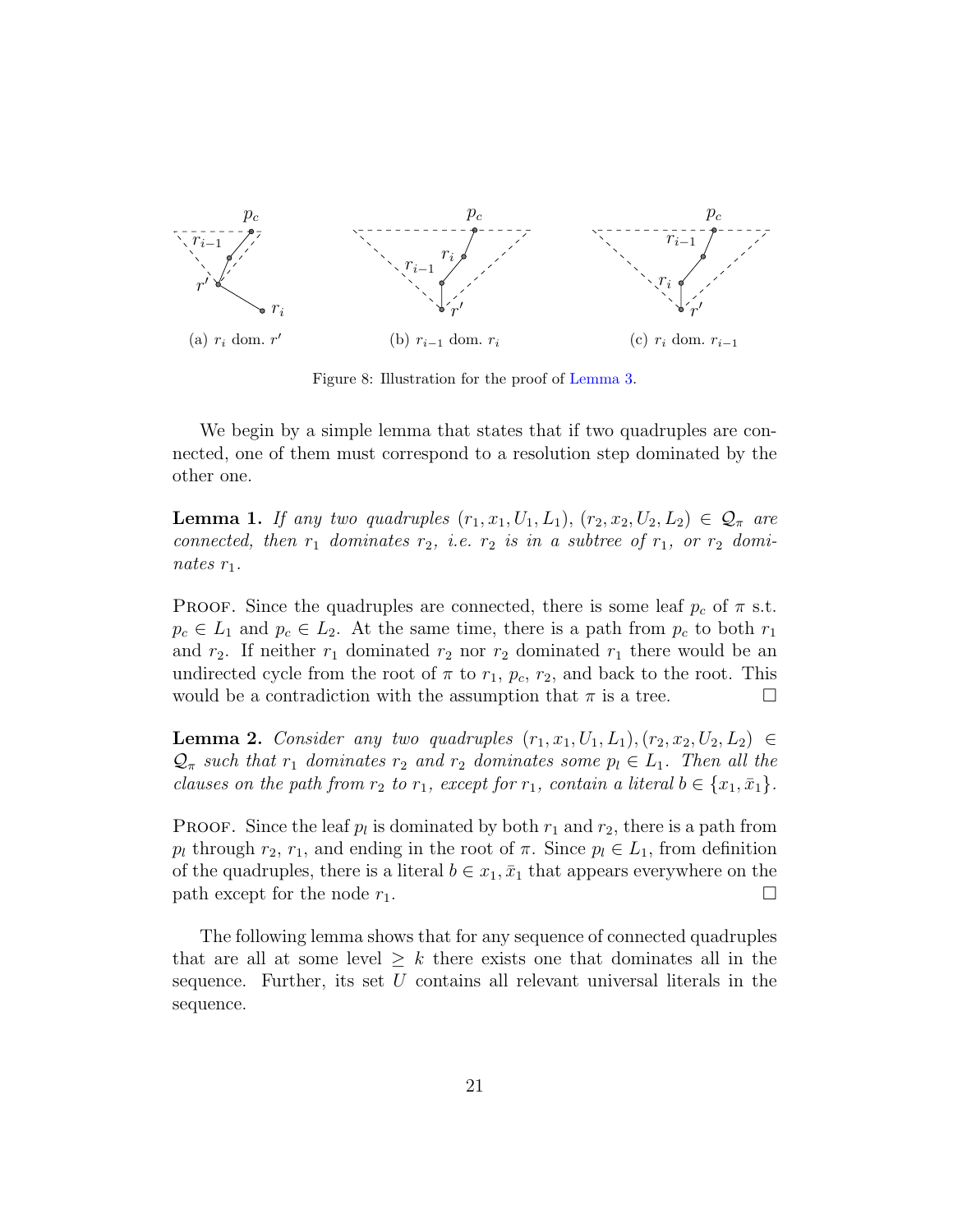**Lemma 3.** Consider a sequence of quadruples  $\gamma = q_1, \ldots, q_n$ , such that each  $q_i \in \mathcal{Q}_{\pi}$  in the sequence has a level  $\geq k$ , and, each two adjacent quadruples are connected. Then, there is a quadruple  $(r, x, U, L) \in \gamma$  such that for any quadruple  $(r_j, x_j, U_j, L_j) \in \gamma$  the node r dominates  $r_j$ , and, each clause on the path from  $r_j$  to r, except for r, contains some existential literal with level  $\geq k$ .

**PROOF.** Proof by induction on the length of prefix of  $\gamma$ . For the base case choose  $(r, x, U, L)$  as  $q_1$ . For the inductive case consider  $i > 1$  and  $q' = (r', x', U', L')$  from the induction hypothesis such that q' satisfies the condition for  $q_1, \ldots, q_{i-1}$ . Since adjacent quadruples are connected, for  $q_i =$  $(r_i, x_i, U_i, L_i)$  and  $q_{i-1} = (r_{i-1}, x_{i-1}, U_{i-1}, L_{i-1})$  there is a leaf  $p_c \in L_{i-1} \cap L_i$ . Split on the following cases.

If  $q_i$  is equal to any of the  $q_j$  for  $j < i$ , choose  $(r, x, U, L)$  to be q'.

If  $r_i$  dominates  $r'$  [\(Figure 8\(a\)\)](#page-20-1) then invoke [Lemma 2](#page-20-2) whose preconditions are satisfied because  $r_i$  dominates  $r'$  and from the induction hypothesis  $r'$ dominates  $p_c$  (recall that  $p_c \in L_{i-1} \cap L_i$ ). Hence there is a path from r' to one of the antecedents of  $r_i$  containing the literal  $b \in \{x_i, \bar{x}_i\}$ . Note that b does not appear in  $r_i$  but it does appear in  $r'$ . From induction hypothesis, for any  $r_j$ ,  $j < i$  there is a path from  $r_j$  to some antecedent of r' where each clause is blocked by some literal with level  $\geq k$ . Concatenating the path from  $r_j$  to r' with the path r' to  $r_i$  satisfies the condition for j. Choose  $(r, x, U, L)$ to be  $q_i$ .

From [Lemma 1,](#page-20-3) either  $r_i$  is dominated by  $r_{i-1}$  or  $r_{i-1}$  is dominated by  $r_i$ . Hence we need to consider only these two remaining cases. If  $r_{i-1}$  dominates  $r_i$  [\(Figure 8\(b\)\)](#page-20-4), then from [Lemma 2](#page-20-2) there is a  $b_{i-1} \in \{x_{i-1}, \bar{x}_{i-1}\}\$  that appears on the path from  $r_i$  to one of the antecedents of  $r_{i-1}$ . From induction hypothesis, there is a path from  $r_{i-1}$  to r', excluding r', that contains some existential literals with level  $\geq k$ . Concatenating this path to the path from  $r_i$  to  $r_{i-1}$  gives us a path satisfying the required condition for the node  $r_i$ .

If  $r_{i-1}$  is dominated by  $r_i$  [\(Figure 8\(c\)\)](#page-20-5) and  $r_i$  does not dominate r', then  $r'$  must dominate  $r_i$  otherwise there would be an unoriented cycle from the root of  $\pi$  to  $r'$ ,  $r_{i-1}$ ,  $r_i$ , and back to the root. From the induction hypothesis, each clause on the path from  $r_{i-1}$  to r' contains some existential literal with level  $\geq k$ . Since r' dominates r<sub>i</sub>, which in turn dominates r<sub>i-1</sub>, the path from  $r_i$  to r' is a suffix of the path from  $r_{i-1}$  to r' and therefore also satisfies the required condition. Choose  $(r, x, U, L)$  to be q' . — Первый процесс в постановки программа в серверном становки производительно становки производительно станов<br>В серверном становки производительно становки производительно становки производительно становки производительн

Before we can apply the results derived so far, we have to make a simple but very important observation and that is that any set  $\rho$  considered on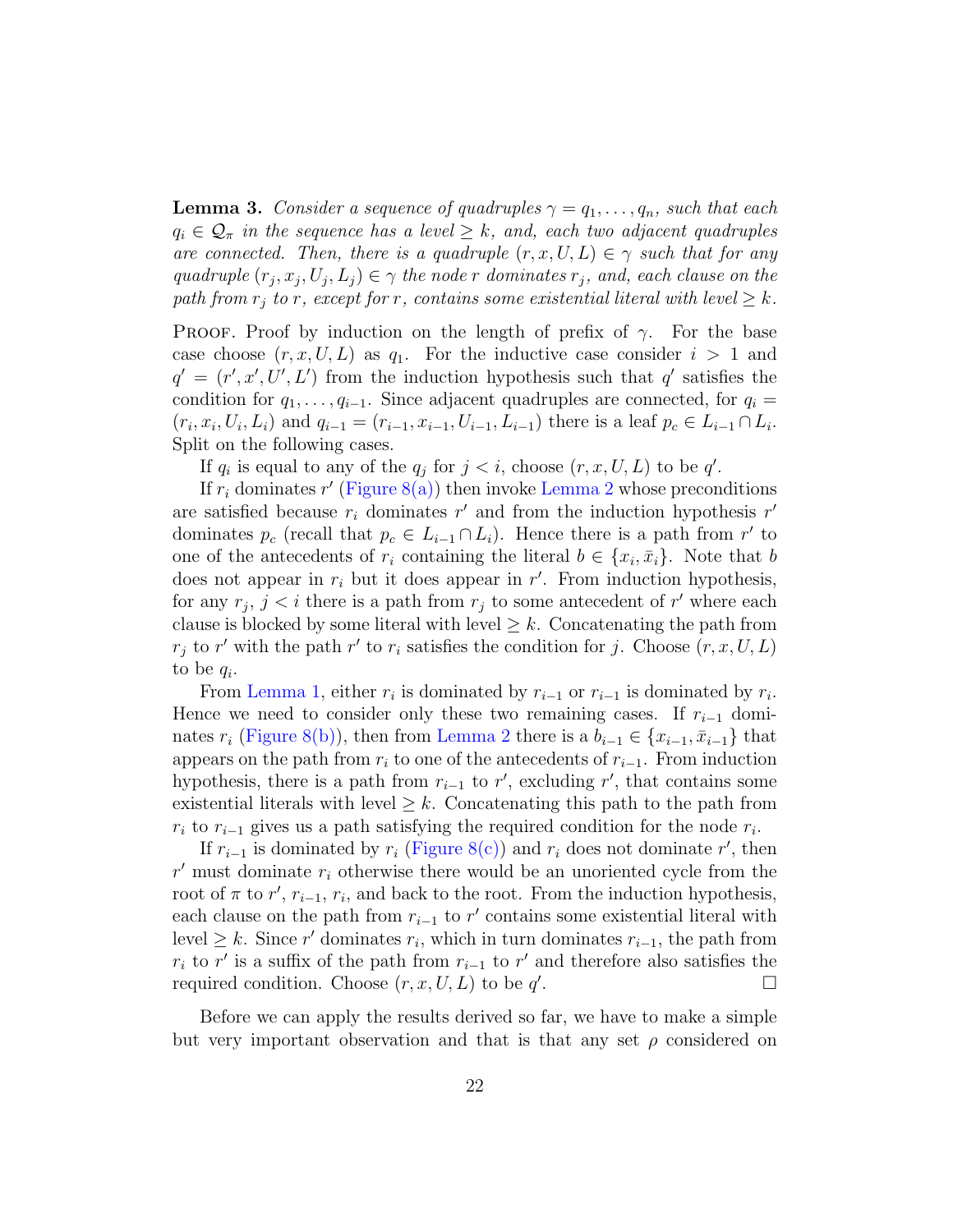<span id="page-22-0"></span>[line 10](#page-17-7) is an equivalence class of  $\sim_{k+1}$ .

**Lemma 4.** For any call Build $(k, S, L)$ , any set  $\rho$  considered on [line 10](#page-17-7) is an equivalence class of  $\sim_{k+1}$  on the leafs of  $\pi$ .

PROOF. Observe that  $\rho$  is a subset of an equivalence class of  $\sim_{k+1}$  because it is constructed by partitioning the given leafs L by  $\sim_{k+1}$ .

Proof by induction on k. For  $k = 1$ , the function Build is called with L being the whole set of leafs of  $\pi$ . Hence, any constructed set  $\rho$  is an equivalence class of  $\sim_{1+1}$ .

For the induction step, consider the recursive call  $\text{Build}(k + 2, S, \rho_k)$ for  $k \geq 1$ . The set  $\rho_k$  is partitioned according to  $\sim_{k+3}$ . From induction hypothesis,  $\rho_k$  is an equivalence class of  $\sim_{k+1}$ . Due to [Observation 3,](#page-15-0)  $\sim_{k+1}$ is coarser than  $\sim_{k+3}$  and therefore any constructed  $\rho$  is an equivalence class of  $\sim_{k+3}$ . □

Remark 4. [Lemma 4](#page-22-0) provides an interesting insight into [Algorithm 1.](#page-17-1) As any relation  $\sim_{k+1}$  is finer than the relation  $\sim_k$ , one can imagine the equivalence classes forming a tree where the equivalence classes of  $\sim_{k+1}$  are children of the classes of  $\sim_k$ . The workings of [Algorithm 1](#page-17-1) can be seen as a traversal of this tree.

[Algorithm 1](#page-17-1) defines a set  $Q_{\rho}^k$ , which is parameterized by the set  $\rho$ , for which we know that it is an equivalence class of  $\sim_{k+1}$  due to [Lemma 4.](#page-22-0) The following lemma shows that  $Q_{\rho}^{k}$  can be organized in a sequence of connected quadruples. In turn, this will enable us to apply [Lemma 3](#page-20-0) on the set  $Q_{\rho}^{k}$ .

<span id="page-22-1"></span>**Lemma 5.** Consider  $\rho$  an equivalence class of  $\sim_{k+1}$  for some odd number  $k > 0$ . Define  $Q_{\rho}^k \subseteq \mathcal{Q}_{\pi}$  as follows.

$$
Q_{\rho}^{k} = \{(r, x, U, L) \in \mathcal{Q}_{\pi} \mid p \in \rho, p \in L, \text{lv}(x) > k\}
$$

Then for any  $q_a, q_b \in Q^k$  there is a sequence of quadruples  $q_1, \ldots, q_m$  where  $q_a = q_1, q_b = q_m$ , each  $q_i$  is at a level > k and  $q_i \in Q^k_\rho$ , and each two adjacent  $q_i, q_{i+1} \in Q_{\rho}^k$  are connected.

**PROOF.** From definition of  $Q_{\rho}^k$ , there are leafs  $p_a, p_b \in \rho$  s.t.  $p_a \in q_a$ ,  $p_b \in q_b$ . Since  $\rho$  is an equivalence class of  $\sim_{k+1}$ , there is a sequence of connected quadruples  $s_1, \ldots, s_n$  such that  $p_a$  is in  $s_1$  and  $p_b$  is in  $s_n$ , and each quadruple in the sequence is at a level  $\geq k$ .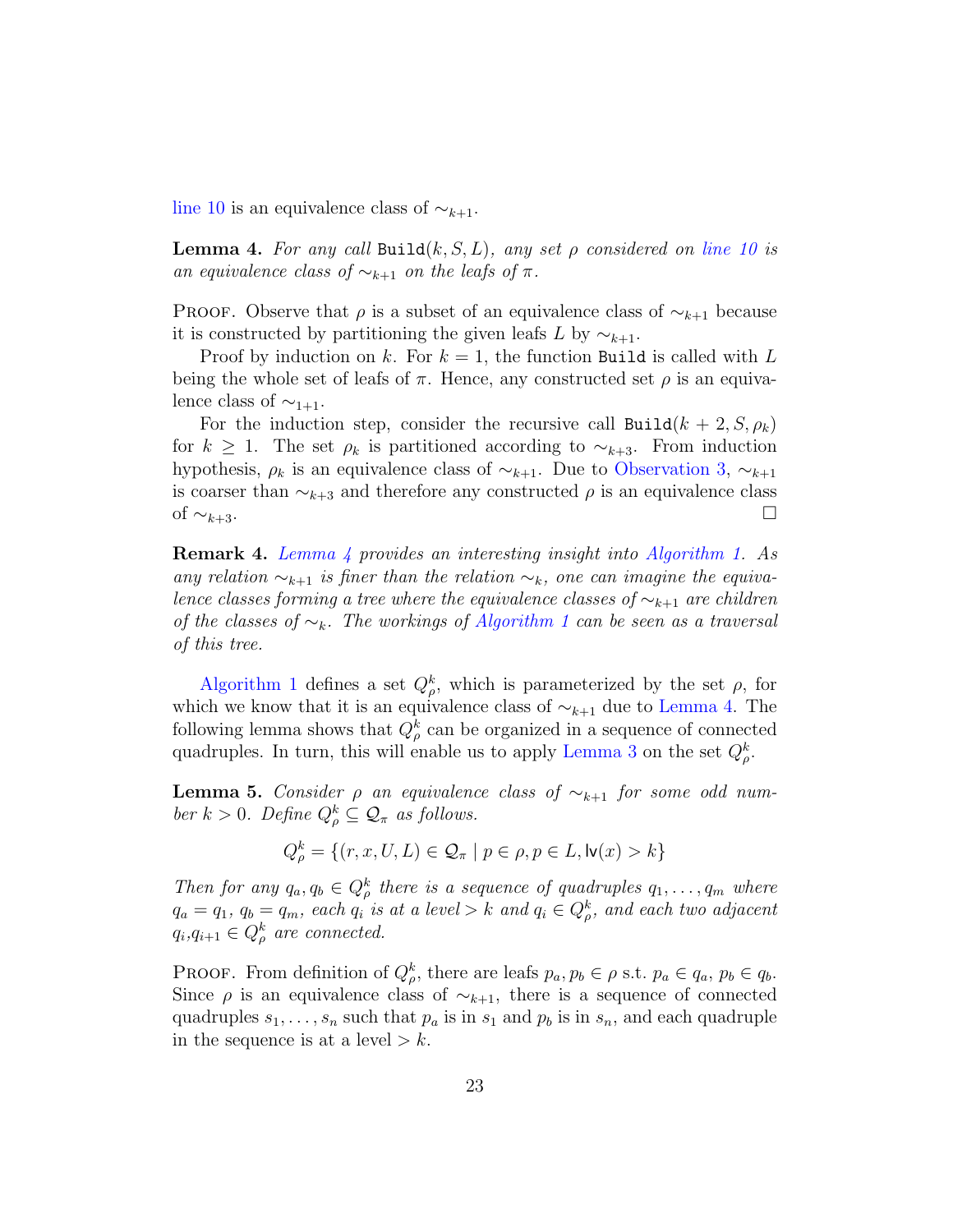Let us denote each  $s_i$  as  $(r_i, x_i, U_i, L_i)$ . Recall that all  $L_i$  are nonempty. For each *i* pick an arbitrary node  $p_i \in L_i$ . Because all the quadruples  $s_i$  in the sequence are connected to one another,  $p_a \sim_{k+1} p_i$ . Consequently,  $p_i \in \rho$ and therefore  $s_i \in Q^k_{\rho}$ .

Since  $q_a$  and  $s_1$  are connected because of  $p_a$  and  $q_b$  and  $q_b$  are connected because of  $p_b$ , constructing the sequence  $q_a, s_1, \ldots, s_n, q_b$  yields the required sequence.  $\Box$ 

Finally, we can prove the crucial lemma, which shows that the set  $U_{\rho}$ constructed in [Algorithm 1](#page-17-1) does not contain any complementary literals and therefore provides us with a well-defined assignment  $\tau_{\rho}$ .

<span id="page-23-0"></span>**Lemma 6.** Let k,  $\rho$ , and  $Q_{\rho}^{k}$  be defined as in [Lemma 5.](#page-22-1) Define a set of literals  $U_{\rho}^k$  as  $U_{\rho}^k = \{l \mid (r, x, U, L) \in Q_{\rho}^k, \mathsf{lv}(l) = k, l \in U\}$ . The set  $U_{\rho}^k$  does not contain complementary literals.

PROOF. [Lemma 5](#page-22-1) gives us that  $Q_{\rho}^{k}$  can be organized into a sequence  $\gamma$ , where each two adjacent quadruples are connected and each  $q_i \in \gamma$  is at a level > k. From [Lemma 3](#page-20-0) there is a quadruple  $(r_d, x_d, U_d, L_d) \in \gamma$  s.t. for any quadruple  $(r_j, x_j, U_j, L_j) \in \gamma$  the node  $r_d$  dominates  $r_j$  and each of the clauses on the path from  $r_i$  to  $r_d$ , except for  $r_d$ , contains some existential literal with level > k. Hence, no universal literals with level  $l \leq k$  can be  $\forall$ -reduced on a path from  $r_j$  to  $r_d$  in  $\pi$ . Therefore necessarily,  $U_d$  contains all literals  $U_j$ . Consequently,  $U^k_\rho \subseteq U_d$ . From [Observation 4,](#page-19-0) the set  $U_d$  is noncontradictory and therefore  $\tilde{U}^k_{\rho}$  is also noncontradictory.

This last lemma concludes the proof of the correctness of [Algorithm 1](#page-17-1) as it guarantees that the assignment  $\tau_{\rho}$  [\(line 13\)](#page-17-3) is well-defined.

[Algorithm 1](#page-17-1) operates in time polynomial to the size of  $\pi$  because the size of the set  $\mathcal{Q}_\pi$  is linear to the size of  $\pi$  and partitioning by  $\sim_{k+1}$  can be computed in polynomial time. This fact, together with [Proposition 1](#page-13-0) lets us derive the following.

<span id="page-23-1"></span>**Theorem 2.** For any tree Q-resolution refutation  $\pi$  there exists a  $\forall Exp+Res$ refutation  $(\mathcal{T}, \pi_{\mathcal{T}})$  s.t. both  $\mathcal{T}$  and  $\pi_{\mathcal{T}}$  are polynomial in size of  $\pi$ . This  $\forall$ Exp+Res refutation can be constructed in time polynomial to  $\pi$ . Hence, ∀Exp+Res p-simulates tree Q-resolution.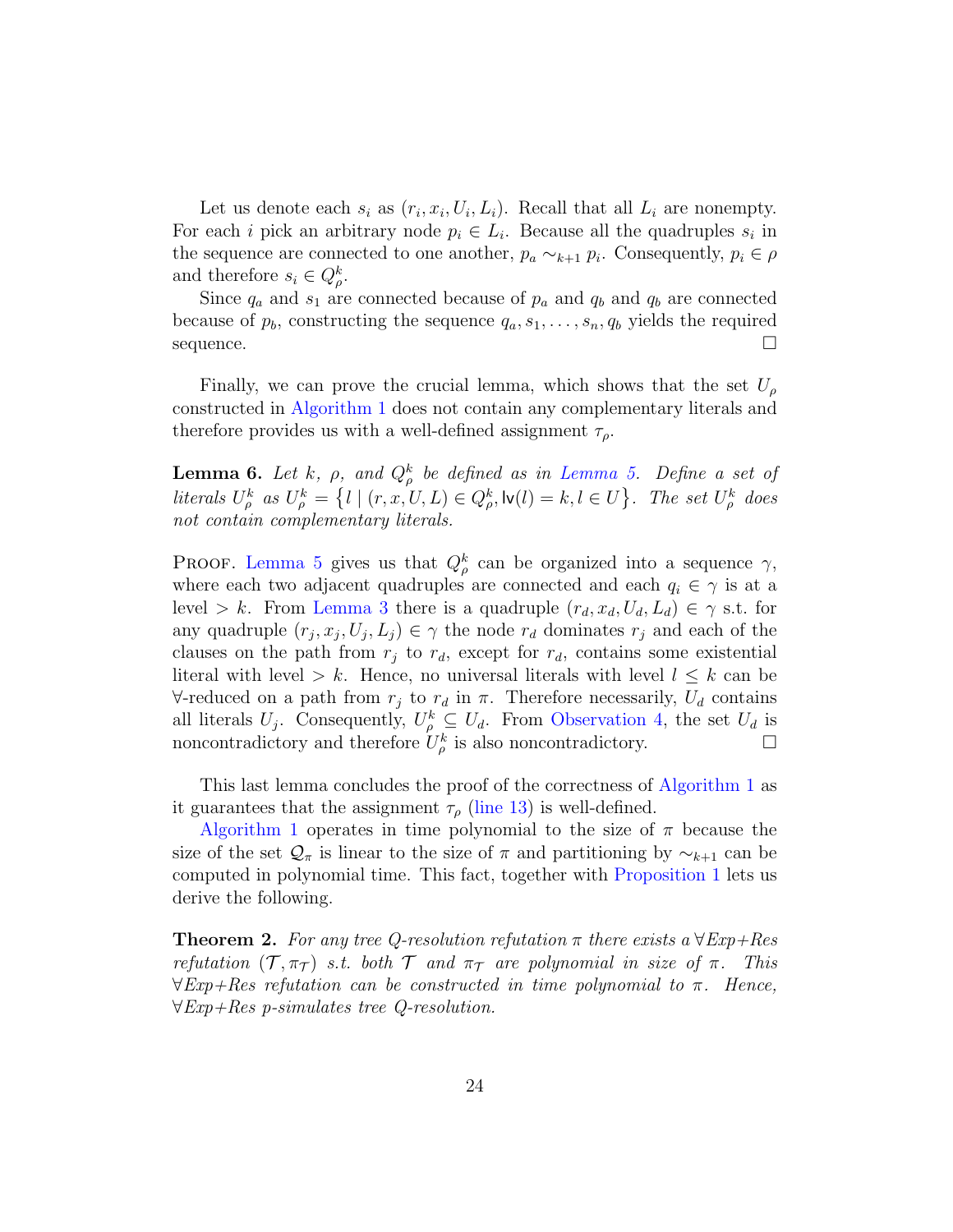<span id="page-24-1"></span>

<span id="page-24-3"></span><span id="page-24-2"></span>Figure 9: Reconstruction examples.

Remark 5. Note that the correctness proof of [Algorithm 1](#page-17-1) hinges on [Obser](#page-19-0)vation  $\lambda$ , which tells us that the set of literals U in any quadruple is noncontradictory. Recall that this set is constructed by collecting from the resolvent universal literals with lower levels than the variable being resolved on. Hence, if we consider a modification of Q-resolution that would enable contradictory universal literals in resolvent if their quantification level is higher than the level of the variable resolved on, our proof would still hold. Such extensions of Q-resolution are known and are commonly referred to as longdistance resolution  $\langle 11, 29 \rangle$ .

# <span id="page-24-0"></span>5. Simulating Restricted ∀Exp+Res by Q-Resolution

A straightforward idea how to obtain a Q-resolution refutation from a ∀Exp+Res refutation is to revert the substitutions made by the expansion operator  $\mathscr E$ . In particular, any variable  $x^{\tau}$  appearing in the given  $\forall \text{Exp+Res}$ refutation would be replaced with its original  $x$  and universal literals would be added as in the original clauses of the matrix. This is illustrated by [Fig](#page-24-1)[ure 9\(a\)](#page-24-1) where  $x^{\tau}$  is replaced with x and the literal u is inserted to the leaf clauses and it is universally reduced at the first opportunity. The reason why this fails in the general case is due to the Q-resolution's restriction disallowing resolving clauses with multiple complementary literals (see [Remark 1\)](#page-4-1). What might happen is illustrated by Figure  $9(b)$ . Two clauses that are resolved on in a  $\forall$ Exp+Res refutation, may contain literals  $\bar{y}^{\rho}$  and  $y^{\mu}$  where  $\tau \neq \mu$ . Here  $y^{\rho}$  and  $y^{\mu}$  are distinct variables and therefore the resolvent is not tautologous. However, removing the superscript results in a tautology. Similarly, a tautology may arise because of universal literals that are inserted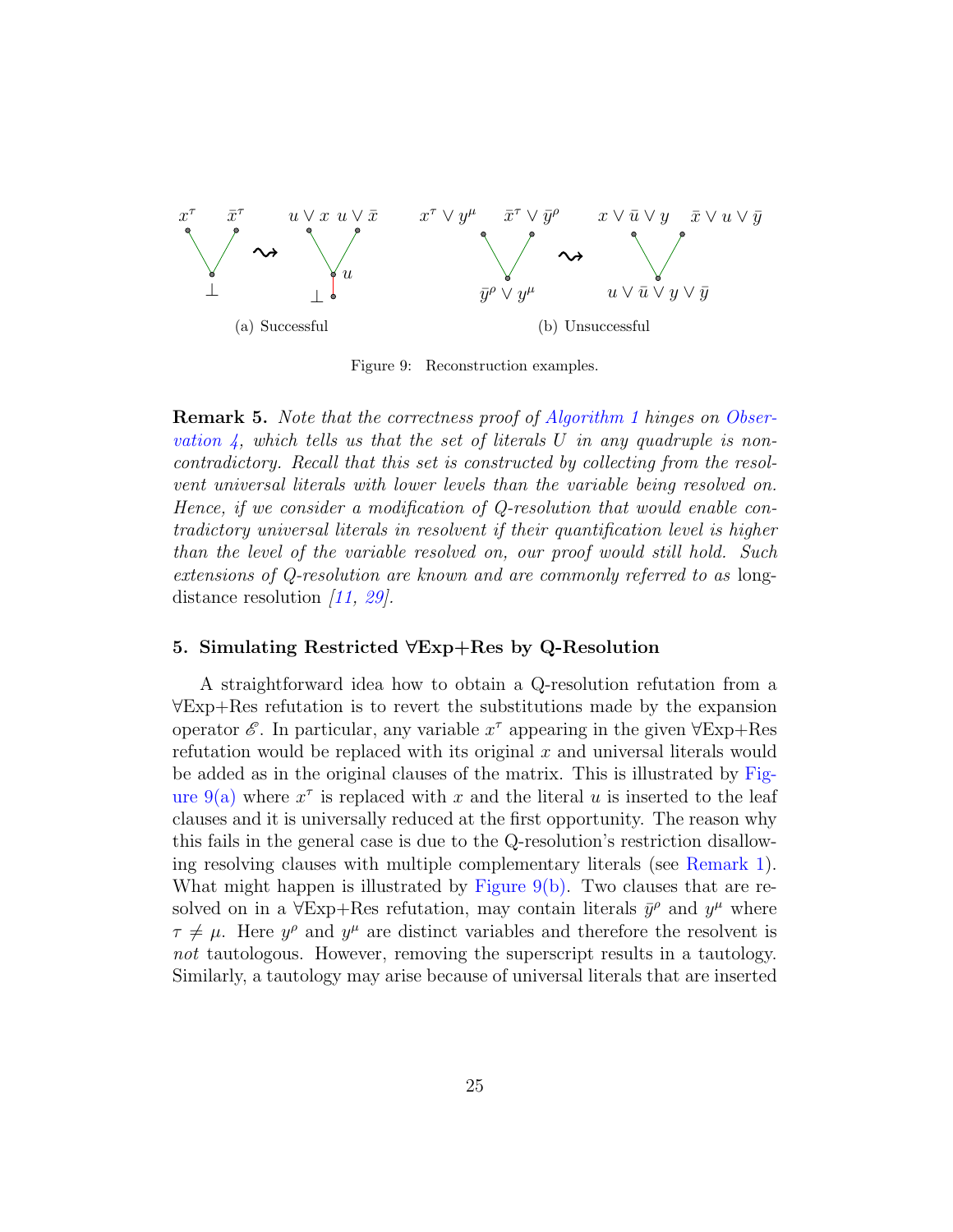

<span id="page-25-1"></span>Figure 10: An example of a level-ordered refutation on the prefix  $\exists e_1 \forall u_1 u_2 \exists e_2$ .

into the leaf clauses (literals u and  $\bar{u}$  in the example).<sup>[1](#page-25-0)</sup>

As illustrated by [Figure 9,](#page-24-3) constructing Q-resolution by inverting the  $\mathscr E$ operation, works only in some cases. This section identifies a certain fragment of ∀Exp+Res where it does work. This fragment restricts ∀Exp+Res by allowing resolutions only in a certain order. In particular, it allows only resolutions that follow the order of the quantifier prefix ("inside out"); such refutation will be called level-ordered.

<span id="page-25-2"></span>**Definition 6 (level-ordered).** Let  $(\mathcal{T}, \pi)$  be a  $\forall$ Exp+Res refutation of a QCNF  $\Phi$ . We say that  $(\mathcal{T}, \pi)$  is *level-ordered* iff the following holds. Let  $x^P \vee C_1$  and  $\bar{x}^P \vee C_2$  be some clauses resolved in  $\pi$  on  $x^P$ , then  $\mathsf{lv}(y) \leq \mathsf{lv}(x)$ for any  $y^{P_1} \in \textsf{var}(C_1 \vee C_2)$ .

**Example 7.** Consider again the formula  $\exists e_1 \forall u_1 u_2 \exists e_2$ .  $(e_1 \lor u_1 \lor u_2 \lor e_2) \land$  $(\neg e_1 \lor \neg u_1 \lor \neg u_2 \lor e_2) \land \neg e_2$  from [Example 4.](#page-9-2) The previously shown  $\forall Exp+Res$ refutation in [Figure 4](#page-9-3) is not level-ordered because  $e_1$  is resolved over before  $e_2^{u_1 \rightarrow 1, u_2 \rightarrow 1}$  and  $e_2^{u_1 \rightarrow 0, u_2 \rightarrow 0}$ . [Figure 10](#page-25-1) shows an alternative resolution proof, based on the same expansion. This refutation is level-ordered since any  $e_2^{\tau}$  is resolved away before  $e_1$ .

Note that [Definition 6](#page-25-2) does *not* impose any order on variables within the same variable block. In particular, any refutation on a single-level or two-level formula ( $\exists \mathcal{E}, \forall \mathcal{U} \exists \mathcal{E}$ ) is level-ordered.

We first observe that in a level-ordered ∀Exp+Res refutation, "branches don't mix", i.e. if a clause contains two variables  $x_1^{P_1}$  and  $x_2^{P_2}$ , the path  $P_1$ must be a prefix of  $P_2$ , or the other way around.

<span id="page-25-3"></span><span id="page-25-0"></span> $1$  While tautologies are always disabled in Q-resolution, tautologies due to universal literals could be considered "worse" because they would lead to unsoundness due to universal reduction, e.g. the clause  $\bar{u} \vee u$  is  $\forall$ -reduced to  $\bot$ .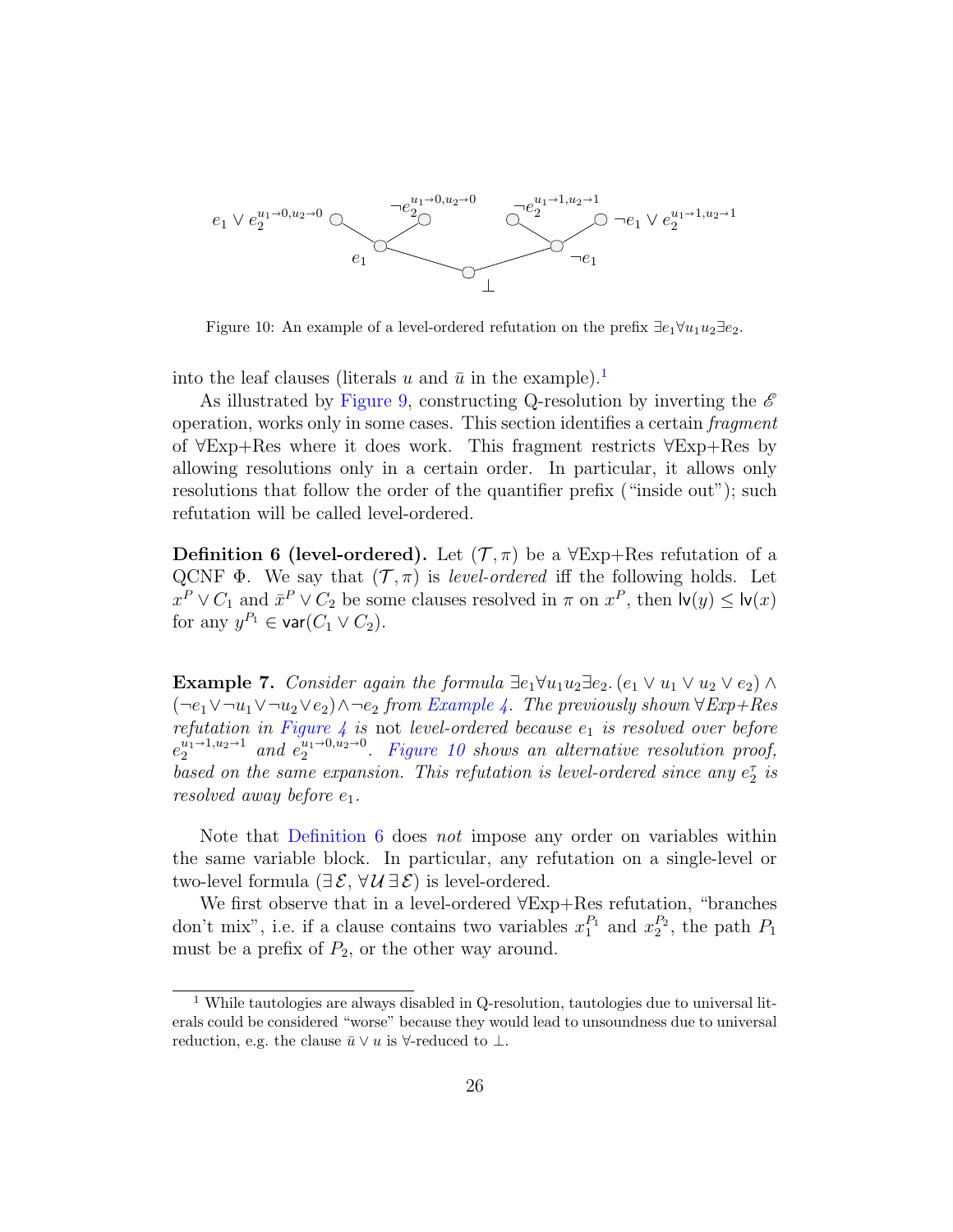**Lemma 7.** Let  $(\mathcal{T}, \pi)$  be a level-ordered  $\forall Exp+Res$  refutation of a QCNF  $\Phi$ . Let C be some clause in  $\pi$  and  $x_1^{P_1}, x_2^{P_2} \in \text{var}(C)$ . If  $\text{lv}(x_1) \leq \text{lv}(x_2)$ , then the path  $P_1$  is a prefix of the path  $P_2$ .

**PROOF.** By induction on the number of resolution steps that led to  $C$ . The condition is true for the leafs of  $\pi$  from the definition of  $\mathscr E$ . For the induction step consider clauses  $C_1 \vee \bar{x}_r^P$  and  $C_2 \vee x_r^P$  with the resolvent  $C = C_1 \vee C_2$ . If C is empty or unit, the condition is trivially satisfied. Let  $x_1^{P_1}, x_2^{P_2} \in \text{var}(C)$ with  $\mathsf{lv}(x_1) \leq \mathsf{lv}(x_2)$ . Because  $\pi$  is level-ordered,  $\mathsf{lv}(x_1) \leq \mathsf{lv}(x_r)$  and  $\mathsf{lv}(x_2) \leq$  $\mathsf{Iv}(x_r)$ , from which the induction hypothesis gives that both paths  $P_1$  and  $P_2$  are prefixes of the path P. Since  $\mathsf{lv}(x_1) \leq \mathsf{lv}(x_2)$ , then  $|P_1| \leq |P_2|$  from definition of  $\mathscr E$ . Hence the path  $P_1$  is a prefix of the path  $P_2$ .

<span id="page-26-0"></span>**Lemma 8.** Let  $(\mathcal{T}, \pi)$  be a level-ordered  $\forall Exp+Res$  refutation of a QCNF  $\Phi$ . Let C be a clause in  $\pi$  and  $x^{P_1}, x^{P_2} \in \text{var}(C)$ , then  $P_1 = P_2$ .

PROOF. Immediate consequence of [Lemma 7.](#page-25-3)

The following theorem shows that for level-ordered ∀Exp+Res refutation, Q-resolution refutations can be obtained by "removing superscripts".

**Theorem 3.** Let  $(\mathcal{T}, \pi)$  be a level-ordered  $\forall Exp+Res$  refutation of  $\Phi = \mathcal{P} \cdot \phi$ . Then a Q-resolution refutation of  $\Phi$  can be constructed in polynomial time with respect to  $|({\mathcal T},\pi)|$ . Hence, Q-resolution p-simulates level-ordered  $\forall$ Exp+Res.

PROOF. This proof follows a similar construction as was done for constructing ∀Exp+Res refutations from Q-resolution refutations in [Proposition 1](#page-13-0) but in the opposite direction.

Construct a Q-resolution refutation  $\pi'$  as follows. For each leaf p in  $\pi$ labeled with a clause C, there exists a path P from the root to some leaf in  $\mathcal T$ and a clause  $C' \in \phi$  such that  $\mathscr{E}(P, C') = C$ . Replace C with C'. Whenever there is a resolution on some variable  $x^P$  in  $\pi$ , perform resolution on x in  $\pi'$ . Add ∀-reduction steps after each resolution step whenever possible.

To show that  $\pi'$  is a valid Q-resolution proof, we prove the following. From construction of  $\pi'$ , each leaf or a  $\forall$ -reduced clause C' in  $\pi'$  corresponds to some clause C in  $\pi$  and the following conditions are satisfied. (1) An existential literal l' with  $var(l') = x$  is in C' iff there is a literal  $l \in C$ with the same polarity as l' and with  $var(l) = x^P$  for some path P of T.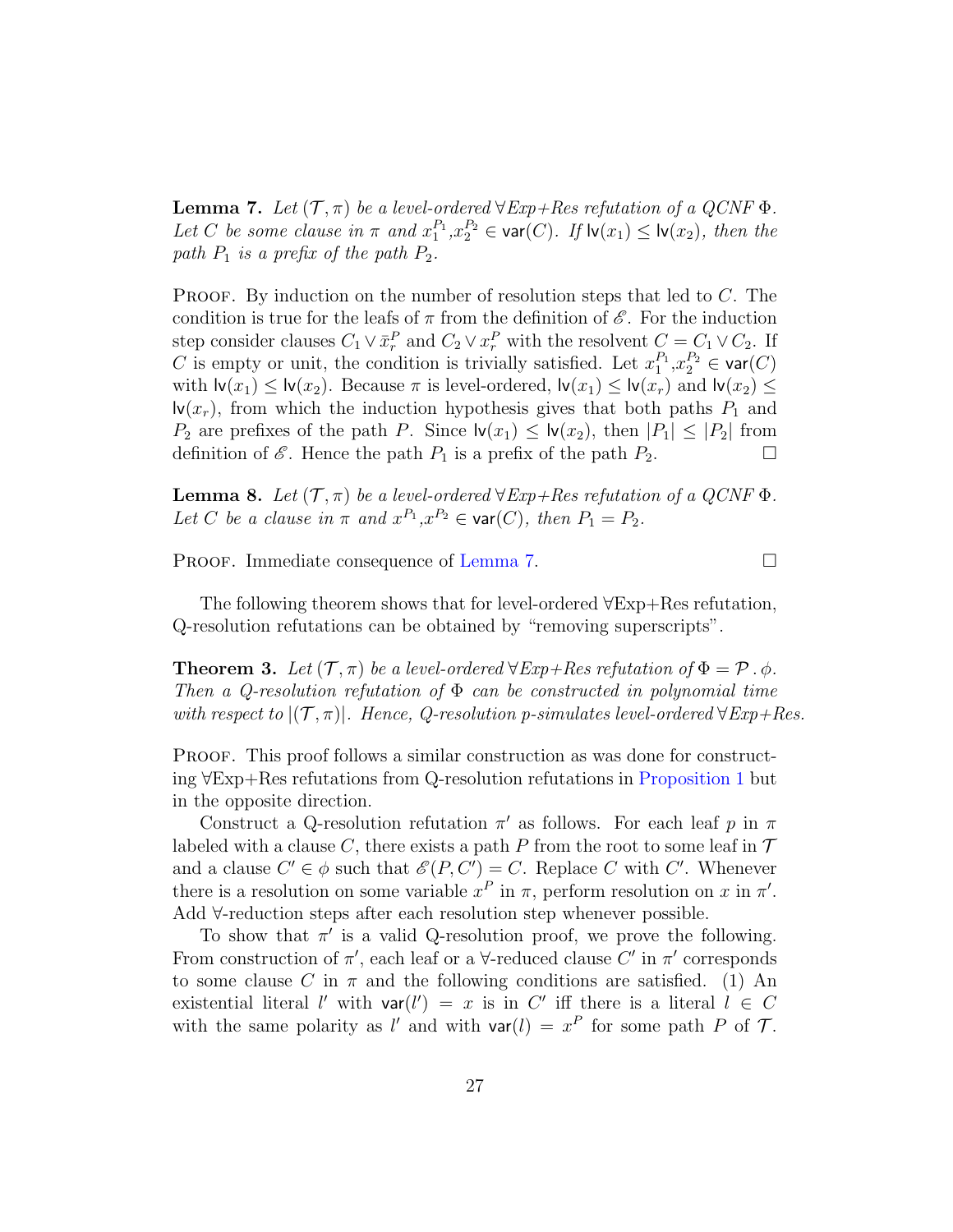(2) Let  $x^P \in \text{var}(C)$ , be such that  $\text{lv}(x) \geq \text{lv}(y)$  for all  $y^{P'} \in \text{var}(C)$ . Then for any universal literal  $l' \in C'$ ,  $P(l') = 0$ .

Proof by induction on the number of resolution steps that led to  $C'$ . The conditions are immediately satisfied for the leaf clauses by the definition of  $\mathscr{E}$ . For the induction step consider clauses  $C'_1$  and  $C'_2$  being resolved on some variable  $x_r$  in  $\pi'$ . From construction of  $\pi'$ , there exist corresponding clauses  $C_1$  and  $C_2$  in  $\pi$  resolved on some variable  $x_r^P$ . Assume WLOG  $x_r^P$  $C_1$  and  $\bar{x}_r^P \in C_2$ . First we show that the Q-resolution step is valid for  $C'_1$  and  $C'_2$ ; second we show that the induction hypothesis is preserved by this Q-resolution step. From induction hypothesis,  $x_r \in C'_1$  and  $\bar{x}_r \in C'_2$ . Therefore  $C_1'$  and  $C_2'$  can be resolved on  $x_r$  provided that there is no other complementary literals in them. For contradiction, assume there are two complementary literals  $y \in C'_1$  and  $\overline{y} \in C'_2$ , where  $x_r \neq y$ .

First assume that  $y$  is existential. From induction hypothesis there are literals  $y^{R_1} \in C_1$  and  $\bar{y}^{R_2} \in C_2$ . Since  $C_1$  and  $C_2$  contain only one pair of complementary literals  $(x_r^P \text{ and } \bar{x}_r^P)$ , it must be that  $R_1 \neq R_2$ . This is a contradiction with [Lemma 8](#page-26-0) because their resolvent would contain the variables  $y^{R_1}$  and  $y^{R_2}$ .

Now assume that  $y$  is universal. The contradiction derives from the induction hypothesis that P assigns 0 to all universal literals in  $C_1'$  and  $C_2'$ . In particular, it assigns 0 to both the literals y and  $\bar{y}$ , which is a contradiction as an assignments can give only a single value to a variable. (Note that  $\mathsf{I}\mathsf{v}(y) < \mathsf{I}\mathsf{v}(x_r)$  as otherwise y would be  $\forall$ -reduced.)

Now we show that conditions (1) and (2) are preserved by resolution steps. Resolving  $C'_1$  and  $C'_2$  yields the clause  $C'_u = C'_1 \cup C'_2 \setminus \{x_r, \bar{x}_r\}$ , which is subsequently  $\forall$ -reduced to C'. The clause C' corresponds to  $C = C_1 \cup C_2$ .  $\{x_r^P, \bar{x}_r^P\}$  in  $\pi$ .

To show condition (1) we need to find a corresponding literal for each existential literal  $l' \in C'$  and conversely, a corresponding literal for each literal  $l \in C$ . Let  $l' \in C'$  be an existential literal where  $var(l') = x_l$ . It holds that  $x_l \neq x_r$  and l' belongs to one of the clauses  $C'_1$ ,  $C'_2$ . From induction hypothesis, there is a literal l in the corresponding  $C_1$  or  $C_2$  s.t.  $\text{var}(l) = x_l^R$ for some R. Hence, l is in C. For the converse, consider a literal  $l \in C$  where  $\mathsf{var}(l) = x_l^R$ . Then  $x_l \neq x_r$  due to [Lemma 8](#page-26-0) and because both  $x_r^P$  and  $\bar{x}_r^P$  are removed in the resolution step. Since l belongs to one of  $C_1$  or  $C_2$ , there is a corresponding  $l'$  in the corresponding  $C'_1$  or  $C'_2$  from induction hypothesis.

The condition (2) holds trivially for an empty  $C'$ . If  $C'$  is nonempty, C is also nonempty and there is a variable  $z^R \in \text{var}(C)$  s.t.  $\text{lv}(z) \geq \text{lv}(y)$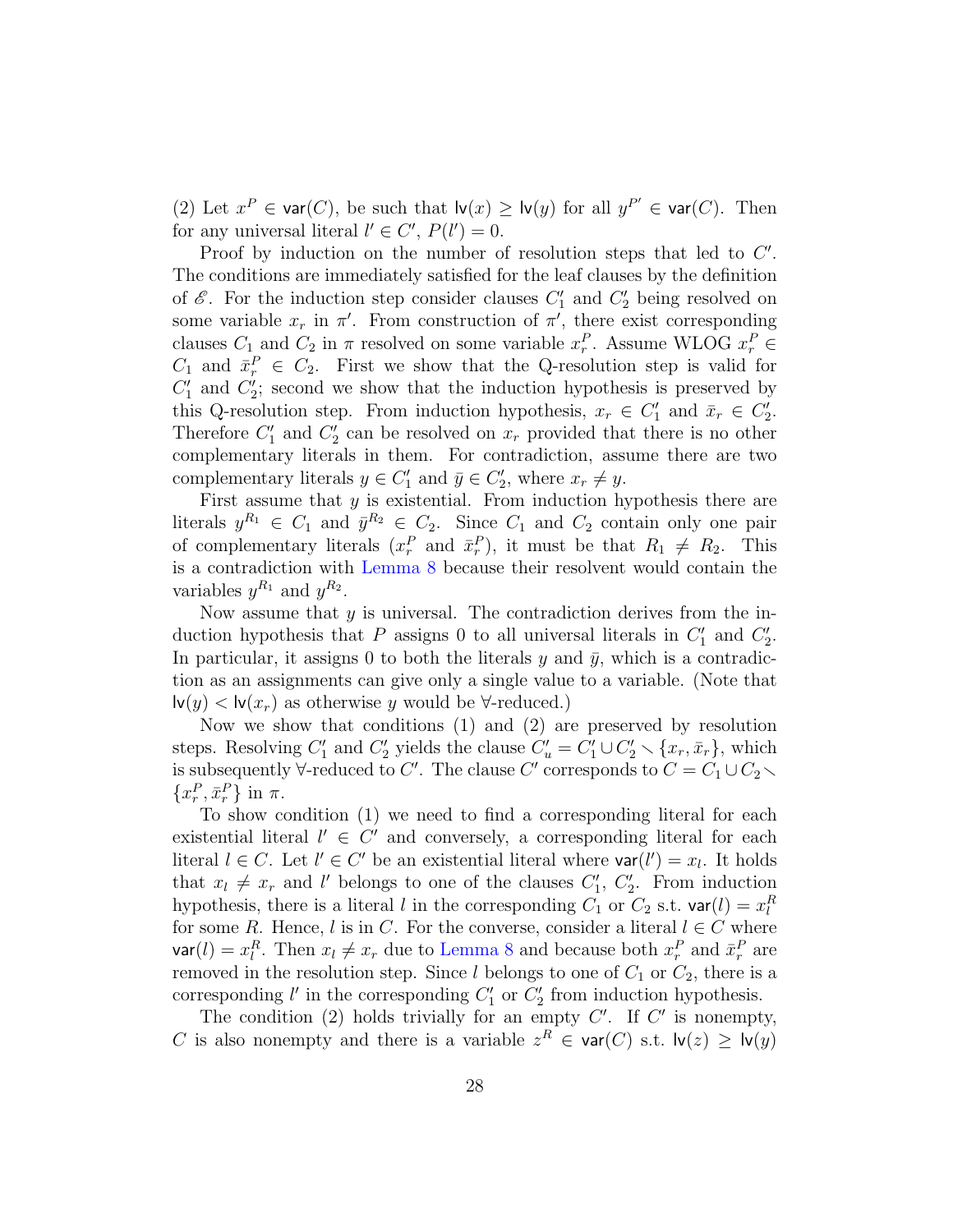$$
u_{N} \vee c_{2N} \t D_{N-2} \vee \bar{c}_{2N-1} \vee \bar{c}_{2N} \t \bar{u}_{N} \vee c_{2N-1}
$$
  
\n
$$
\bar{e}_{N} \vee c_{2N-1} \t D_{N-2} \vee u_{N} \vee \bar{c}_{2N-1} \t D_{N-2} \vee \bar{u}_{N} \vee \bar{c}_{2N} \t e_{N} \vee c_{2N}
$$
  
\n
$$
D_{N-2} \vee \bar{e}_{N} \vee u_{N} \t D_{N-2} \vee e_{N} \vee \bar{u}_{N}
$$
  
\n
$$
D_{N-2} \vee \bar{e}_{N} \t D_{N-2} \vee e_{N}
$$

<span id="page-28-3"></span>Figure 11: Q-resolution proof fragment (where  $D_{n-2} = \bar{c}_1 \vee \cdots \vee \bar{c}_{2n-3} \vee \bar{c}_{2n-2}$ )

for all  $y^{R'} \in \text{var}(C)$ . It must be that R is a prefix of the path P due to [Lemma 7](#page-25-3) (recall that the resolution is on  $x^P$ ). From induction hypothesis, P assigns 0 to all universal literals in  $C'_1 \cup C'_2$ . Hence R assigns 0 to all universal literals from  $C_1' \cup C_2'$  with level  $l < \mathsf{lv}(z)$ ; all the other universal literals are ∀-reduced.

# <span id="page-28-0"></span>6. ∀Exp+Res Does Not Simulate Q-resolution

[Section 4](#page-10-0) shows that ∀Exp+Res p-simulates Q-resolution when Q-resolution is restricted to tree refutations. This section shows that this result is "tight", i.e. once a Q-resolution takes general non-tree DAG form, it is not p-simulated by ∀Exp+Res. For such we construct the following formula parameterized by a natural number  $n<sup>2</sup>$  $n<sup>2</sup>$  $n<sup>2</sup>$ 

<span id="page-28-2"></span>
$$
\exists e_1 \forall u_1 \exists c_1 c_2 \dots \exists e_n \forall u_n \exists c_{2n-1} c_{2n}.
$$
  
\n
$$
\bigwedge_{i \in 1..n} (\bar{e}_i \lor c_{2i-1}) \land (\bar{u}_i \lor c_{2i-1}) \land (e_i \lor c_{2i}) \land (u_i \lor c_{2i}) \land (\bigvee_{i \in 1..2n} \bar{c}_i)
$$
\n
$$
\bigvee_{i \in 1..2n} \bar{c}_i \big)
$$
\n
$$
(2)
$$

Observe that [\(2\)](#page-28-2) has size linear in n. In particular, it has  $4n+1$  clauses and 4n variables. Each of the quadruples of clauses encodes the implications  $(e_i \vee$  $u_i) \to c_{2i-1}$  and  $(\bar{e}_i \vee \bar{u}_i) \to c_{2i}$ . This means that for either of the values of  $e_i$ , the variable  $u_i$  can be set so that both  $c_{2i-1}$  and  $c_{2i}$  must be true. This leads to a contradiction due to the last clause  $\bigvee_{i\in 1..2n} \bar{c}_i$ . First we show that [\(2\)](#page-28-2) has a short Q-resolution refutation.

<span id="page-28-4"></span><span id="page-28-1"></span><sup>2</sup>See <http://sat.inesc-id.pt/~mikolas/expansion13/> for a formula generator.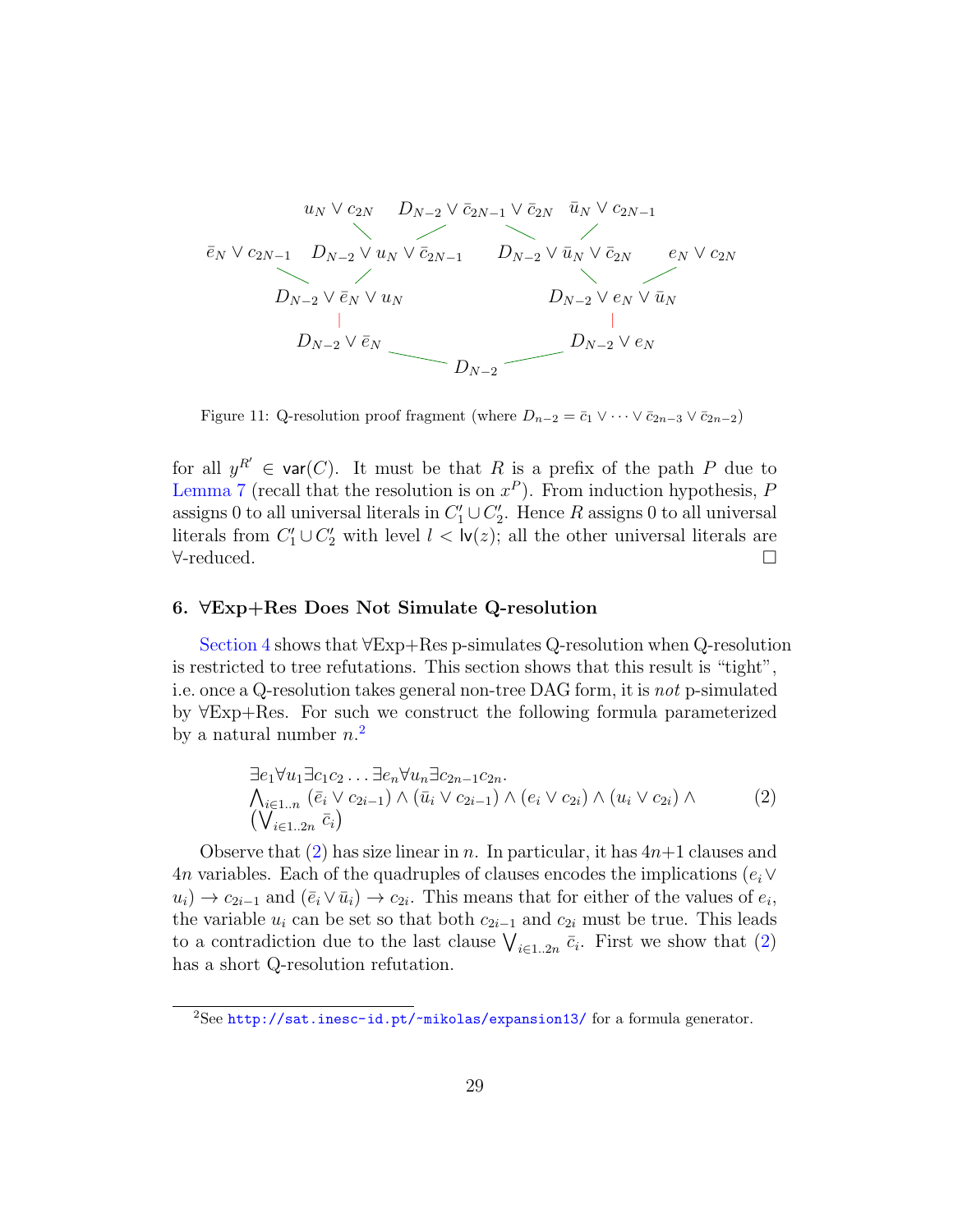**Proposition 2.** Formula [\(2\)](#page-28-2) has a Q-resolution refutation comprising linear number of resolution steps w.r.t. n.

PROOF (SKETCH). Starting from the clause  $\bigvee_{i\in 1..2n}\bar{c}_i$ , the literals  $\bar{c}_i$  are gradually resolved away from the highest to the lowest level. [Figure 11](#page-28-3) shows how the variables  $c_{2n-1}, c_{2n}$  are resolved away. Subsequently, the variables  $c_{2(n-1)-1}, c_{2(n-1)}$  are resolved away in an analogous fashion. This process continues until the empty clause is obtained.  $\Box$ 

In the second half of this section we show that there are no short ∀Exp+Res refutations of [\(2\)](#page-28-2). Moreover, we show that any ∀Exp+Res refutation requires a full expansion of the formula.

# <span id="page-29-2"></span>**Proposition 3.** Any  $\forall$ Exp+Res refutation of [\(2\)](#page-28-2) is exponential in size in n.

Proof. Let us look at the expansion of the first universal variable, i.e. the variable  $u_1$ . We show that both of the values are needed in the expansion. Expanding  $u_1$  yields the two following subformulas, one for  $u_1 \rightarrow 1$  and one for  $u_1\rightarrow 0$  (for now other variables are left unexpanded).

<span id="page-29-1"></span>
$$
\exists e_2 \forall u_2 \exists c_3 c_4 \dots \exists e_n \forall u_n \exists c_{2n-1} c_{2n}.\n\quad\n(\bar{e}_1 \lor c_1^{u_1-1}) \land (c_1^{u_1-1}) \land (e_1 \lor c_2^{u_1-1}) \land \\
\bigwedge_{i \in 2..n} (\bar{e}_i \lor c_{2i-1}) \land (\bar{u}_i \lor c_{2i-1}) \land (e_i \lor c_{2i}) \land (u_i \lor c_{2i}) \land \\
(\bar{c}_1^{u_1-1} \lor \bar{c}_2^{u_1-1} \lor \bigvee_{i \in 3..2n} \bar{c}_i)\n\quad\n\exists e_2 \forall u_2 \exists c_3 c_4 \dots \exists e_n \forall u_n \exists c_{2n-1} c_{2n}.\n\quad\n(\bar{e}_1 \lor c_1^{u_1-0}) \land (c_2^{u_1-0}) \land (e_1 \lor c_2^{u_1-0}) \land \\
\bigwedge_{i \in 2..n} (\bar{e}_i \lor c_{2i-1}) \land (\bar{u}_i \lor c_{2i-1}) \land (e_i \lor c_{2i}) \land (u_i \lor c_{2i}) \land \\
(\bar{c}_1^{u_1-0} \lor \bar{c}_2^{u_1-0} \lor \bigvee_{i \in 3..2n} \bar{c}_i)\n\tag{4}
$$

<span id="page-29-0"></span>The original formula [\(2\)](#page-28-2) is equivalent to  $\exists e_1 c_1^{u_1 \to 0} c_2^{u_1 \to 0} c_1^{u_1 \to 1} c_2^{u_1 \to 1}$ . [\(4\)](#page-29-0)  $\wedge$  [\(3\)](#page-29-1). Or equivalently, [\(2\)](#page-28-2) is false iff  $(4) \wedge (3)$  $(4) \wedge (3)$  $(4) \wedge (3)$  is unsatisfiable.

The subformula [\(3\)](#page-29-1) is satisfiable because  $e_1$  can be set to 1,  $c_2^{u_1 \rightarrow 1}$  to 0 and the rest of the existential variables to 1. Similarly, the subformula [\(4\)](#page-29-0) is satisfiable when  $e_1$  is set to 1. Since both formulas [\(3\)](#page-29-1) and [\(4\)](#page-29-0) are satisfiable, both of them are needed to show unsatisfiability. Consequently, any  $\forall$ Exp+Res refutation must expand the variable  $u_1$  in both of its values.

Consider expansions  $\phi_1$  and  $\phi_2$  of [\(4\)](#page-29-0) and [\(3\)](#page-29-1), respectively, such that  $\phi_1 \wedge \phi_2$  is unsatisfiable. The only variable  $\phi_1$  and  $\phi_2$  share is  $e_1$  because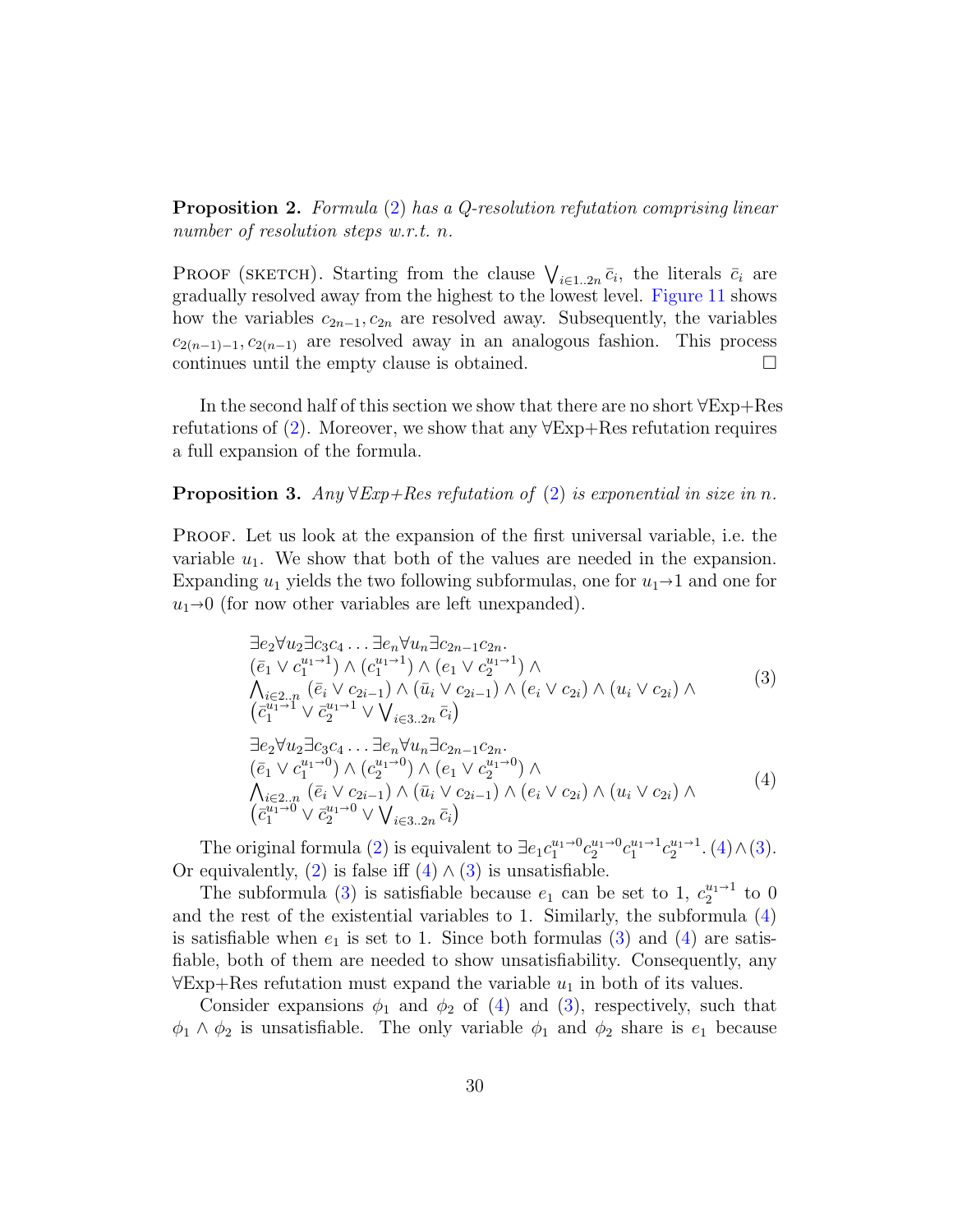| $u_1$            | $\bullet$ $\bullet$ $\bullet$          | $\omega_1$ | $\sim$ $\sim$ $\sim$              | $a_N$ ' | $\mathcal{F}^{\mathcal{A}}$ . The contract $\mathcal{F}^{\mathcal{A}}$ | $a_N$ |
|------------------|----------------------------------------|------------|-----------------------------------|---------|------------------------------------------------------------------------|-------|
| $\boldsymbol{U}$ | $\bullet\quad\bullet\quad\bullet\quad$ |            | $\bullet$ , $\bullet$ , $\bullet$ |         | $\bullet$ , $\bullet$ , $\bullet$ .                                    |       |

<span id="page-30-2"></span>Figure 12: Completion principle

universal variables are expanded away and all existential variables are labeled with  $u_1 \rightarrow 1$  and  $u_1 \rightarrow 0$ , respectively. From *Craig's interpolation theorem* [\[30\]](#page-38-9), there is an interpolant I using only variables common to  $\phi_1$  and  $\phi_2$ , i.e.  $e_1$ , and it holds that  $\phi_1 \Rightarrow I$  and  $\phi_2 \Rightarrow \neg I$ . Equivalently,  $\phi_1 \land \neg I$  and  $\phi_2 \land I$  are unsatisfiable. Since  $\phi_1 \wedge e_1$  is satisfiable, I must be  $e_1$  and  $\phi_1 \wedge \overline{e}_1$  must be unsatisfiable. Further,  $\phi_1 \wedge \bar{e}_1$  is weaker than  $(3) \wedge \bar{e}_1$  $(3) \wedge \bar{e}_1$ , which can be rewritten as follows.

<span id="page-30-1"></span>
$$
(c_1^{u_1+1}) \wedge (c_2^{u_1+1}) \wedge \n\exists e_2 \forall u_2 \exists c_3 c_4 \dots \exists e_n \forall u_n \exists c_{2n-1} c_{2n} \n\wedge_{i \in 2..n} (\bar{e}_i \vee c_{2n-1}) \wedge (\bar{u}_i \vee c_{2n-1}) \wedge (e_i \vee c_{2n}) \wedge (u_i \vee c_{2n}) \wedge \n(\bigvee_{i \in 3..2n} \bar{c}_i)
$$
\n
$$
(5)
$$

Since  $c_1^{u_1\rightarrow 1}, c_2^{u_1\rightarrow 1}$  appear in only the first part of [\(5\)](#page-30-1), the second part of the formula has to be false (i.e. unsatisfiable after full expansion). The second part of  $(5)$  is in the same form as the initial formula  $(2)$  just with 4 fewer variables (the variables  $e_1$ ,  $u_1$ ,  $c_1$ , and  $c_2$ ). Hence, by renaming we obtain a formula of the form [\(2\)](#page-28-2) for  $n-1$ . Repeating the same arguments as above, [\(5\)](#page-30-1) must be fully expanded in order to ensure unsatisfiability.

Following the same argument for  $(4) \wedge e_0$  $(4) \wedge e_0$  shows that the proof needs to expand each variable in both polarities at all depths. Thus yielding an exponential expansion of the given formula.

Hence, [Proposition 3](#page-29-2) and [Proposition 2](#page-28-4) give us an exponential separation between Q-resolution and ∀Exp+Res.

Theorem 4.  $\forall Exp+Res$  does not p-simulate Q-resolution.

# <span id="page-30-0"></span>7. Level-ordered Q-resolution does not p-simulate ∀Exp+Res

This section aims to show certain strength of ∀Exp+Res, which sheds some light on the fact expansion-based solvers perform on certain instances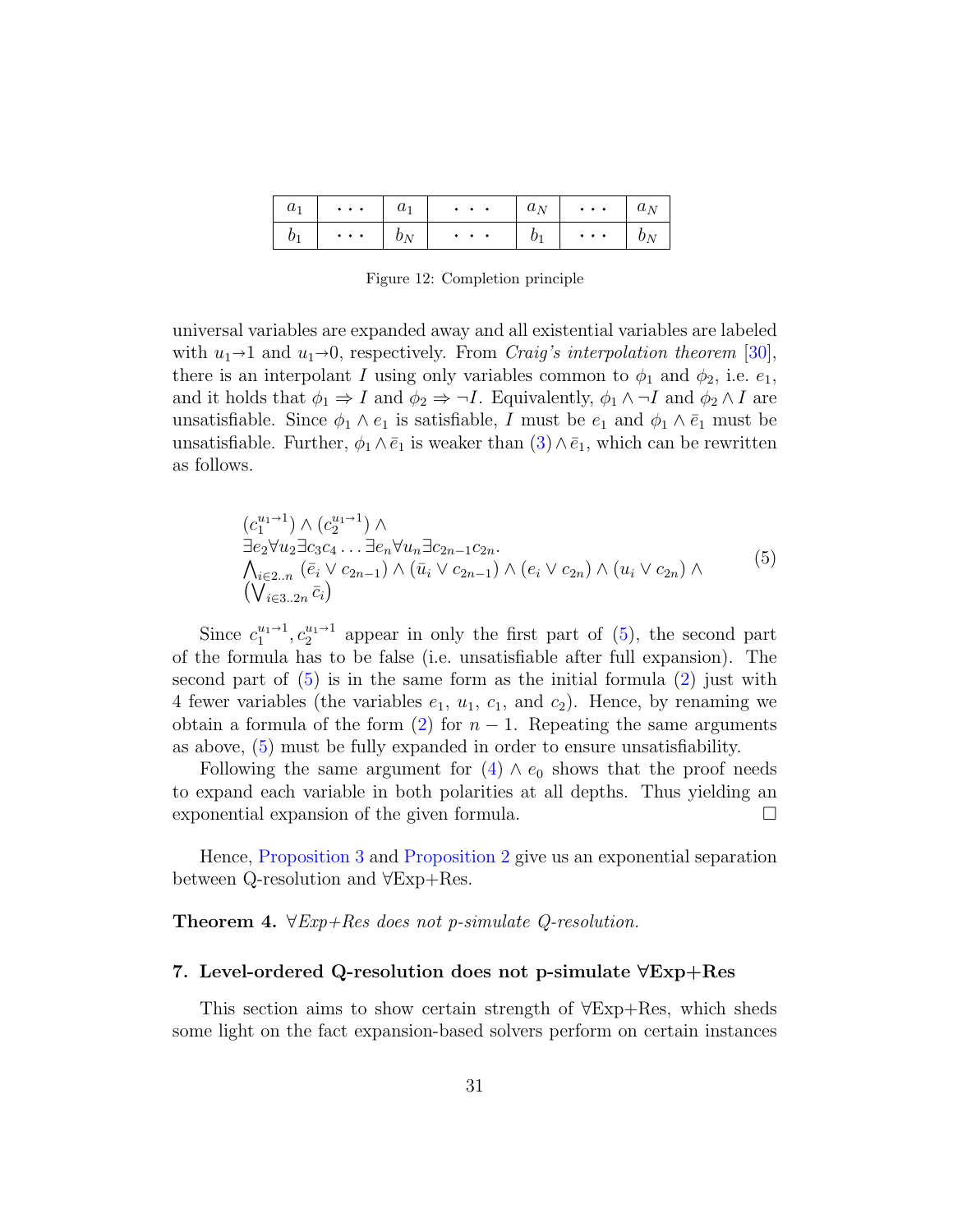better than DPLL-based solvers [\[31\]](#page-38-10). DPLL-based solvers assign values to variables from left to right in the order of the prefix with the exception of values obtained by unit propagation. However, if there is no unit propagation that "goes over levels", the generated proofs follow the prefix of the formula, inside-out.[3](#page-31-0) Hence, we introduce the following restriction on Q-resolution.

**Definition 7.** Let  $\pi$  be a Q-resolution refutation of a QCNF  $\Phi$ . We say that  $\pi$  is level-ordered iff the following holds. Let  $x \vee C_1$  and  $\bar{x} \vee C_2$  be some clauses resolved in  $\pi$ , then  $\mathsf{lv}(y) \leq \mathsf{lv}(x)$  for any existential variable  $y \in \mathsf{var}(C_1 \vee C_2)$ .

As in level-ordered ∀Exp+Res refutation (see [Definition 6\)](#page-25-2), any Q-resolution is level-ordered for prefixes  $\exists \mathcal{E}$  and  $\forall \mathcal{U} \exists \mathcal{E}$ .

It is well-known that proof may grow exponentially for plain resolution when a certain order is imposed [\[32\]](#page-38-11). Hence, one could reuse one such formula and impose a certain order by inserting dummy universal quantifiers (as many as there are original variables) and thus show a separation between levelordered Q-resolution and general ∀Exp+Res. As this is a very convoluted example, it is not very interesting. We show, instead, that ∀Exp+Res is already more powerful than level-ordered Q-resolution for formulas with only 3 levels of quantification.

Our construction derives from a principle which we name completion principle. We consider two sets  $A = \{a_1, \ldots, a_n\}, B = \{b_1, \ldots, b_n\}$  and their cross-product  $A \times B$ . Let us visualize the cross-product as in [Figure 12.](#page-30-2) The following game is played. In the first round, the ∃-player deletes one and only one cell from each column. In the second round, the ∀-player chooses one of the two rows. The ∀-player wins if the chosen row contains either the complete set  $A$  or the set  $B$ . Observe that there is a winning strategy for the  $\forall$ -player. If the  $\exists$ -player wants to make sure that the bottom row (the  $b_i$ ) row) does not contain the complete set  $B$ , it must delete at least one element from each of the n copies of B. Hence, for the j-th copy of B there is an element  $a_j$  that was not deleted and thus forming the complete set A. Hence, the winning strategy for the ∀-player is to look at the bottom row and see if

<span id="page-31-0"></span><sup>&</sup>lt;sup>3</sup>If a solver were to propagate across levels on the formula studied here, there would have to be a clause of the form  $C = C_x \vee l$ , with  $C_x$  being literals in the 1<sup>st</sup> level and  $\mathsf{I}\mathsf{v}(l) = 3$  (with  $z \notin \mathsf{var}(C)$ ). No such clause is in the original formula and it can be proven by induction that no such clause can be derived by Q-resolution and therefore, it is never learned.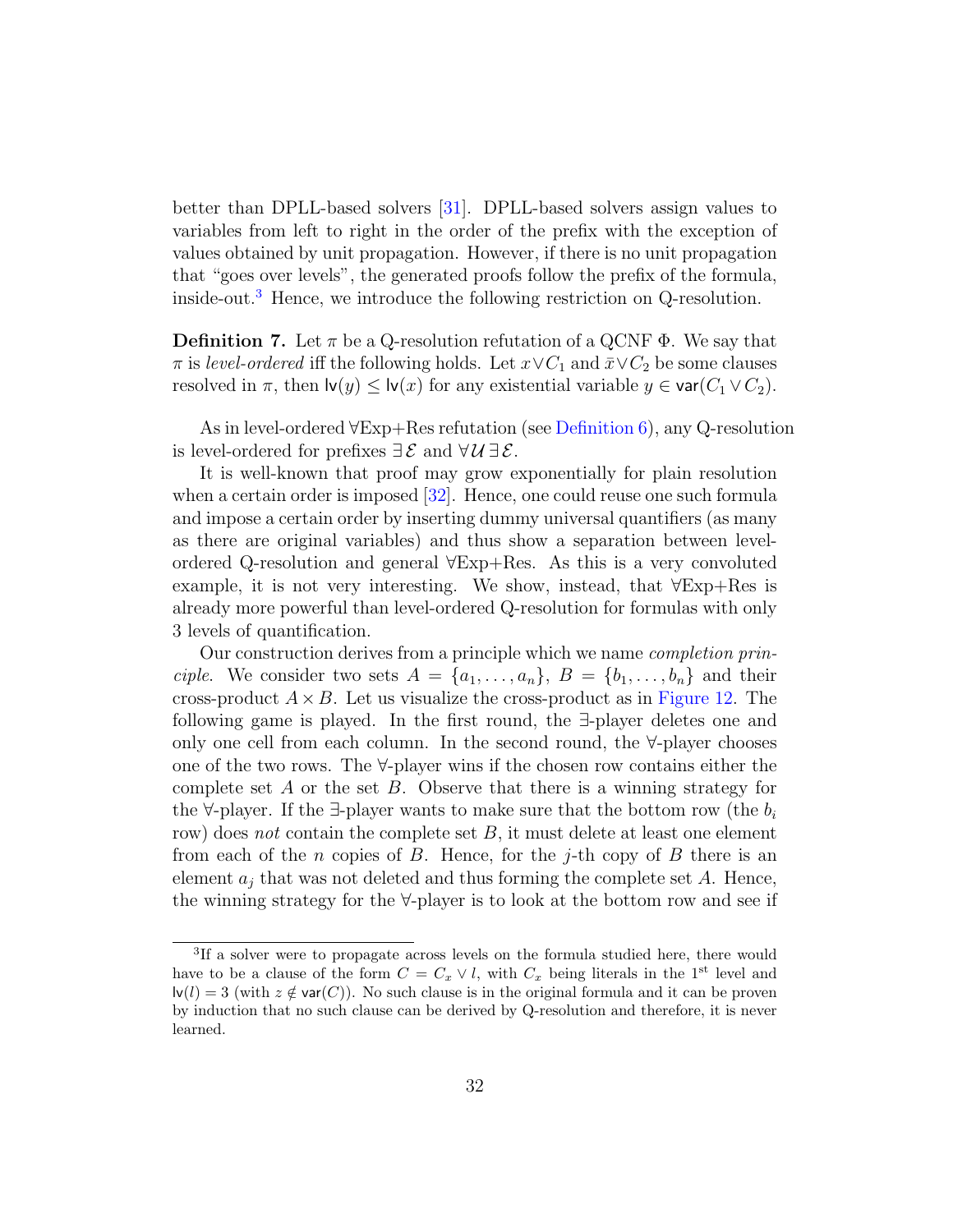it contains a complete copy of B. If it does, the ∀-player selects the bottom row and otherwise he selects the top row.

Let us construct a formula based on the completion principle. For each column i we introduce a variable  $x_i$  that determines which cell is deleted by the ∃-player in the first round. For the ∀-player we introduce a single universal variable z that determines the selected row. Further, we add a clauses that make sure that whenever one of the sets  $A$  or  $B$  is complete, the formula becomes false.

We construct the formula  $CR_n$  as follows. The prefix is the following.  $\exists x_{(1,1)} \ldots x_{(n,n)} \forall z \exists a_1 \ldots a_n b_1 \ldots b_n$  The matrix consists of the conjunction of the two following parts.

$$
x_{ij} \lor z \lor a_i, \, i, j \in 1..N \tag{6}
$$

$$
\bar{x}_{ij} \vee \bar{z} \vee b_j, \ i, j \in 1..N \tag{7}
$$

<span id="page-32-1"></span><span id="page-32-0"></span>
$$
\bigvee_{i \in 1..N} \bar{a}_i \tag{8}
$$

<span id="page-32-3"></span><span id="page-32-2"></span>
$$
\bigvee_{i \in 1..N} \bar{b}_i \tag{9}
$$

The first two types of clauses [\(6\)](#page-32-0) and [\(7\)](#page-32-1) represent the completion prin-ciple. The last two types of clauses [\(8\)](#page-32-2) and [\(9\)](#page-32-3) disables setting all  $a_i$  and  $b_1$ to true, respectively. Hence, the whole formula  $CR_n$  is false because once z is set according to the strategy outlined above, the variables  $A \cup B$  must be set such that variables from one of the sets  $A$  and  $B$  will be all true. Consequently, one of the clauses [\(8\)](#page-32-2) and [\(9\)](#page-32-3) must be falsified.

First we show that  $CR_n$  has short refutation in  $\forall Exp+Res.$ 

# **Proposition 4.**  $CR_n$  has a  $\forall Exp+Res$  refutation polynomial in size in n

PROOF (SKETCH). Expand  $z$  in both values. The expansion yields the clauses  $(x_{(i,j)} \vee a_i^{z\to 0}) \wedge (\bar{x}_{(i,j)} \vee b_i^{z\to 1}),$  from which we derive the clauses  $a_i^{z\to0} \vee b_j^{z\to1}$  for  $i, j \in 1..n$ . (n<sup>2</sup> resolution steps). From clauses [\(8\)](#page-32-2) and [\(9\)](#page-32-3) we obtain  $C_a = \bigvee_{i \in 1..n} \bar{a}_i^{z \to 0}$  and  $C_b = \bigvee_{i \in 1..n} \bar{b}_i^{z \to 1}$ .

For all  $j \in 1..n$ , using the clauses  $a_i^{z\to0} \vee b_j^{z\to1}$  for  $i \in 1..n$  and the clause  $C_a$  derive the unit clause  $b_j^{z-1}$ . (n<sup>2</sup> resolution steps) Together with the unit clauses  $b_i$ , the clause  $C_b$  leads to the empty clause. (*n* resolution steps)  $\Box$ 

<span id="page-32-4"></span>We will show that the formula  $CR_n$  does not have short refutations in level-ordered Q-resolution.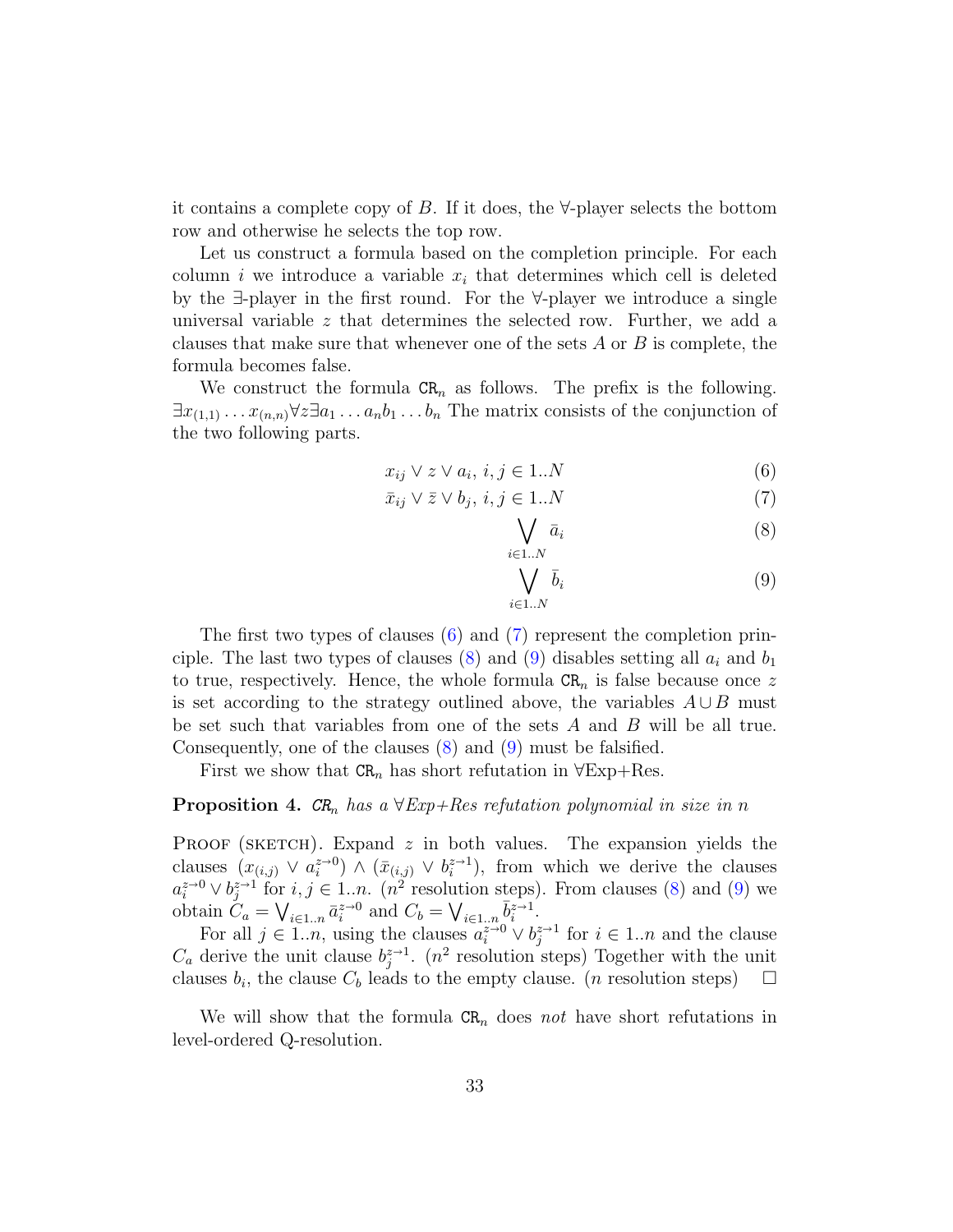**Lemma 9.** Let  $\pi$  be a level-ordered Q-resolution refutation of  $CR_n$ . Let C be a clause in  $\pi$  such that it does not contain any  $a_i$  or  $b_i$  variables and let  $\pi_C$ be a DAG rooted in C, i.e.  $\pi_C$  is a proof of C. The proof  $\pi_C$  contains one of the clauses  $(8)$ ,  $(9)$ .

**PROOF.** Construct a path P that starts at C and goes to some leaf of  $\pi_C$ . The path P is constructed so that  $\bar{a}_i$  (resp.  $\bar{b}_i$ ) is followed whenever  $a_i$  (resp.  $b_i$ ) is resolved on. Since all axiom clauses [\(6\)](#page-32-0) and [\(7\)](#page-32-1) contain  $a_i$  or  $b_i$  positively, one of  $(8)$ ,  $(9)$  must be at the end of P.

<span id="page-33-0"></span>**Lemma 10.** Let P be a path from the root of  $\pi$  that contains clauses with  $x_{ij}$ variables only and is maximal in that respect, i.e. P cannot be extended by a clause that would have only  $x_{ij}$  variables. Let C be the last clause on the path P. The clause C contains a variable  $x_{ij}$  for each  $i \in 1..N$ .

PROOF. Note that P must exists because at least  $\perp$  satisfies the condition that it contains only  $x_{ij}$  variables. Let  $D_1$  and  $D_2$  be the antecedents of C and let  $\pi_C$  be the derivation of C. (Note that the antecedents must exists because all the axiom clauses contain  $a_i, b_i$  variables.) From the construction of P, the clauses  $D_1$  and  $D_2$  contain some variable y with  $y = a_i$  or  $y = b_i$  for some  $i \in 1..N$  and C does not contain this variable. Therefore, the resolution step of  $D_1$  and  $D_2$  is over the variable y. Due to the order condition on the resolution steps in  $\pi$ , the derivation  $\pi_C$  does not contain any resolution steps over the  $x_{ij}$  variables.

From [Lemma 9](#page-32-4) there is one of [\(8\)](#page-32-2), [\(9\)](#page-32-3) in  $\pi_{C}$ . W.L.O.G. let (8) be in  $\pi_{C}$ . The clause [\(8\)](#page-32-2) introduces  $\bar{a}_i$  for each  $i \in 1..N$ . Since C does not contain any  $\bar{a}_i$ , all these must have been resolved away. As the only clauses containing the positive literals  $a_i$  are clauses of type [\(6\)](#page-32-0), a variable  $x_{ij}$  must be introduced for each  $i \in 1..N$ . Since no  $x_{ij}$  variables could have been resolved away in  $\pi_C$ , all the introduced  $x_{ij}$  literals must appear also in C.

**Proposition 5.** The refutation  $\pi$  is exponential in N.

**PROOF.** Pick an assignment  $\tau$  to all variables  $x_{ij}$ . Construct a path P as follows. Start from  $P = \perp$ . If the end of P is derived by a resolution step over some variable  $x_{ij}$ , extend P with the antecedent that contains the literal l s.t.  $\tau(l) = 0$  and  $var(l) = x_{ij}$ . If the end of P is derived by a resolution over some  $a_i$ ,  $b_i$  variable, stop. If there is a  $\forall$ -reduction step, simply extend P.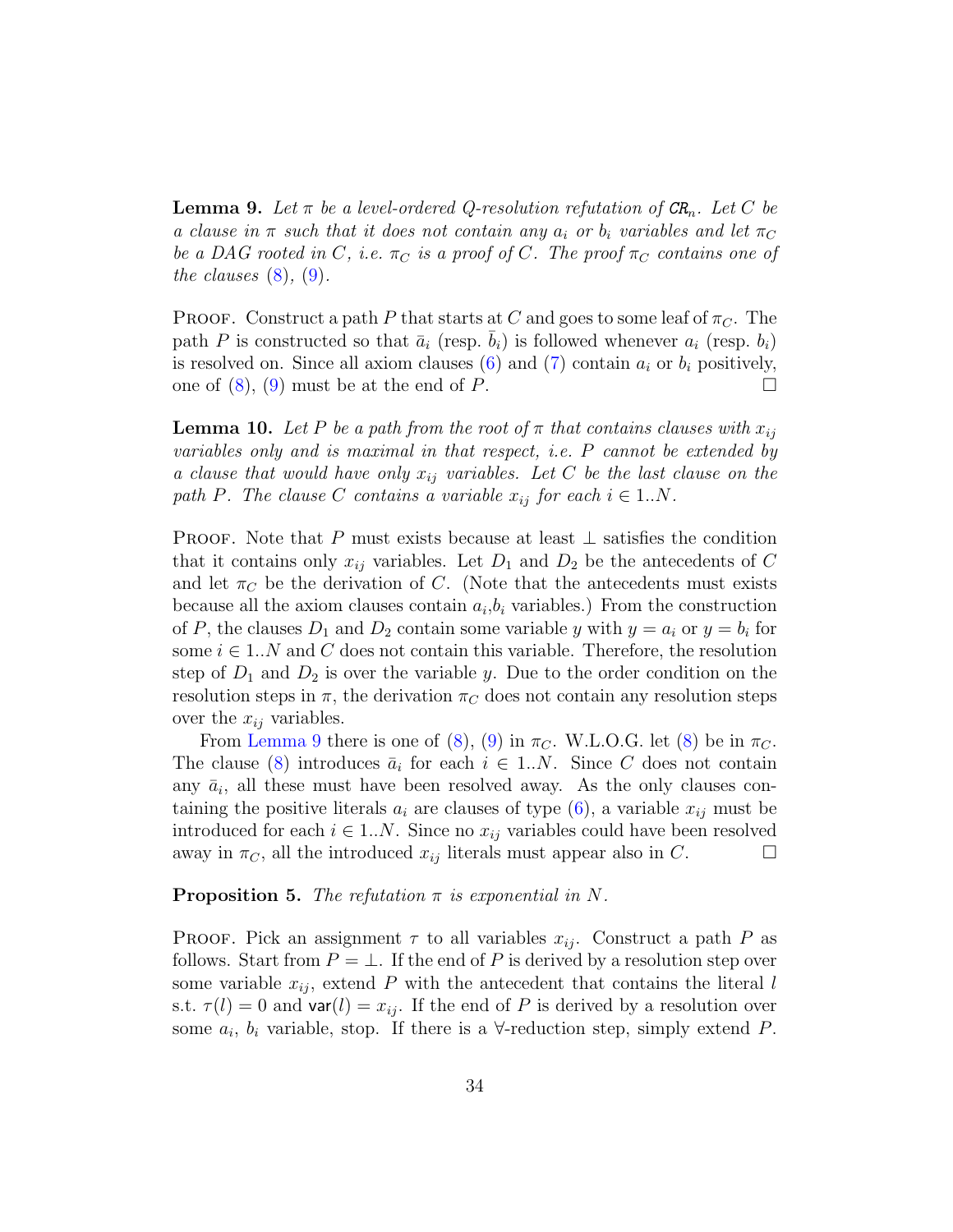Due to [Lemma 10,](#page-33-0) the path P ends with a clause  $C_{\tau}$  that contains N different variables  $x_{ij}$  and  $\tau(C_{\tau}) = 0$ .

There are  $2^{N*N}$  different assignments  $\tau$  to the  $x_{ij}$  variables and each clause  $C_{\tau}$  covers at most  $2^{N*N-N}$  assignments. Hence there must be at least  $2^{N*N}/2^{N*N-N} = 2^N$  clauses  $C_{\tau}$  altogether.

**Corollary 1.** Level-ordered Q-resolution does not p-simulate  $\forall Exp+Res$  even with bounded number of quantification levels.

**Remark 6.** We should note that real conflict-driven DPLL solvers indeed produce exponential refutations of  $CR_n$ . In contrast, expansion-based solver refute the formula quickly.[4](#page-34-1)

# <span id="page-34-0"></span>8. Conclusions and Future Work

This article introduces and studies a proof system ∀Exp+Res aimed at refuting false QCNFs based on a combination of two techniques: expansion of universal variables and propositional resolution. In order to mitigate the exponential blowup of expansion, we introduce partial expansions, which permit considering only certain polarities of the variable being expanded.

The application of expansions for producing a propositional formula is an attractive means of solving QBF as it enables the use of modern SAT technology. Indeed, a number of QBF solvers tackle a given formula by the combination of expansion and SAT solving. The solvers QUBOS [\[14\]](#page-37-5), Nenofex [\[16\]](#page-37-7), Quantor [\[15\]](#page-37-6) expand universal variables from inner- to outermost levels. However, these expansions are possibly interleaved with operations for removal of existential quantifiers. (Nevertheless, Quantor has an option that forces it to expand universal variables only.) It is the subject of future work to develop proof systems that would characterize these solvers.

The solver sKizzo [\[33\]](#page-39-0) expands all universal quantifiers as is done in ∀Exp+Res (even though the process is called Skolemization) but it does not apply partial expansions. In contrast, the solver RAReQS [\[28,](#page-38-7) [17\]](#page-37-8) constructs a partial expansion, which is gradually being augmented (refined) until it becomes sufficient. Hence, out of the mentioned solvers, the workings of RAReQS are closest to ∀Exp+Res as it is the only one considering

<span id="page-34-1"></span><sup>&</sup>lt;sup>4</sup>See <http://sat.inesc-id.pt/~mikolas/expansion13/> for a formula generator and also proofs generated from a DPLL QBF solver.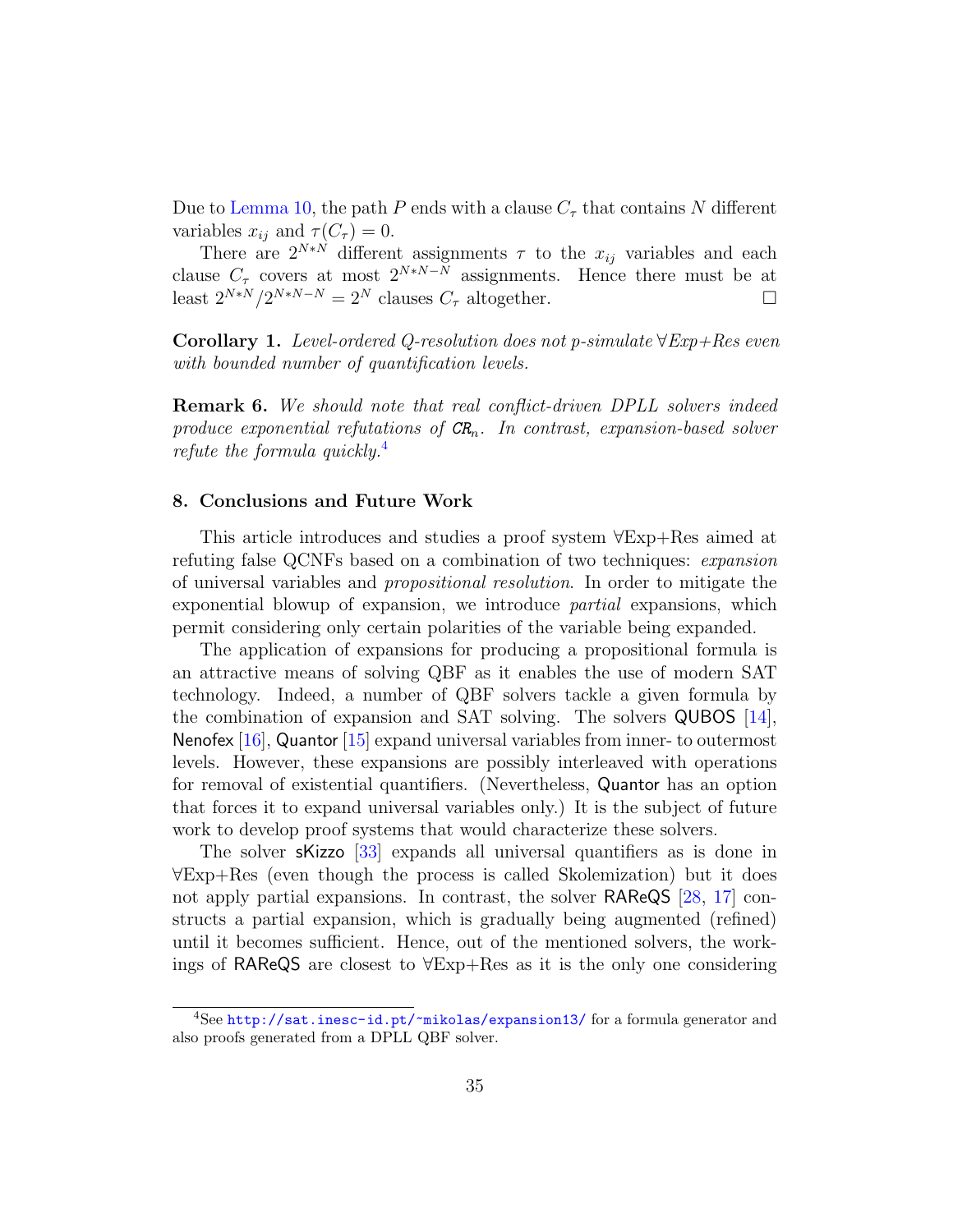partial expansions. It should be noted that there is a price for the use of partial expansions as the solver "wastes" effort on partial expansions that are insufficient to show falsity.[5](#page-35-0)

The formalization of ∀Exp+Res enables us to further our understanding of the difference between expansion-based QBF solvers and DPLL solvers, whose responses can be certified by Q-resolution. On the positive side, the article shows that any tree Q-resolution refutation is p-simulated by ∀Exp+Res [\(Section 4\)](#page-10-0). This result is shown to be "tight", i.e. non-tree Q-resolution cannot be p-simulated by  $\forall$ Exp+Res [\(Section 6\)](#page-28-0). In the opposite direction, the article shows that Q-resolution can p-simulate ∀Exp+Res if the underlying propositional resolution refutation follows a certain order of variables [\(Sec](#page-24-0)[tion 5\)](#page-24-0). It is the subject of future work to show whether or not this result is tight.

To show an advantage of expansion-based solving over DPLL solving, we consider a restriction of Q-resolution, which requires variables to be resolved inside out with the respect to the prefix [\(Section 7\)](#page-30-0). We show that once this restriction is imposed, Q-resolution does not p-simulate ∀Exp+Res. What makes our result particularly interesting is that we show that such separation already happens for formulas with only 3 quantification levels. Effectively this means that the existential variables of the formula are split into two groups (the  $1<sup>st</sup>$  and the  $3<sup>rd</sup>$  quantification level) and it is required that variables from the second group are resolved before the variables from the first group. Such restriction already gives an exponential advantage to ∀Exp+Res over Q-resolution. Hence, this result is different from the standard separation result for *DPLL propositional resolution*, where a total order on the variables is required [\[32\]](#page-38-11), and the separation result for regular propositional resolution, where variables may not repeat [\[34\]](#page-39-1). To show the last result, we introduced a principle which we call "completion principle", which takes advantage of the fact that QBF can be seen as a game between ∀-player and ∃-player. To our best knowledge, no such principles were introduced in the context of QBF.

This article opens a number of avenues for future research. It is open whether or not ∀Exp+Res can be p-simulated by Q-resolution. On the other hand, as it was shown that ∀Exp+Res does not p-simulate non-tree Q-resolution, a natural question to ask is how can this gap be bridged? For

<span id="page-35-0"></span><sup>5</sup>The solver is also constructing a partial expansion of the negation of the formula for the case when the formula is true.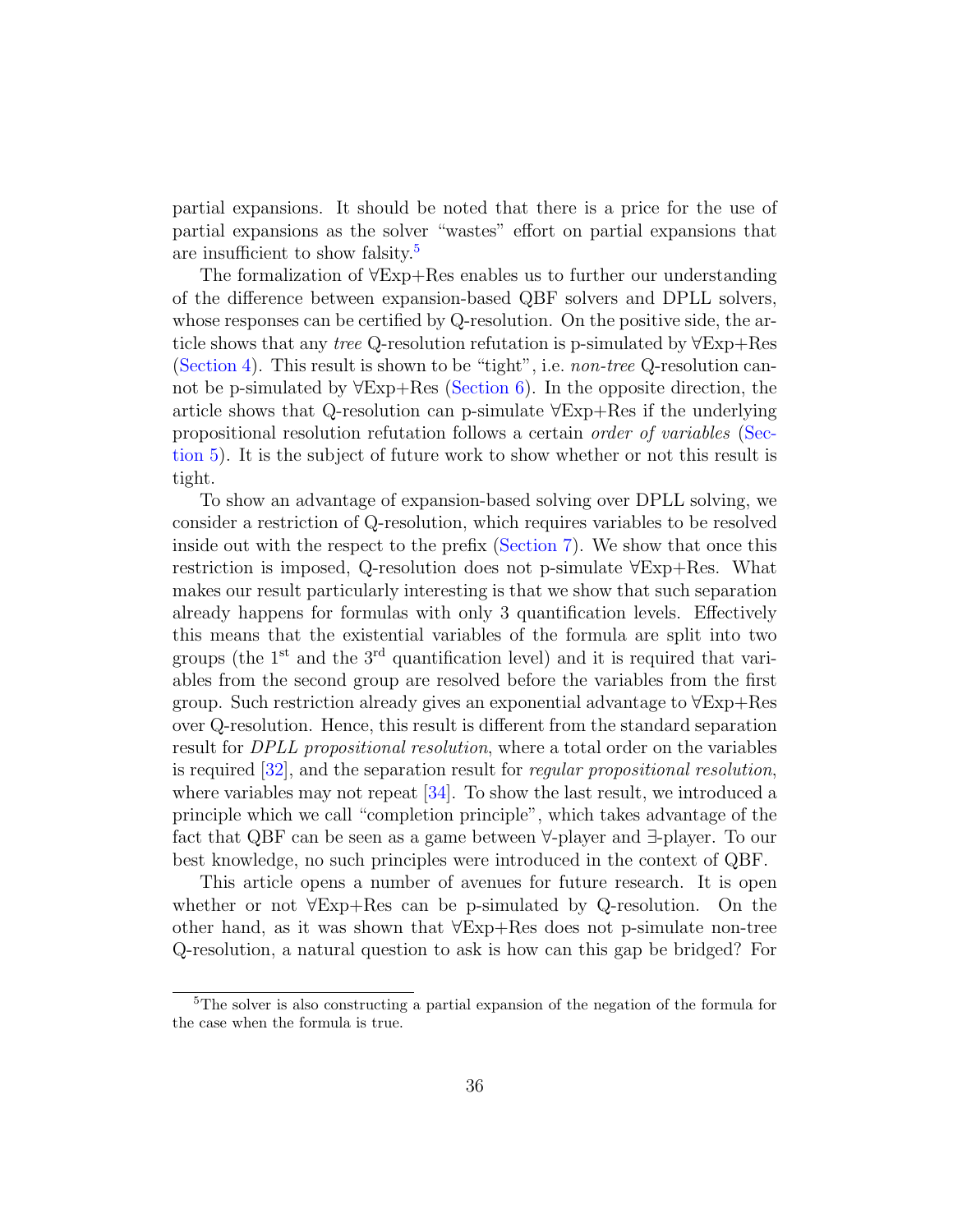further understanding of the workings of QBF solvers, modifications of Qresolution and ∀Exp+Res should be considered (we have already touched upon long-distance Q-resolution in [Remark 5\)](#page-23-1). Last but not least, the introduction of the completion principle motivates investigation of QBF classes of formulas with underlying principles that lead to interesting behavior of the proof systems in question.

# Acknowledgments.

We would like to thank Uwe Egly and Will Klieber for various helpful conversations on QBFs. We would also like to thank the anonymous reviewers for their stimulating feedback. This work is partially supported by SFI PI grant BEACON (09/IN.1/I2618), FCT grants ATTEST (CMU- $PT/ELE/0009/2009)$  and POLARIS (PTDC/EIA-CCO/123051/2010), and multiannual PIDDAC program funds (PEst-OE/EEI/LA0021/2011).

- <span id="page-36-0"></span>[1] S. Oliva, On the complexity of resolution-based proof systems, Ph.D. thesis, Departament de Llenguatges i Sistemes Inform`atics Universitat Politècnica de Catalunya (Mar. 2013).
- <span id="page-36-1"></span>[2] M. Alekhnovich, A. A. Razborov, Satisfiability, branch-width and Tseitin tautologies, Computational Complexity 20 (4) (2011) 649–678.
- <span id="page-36-2"></span>[3] S. A. Cook, R. A. Reckhow, The relative efficiency of propositional proof systems, J. Symb. Log. 44 (1) (1979) 36–50.
- <span id="page-36-3"></span>[4] J. Krajíček, P. Pudlák, Quantified propositional calculi and fragments of bounded arithmetic, Mathematical Logic Quarterly 36 (1) (1990) 29–46.
- <span id="page-36-4"></span>[5] H. K. Büning, M. Karpinski, A. Flögel, Resolution for quantified Boolean formulas, Inf. Comput. 117 (1) (1995) 12–18.
- <span id="page-36-5"></span>[6] E. Giunchiglia, M. Narizzano, A. Tacchella, Clause/term resolution and learning in the evaluation of quantified Boolean formulas, Journal of Artificial Intelligence Research 26 (1) (2006) 371–416.
- <span id="page-36-6"></span>[7] U. Egly, On sequent systems and resolution for QBFs, in: Cimatti and Sebastiani [\[35\]](#page-39-2), pp. 100–113.
- <span id="page-36-7"></span>[8] A. Van Gelder, Contributions to the theory of practical quantified Boolean formula solving, in: M. Milano (Ed.), CP, Vol. 7514, Springer, 2012, pp. 647–663.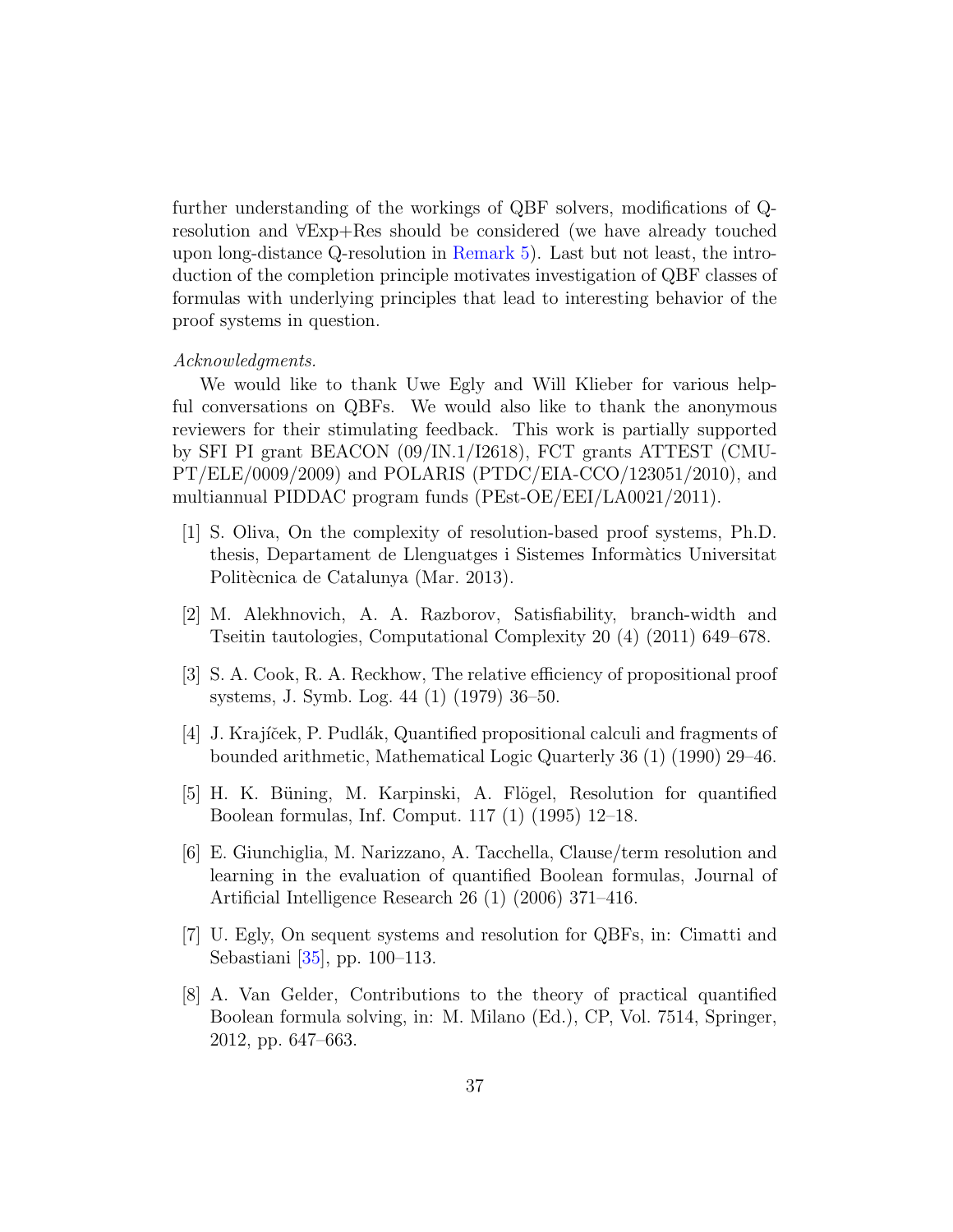- <span id="page-37-0"></span>[9] J. Rintanen, Improvements to the evaluation of quantified Boolean formulae, in: T. Dean (Ed.), IJCAI, Morgan Kaufmann, 1999, pp. 1192– 1197.
- <span id="page-37-1"></span>[10] M. Cadoli, M. Schaerf, A. Giovanardi, M. Giovanardi, An algorithm to evaluate quantified Boolean formulae and its experimental evaluation, J. Autom. Reasoning 28 (2) (2002) 101–142.
- <span id="page-37-2"></span>[11] L. Zhang, S. Malik, Conflict driven learning in a quantified Boolean satisfiability solver, in: ICCAD, 2002, pp. 442–449.
- <span id="page-37-3"></span>[12] F. Lonsing, A. Biere, DepQBF: A dependency-aware QBF solver, JSAT 7 (2-3) (2010) 71–76.
- <span id="page-37-4"></span>[13] E. Giunchiglia, P. Marin, M. Narizzano, QuBE 7.0 system description, Journal on Satisfiability, Boolean Modeling and Computation 7 (2010) 83–88.
- <span id="page-37-5"></span>[14] A. Ayari, D. A. Basin, QUBOS: Deciding quantified Boolean logic using propositional satisfiability solvers, in: M. Aagaard, J. W. O'Leary (Eds.), FMCAD, Vol. 2517, Springer, 2002, pp. 187–201.
- <span id="page-37-6"></span>[15] A. Biere, Resolve and expand, in: SAT, 2004, pp. 238–246.
- <span id="page-37-7"></span>[16] F. Lonsing, A. Biere, Nenofex: Expanding NNF for QBF solving, in: H. K. Büning, X. Zhao (Eds.), SAT, Vol. 4996, Springer, 2008, pp. 196– 210.
- <span id="page-37-8"></span>[17] M. Janota, W. Klieber, J. Marques-Silva, E. M. Clarke, Solving QBF with counterexample guided refinement, in: Cimatti and Sebastiani [\[35\]](#page-39-2), pp. 114–128.
- <span id="page-37-9"></span>[18] U. Bubeck, H. K. Büning, Bounded universal expansion for preprocessing QBF, in: J. Marques-Silva, K. A. Sakallah (Eds.), SAT, Vol. 4501, Springer, 2007, pp. 244–257.
- <span id="page-37-10"></span>[19] U. Bubeck, Model-based transformations for quantified Boolean formulas, Ph.D. thesis, University of Paderborn (2010).
- <span id="page-37-11"></span>[20] M. Janota, J. Marques-Silva, On propositional QBF expansions and Q-resolution, in: M. Järvisalo, A. Van Gelder (Eds.), SAT, Vol. 7962, Springer, 2013, pp. 67–82.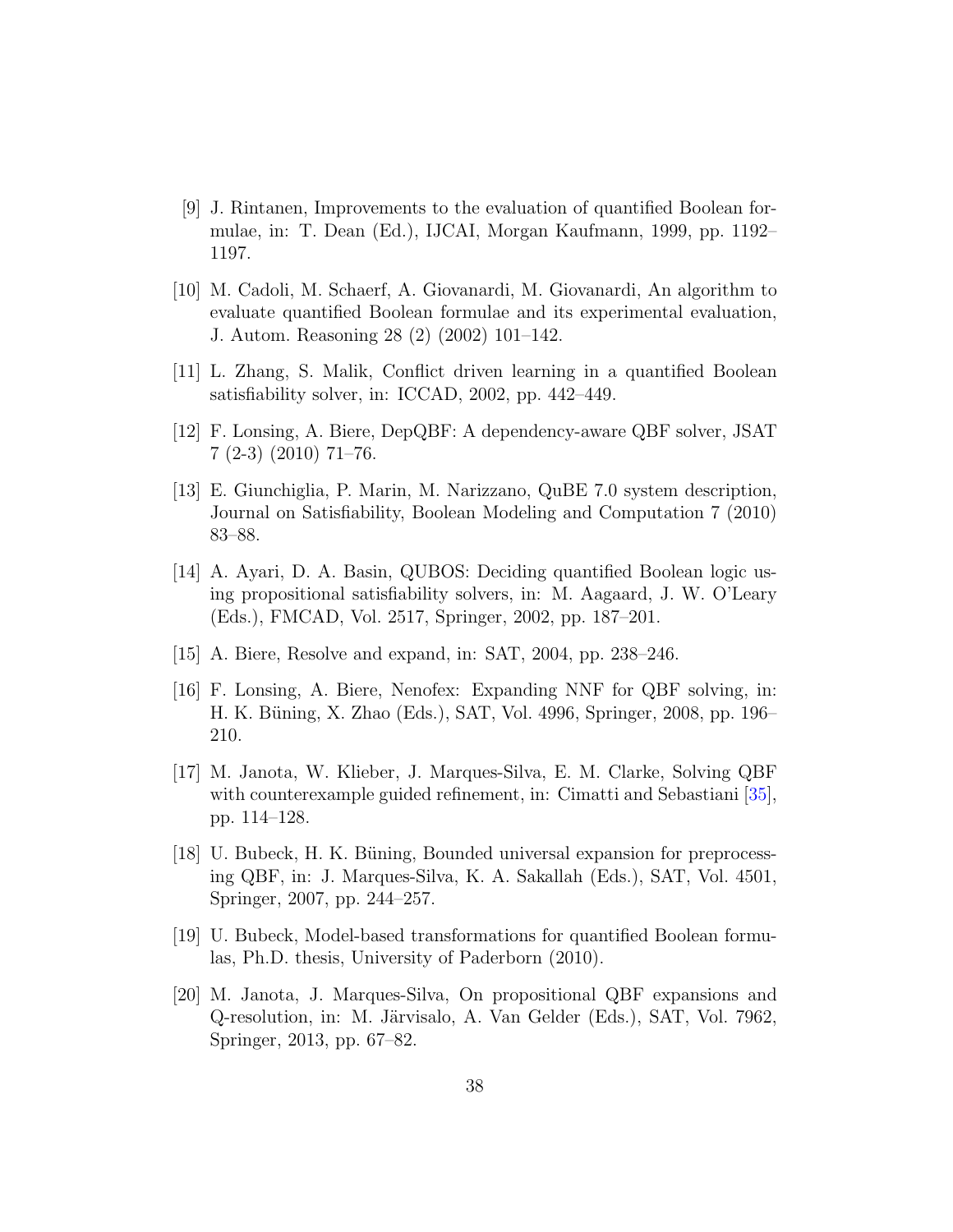- <span id="page-38-0"></span>[21] M. Janota, J. Marques-Silva, ∀Exp+Res does not p-simulate Qresolution, International Workshop on Quantified Boolean Formulas (2013).
- <span id="page-38-1"></span>[22] H. K. Büning, U. Bubeck, Theory of quantified boolean formulas, in: A. Biere, M. Heule, H. van Maaren, T. Walsh (Eds.), Handbook of Satisfiability, Vol. 185 of Frontiers in Artificial Intelligence and Applications, IOS Press, 2009, pp. 735–760.
- <span id="page-38-2"></span>[23] M. L. Bonet, J. L. Esteban, N. Galesi, J. Johannsen, Exponential separations between restricted resolution and cutting planes proof systems, in: 39th Annual Symposium on Foundations of Computer Science, FOCS, IEEE Computer Society, 1998, pp. 638–647.
- <span id="page-38-3"></span>[24] G. S. Tseitin, On the complexity of derivations in the propositional calculus, Studies in Constructive Mathematics and Mathematical Logic Part II, ed. A.O. Slisenko.
- <span id="page-38-4"></span>[25] A. Urquhart, The complexity of propositional proofs, Bulletin of the EATCS 64.
- <span id="page-38-5"></span>[26] O. Beyersdorff, Disjoint NP-pairs and propositional proof systems, Ph.D. thesis, Humboldt University, Berlin (2006).
- <span id="page-38-6"></span>[27] M. Cadoli, M. Schaerf, A. Giovanardi, M. Giovanardi, An algorithm to evaluate quantified Boolean formulae and its experimental evaluation, J. Autom. Reasoning 28 (2).
- <span id="page-38-7"></span>[28] M. Janota, J. Marques-Silva, Abstraction-based algorithm for 2QBF, in: K. A. Sakallah, L. Simon (Eds.), SAT, Springer, 2011, pp. 230–244.
- <span id="page-38-8"></span>[29] V. Balabanov, J.-H. R. Jiang, Unified QBF certification and its applications, Formal Methods in System Design 41 (1) (2012) 45–65.
- <span id="page-38-9"></span>[30] W. Craig, Linear reasoning. a new form of the Herbrand-Gentzen theorem, J. Symb. Log. 22 (3) (1957) 250–268.
- <span id="page-38-10"></span>[31] QBF gallery, [http://www.kr.tuwien.ac.at/events/](http://www.kr.tuwien.ac.at/events/qbfgallery2013/) [qbfgallery2013/](http://www.kr.tuwien.ac.at/events/qbfgallery2013/) (2013).
- <span id="page-38-11"></span>[32] A. Goerdt, Davis-Putnam resolution versus unrestricted resolution, Ann. Math. Artif. Intell. 6 (1-3) (1992) 169–184.